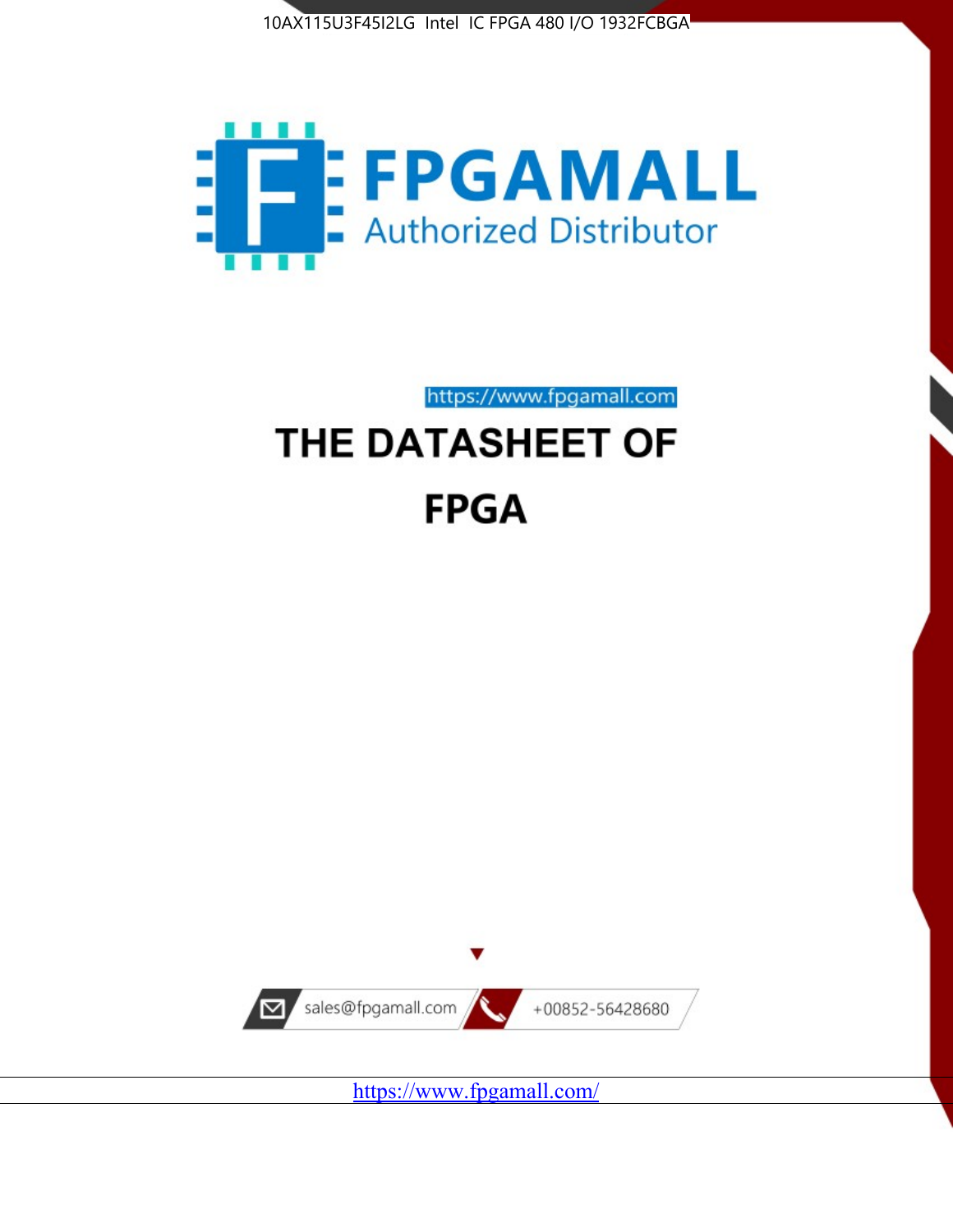10AX115U3F45I2LG Intel IC FPGA 480 I/O 1932FCBGA



# **Intel® Arria® 10 Device Overview**



**A10-OVERVIEW | 2018.12.06** Latest document on the web: **[PDF](https://www.intel.com/content/dam/www/programmable/us/en/pdfs/literature/hb/arria-10/a10_overview.pdf)** | **[HTML](https://www.intel.com/content/www/us/en/programmable/documentation/sam1403480274650.html)**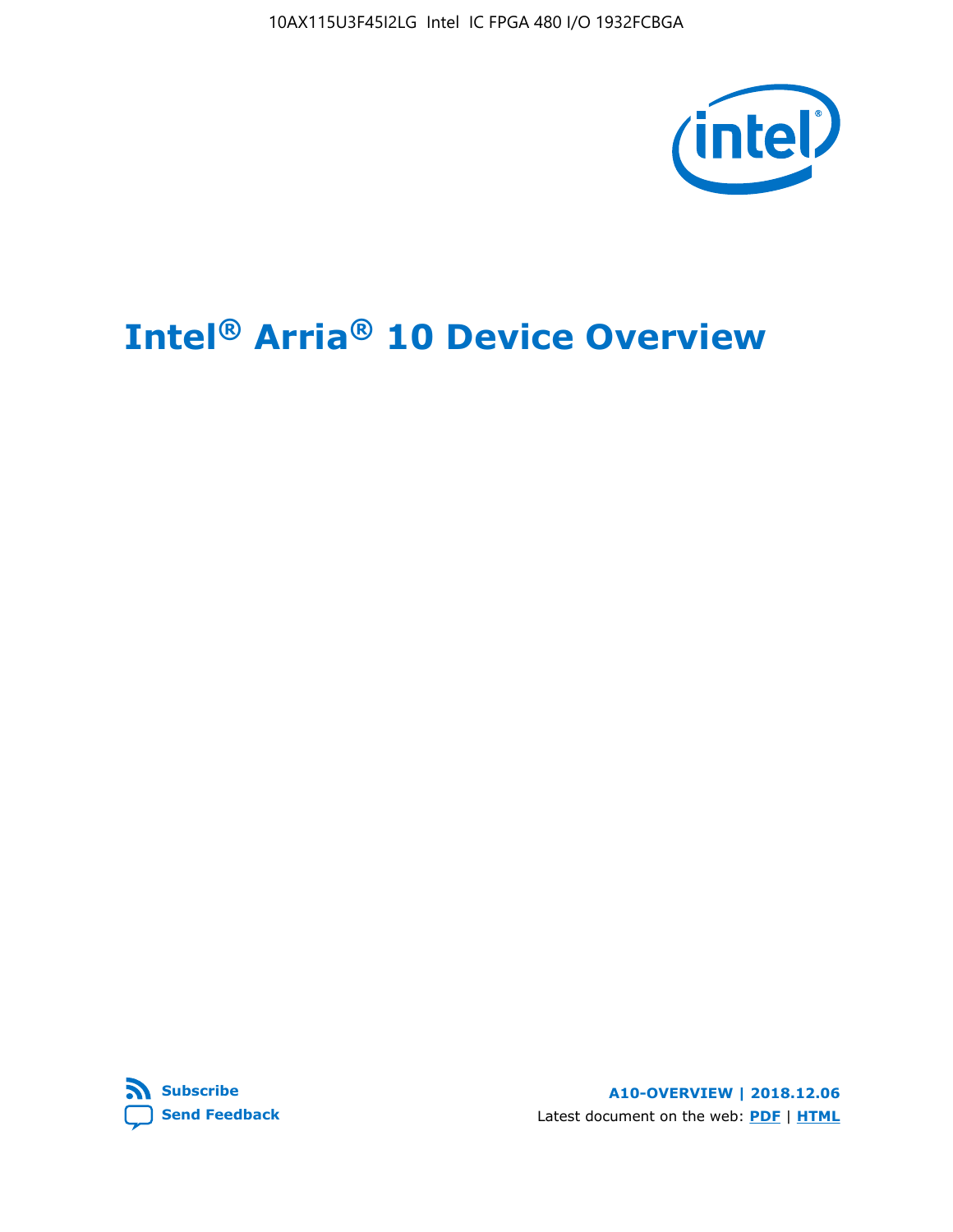

**Contents** 

## **Contents**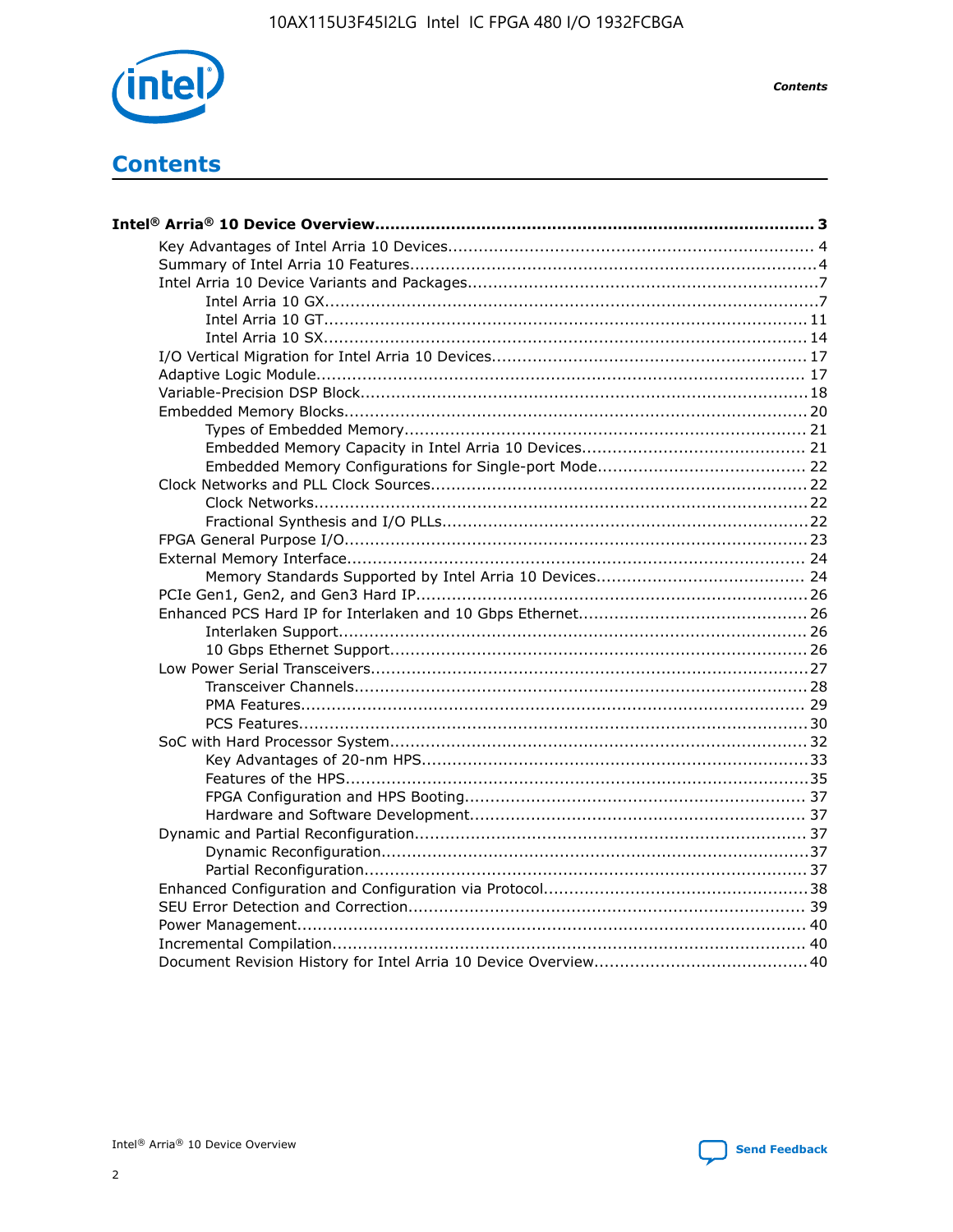**A10-OVERVIEW | 2018.12.06**

**[Send Feedback](mailto:FPGAtechdocfeedback@intel.com?subject=Feedback%20on%20Intel%20Arria%2010%20Device%20Overview%20(A10-OVERVIEW%202018.12.06)&body=We%20appreciate%20your%20feedback.%20In%20your%20comments,%20also%20specify%20the%20page%20number%20or%20paragraph.%20Thank%20you.)**



## **Intel® Arria® 10 Device Overview**

The Intel<sup>®</sup> Arria<sup>®</sup> 10 device family consists of high-performance and power-efficient 20 nm mid-range FPGAs and SoCs.

Intel Arria 10 device family delivers:

- Higher performance than the previous generation of mid-range and high-end FPGAs.
- Power efficiency attained through a comprehensive set of power-saving technologies.

The Intel Arria 10 devices are ideal for high performance, power-sensitive, midrange applications in diverse markets.

| <b>Market</b>         | <b>Applications</b>                                                                                               |
|-----------------------|-------------------------------------------------------------------------------------------------------------------|
| Wireless              | Channel and switch cards in remote radio heads<br>٠<br>Mobile backhaul<br>٠                                       |
| Wireline              | 40G/100G muxponders and transponders<br>٠<br>100G line cards<br>٠<br><b>Bridging</b><br>٠<br>Aggregation<br>٠     |
| <b>Broadcast</b>      | Studio switches<br>٠<br>Servers and transport<br>٠<br>Videoconferencing<br>٠<br>Professional audio and video<br>٠ |
| Computing and Storage | Flash cache<br>٠<br>Cloud computing servers<br>٠<br>Server acceleration<br>٠                                      |
| Medical               | Diagnostic scanners<br>٠<br>Diagnostic imaging<br>٠                                                               |
| Military              | Missile guidance and control<br>٠<br>Radar<br>٠<br>Electronic warfare<br>٠<br>Secure communications<br>٠          |

#### **Table 1. Sample Markets and Ideal Applications for Intel Arria 10 Devices**

#### **Related Information**

- [Intel Arria 10 Device Handbook: Known Issues](http://www.altera.com/support/kdb/solutions/rd07302013_646.html) Lists the planned updates to the *Intel Arria 10 Device Handbook* chapters.
- [Intel Arria 10 GX/GT Device Errata and Design Recommendations](https://www.intel.com/content/www/us/en/programmable/documentation/agz1493851706374.html#yqz1494433888646)
- [Intel Arria 10 SX Device Errata and Design Recommendations](https://www.intel.com/content/www/us/en/programmable/documentation/cru1462832385668.html#cru1462832558642)

Intel Corporation. All rights reserved. Intel, the Intel logo, Altera, Arria, Cyclone, Enpirion, MAX, Nios, Quartus and Stratix words and logos are trademarks of Intel Corporation or its subsidiaries in the U.S. and/or other countries. Intel warrants performance of its FPGA and semiconductor products to current specifications in accordance with Intel's standard warranty, but reserves the right to make changes to any products and services at any time without notice. Intel assumes no responsibility or liability arising out of the application or use of any information, product, or service described herein except as expressly agreed to in writing by Intel. Intel customers are advised to obtain the latest version of device specifications before relying on any published information and before placing orders for products or services. \*Other names and brands may be claimed as the property of others.

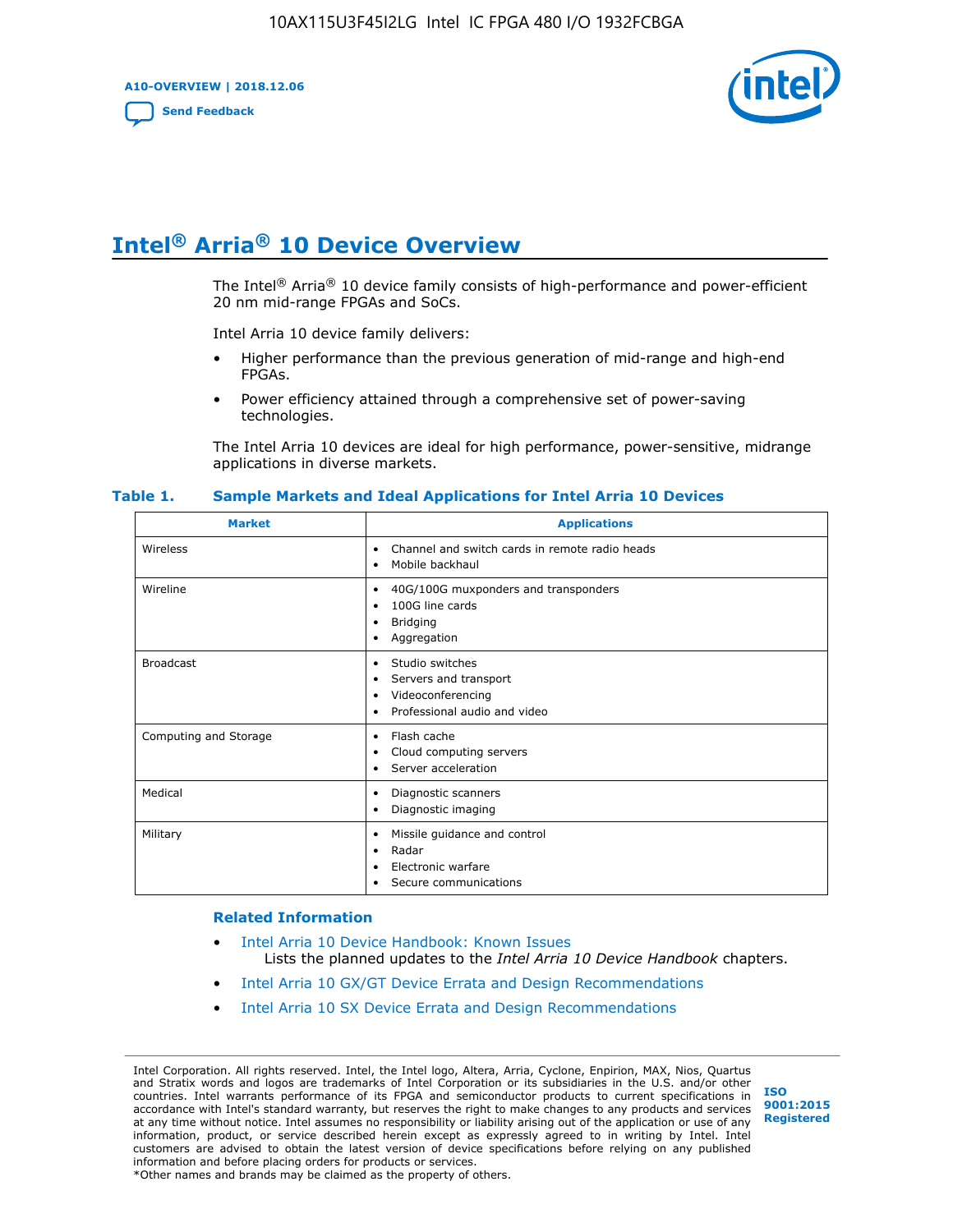

### **Key Advantages of Intel Arria 10 Devices**

### **Table 2. Key Advantages of the Intel Arria 10 Device Family**

| <b>Advantage</b>                                                                                          | <b>Supporting Feature</b>                                                                                                                                                                                                                                                                                                |
|-----------------------------------------------------------------------------------------------------------|--------------------------------------------------------------------------------------------------------------------------------------------------------------------------------------------------------------------------------------------------------------------------------------------------------------------------|
| Enhanced core architecture                                                                                | Built on TSMC's 20 nm process technology<br>٠<br>60% higher performance than the previous generation of mid-range FPGAs<br>٠<br>15% higher performance than the fastest previous-generation FPGA<br>٠                                                                                                                    |
| High-bandwidth integrated<br>transceivers                                                                 | Short-reach rates up to 25.8 Gigabits per second (Gbps)<br>٠<br>Backplane capability up to 12.5 Gbps<br>٠<br>Integrated 10GBASE-KR and 40GBASE-KR4 Forward Error Correction (FEC)<br>٠                                                                                                                                   |
| Improved logic integration and<br>hard IP blocks                                                          | 8-input adaptive logic module (ALM)<br>٠<br>Up to 65.6 megabits (Mb) of embedded memory<br>٠<br>Variable-precision digital signal processing (DSP) blocks<br>Fractional synthesis phase-locked loops (PLLs)<br>Hard PCI Express Gen3 IP blocks<br>Hard memory controllers and PHY up to 2,400 Megabits per second (Mbps) |
| Second generation hard<br>processor system (HPS) with<br>integrated ARM* Cortex*-A9*<br>MPCore* processor | Tight integration of a dual-core ARM Cortex-A9 MPCore processor, hard IP, and an<br>٠<br>FPGA in a single Intel Arria 10 system-on-a-chip (SoC)<br>Supports over 128 Gbps peak bandwidth with integrated data coherency between<br>$\bullet$<br>the processor and the FPGA fabric                                        |
| Advanced power savings                                                                                    | Comprehensive set of advanced power saving features<br>٠<br>Power-optimized MultiTrack routing and core architecture<br>٠<br>Up to 40% lower power compared to previous generation of mid-range FPGAs<br>٠<br>Up to 60% lower power compared to previous generation of high-end FPGAs                                    |

### **Summary of Intel Arria 10 Features**

### **Table 3. Summary of Features for Intel Arria 10 Devices**

| <b>Feature</b>                  | <b>Description</b>                                                                                                                                                                                                                                                                                                                                                                                           |
|---------------------------------|--------------------------------------------------------------------------------------------------------------------------------------------------------------------------------------------------------------------------------------------------------------------------------------------------------------------------------------------------------------------------------------------------------------|
| Technology                      | TSMC's 20-nm SoC process technology<br>Allows operation at a lower $V_{\text{CC}}$ level of 0.82 V instead of the 0.9 V standard $V_{\text{CC}}$ core voltage                                                                                                                                                                                                                                                |
| Packaging                       | 1.0 mm ball-pitch Fineline BGA packaging<br>٠<br>0.8 mm ball-pitch Ultra Fineline BGA packaging<br>Multiple devices with identical package footprints for seamless migration between different<br><b>FPGA</b> densities<br>Devices with compatible package footprints allow migration to next generation high-end<br>Stratix <sup>®</sup> 10 devices<br>RoHS, leaded $(1)$ , and lead-free (Pb-free) options |
| High-performance<br>FPGA fabric | Enhanced 8-input ALM with four registers<br>Improved multi-track routing architecture to reduce congestion and improve compilation time<br>Hierarchical core clocking architecture<br>Fine-grained partial reconfiguration                                                                                                                                                                                   |
| Internal memory<br>blocks       | M20K-20-Kb memory blocks with hard error correction code (ECC)<br>Memory logic array block (MLAB)-640-bit memory                                                                                                                                                                                                                                                                                             |
|                                 | continued                                                                                                                                                                                                                                                                                                                                                                                                    |



<sup>(1)</sup> Contact Intel for availability.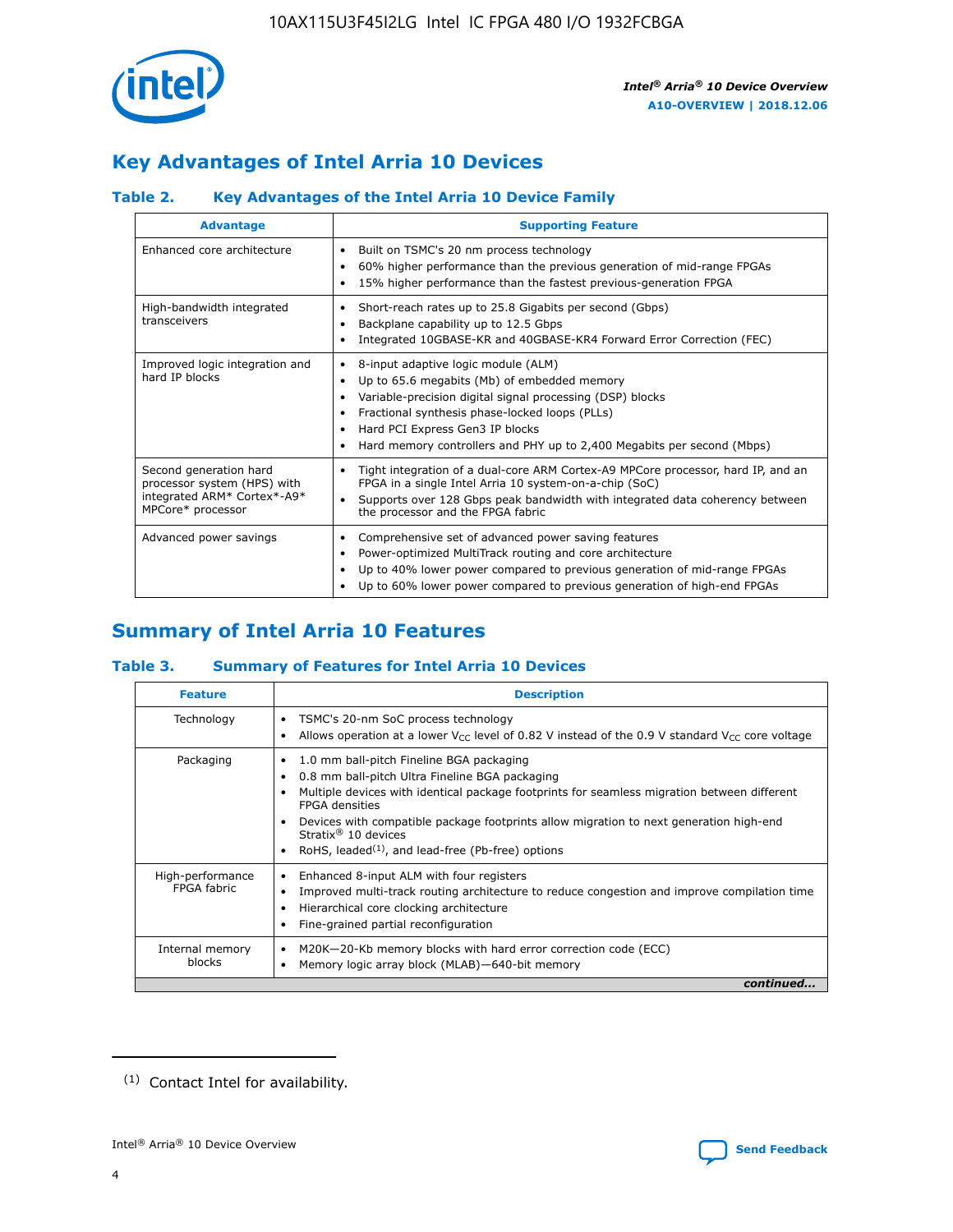r



| <b>Feature</b>                         | <b>Description</b>                                                                                             |                                                                                                                                                                                                                                                                                                                                                                                                                                                                                                                                                                                                                                                                                                                                                                                                                                                                  |  |  |  |  |  |
|----------------------------------------|----------------------------------------------------------------------------------------------------------------|------------------------------------------------------------------------------------------------------------------------------------------------------------------------------------------------------------------------------------------------------------------------------------------------------------------------------------------------------------------------------------------------------------------------------------------------------------------------------------------------------------------------------------------------------------------------------------------------------------------------------------------------------------------------------------------------------------------------------------------------------------------------------------------------------------------------------------------------------------------|--|--|--|--|--|
| Embedded Hard IP<br>blocks             | Variable-precision DSP                                                                                         | Native support for signal processing precision levels from $18 \times 19$ to<br>$\bullet$<br>54 x 54<br>Native support for 27 x 27 multiplier mode<br>$\bullet$<br>64-bit accumulator and cascade for systolic finite impulse responses<br>(FIRs)<br>Internal coefficient memory banks<br>$\bullet$<br>Preadder/subtractor for improved efficiency<br>Additional pipeline register to increase performance and reduce<br>power<br>Supports floating point arithmetic:<br>- Perform multiplication, addition, subtraction, multiply-add,<br>multiply-subtract, and complex multiplication.<br>- Supports multiplication with accumulation capability, cascade<br>summation, and cascade subtraction capability.<br>- Dynamic accumulator reset control.<br>- Support direct vector dot and complex multiplication chaining<br>multiply floating point DSP blocks. |  |  |  |  |  |
|                                        | Memory controller                                                                                              | DDR4, DDR3, and DDR3L                                                                                                                                                                                                                                                                                                                                                                                                                                                                                                                                                                                                                                                                                                                                                                                                                                            |  |  |  |  |  |
|                                        | PCI Express*                                                                                                   | PCI Express (PCIe*) Gen3 (x1, x2, x4, or x8), Gen2 (x1, x2, x4, or x8)<br>and Gen1 (x1, x2, x4, or x8) hard IP with complete protocol stack,<br>endpoint, and root port                                                                                                                                                                                                                                                                                                                                                                                                                                                                                                                                                                                                                                                                                          |  |  |  |  |  |
|                                        | Transceiver I/O                                                                                                | 10GBASE-KR/40GBASE-KR4 Forward Error Correction (FEC)<br>PCS hard IPs that support:<br>- 10-Gbps Ethernet (10GbE)<br>- PCIe PIPE interface<br>- Interlaken<br>- Gbps Ethernet (GbE)<br>- Common Public Radio Interface (CPRI) with deterministic latency<br>support<br>- Gigabit-capable passive optical network (GPON) with fast lock-<br>time support<br>13.5G JESD204b<br>$\bullet$<br>8B/10B, 64B/66B, 64B/67B encoders and decoders<br>Custom mode support for proprietary protocols                                                                                                                                                                                                                                                                                                                                                                        |  |  |  |  |  |
| Core clock networks                    | $\bullet$                                                                                                      | Up to 800 MHz fabric clocking, depending on the application:<br>- 667 MHz external memory interface clocking with 2,400 Mbps DDR4 interface<br>- 800 MHz LVDS interface clocking with 1,600 Mbps LVDS interface<br>Global, regional, and peripheral clock networks<br>Clock networks that are not used can be gated to reduce dynamic power                                                                                                                                                                                                                                                                                                                                                                                                                                                                                                                      |  |  |  |  |  |
| Phase-locked loops<br>(PLLs)           | High-resolution fractional synthesis PLLs:<br>$\bullet$<br>Integer PLLs:<br>- Adjacent to general purpose I/Os | - Precision clock synthesis, clock delay compensation, and zero delay buffering (ZDB)<br>- Support integer mode and fractional mode<br>- Fractional mode support with third-order delta-sigma modulation<br>- Support external memory and LVDS interfaces                                                                                                                                                                                                                                                                                                                                                                                                                                                                                                                                                                                                        |  |  |  |  |  |
| FPGA General-purpose<br>$I/Os$ (GPIOs) | On-chip termination (OCT)<br>٠<br>$\bullet$                                                                    | 1.6 Gbps LVDS-every pair can be configured as receiver or transmitter<br>1.2 V to 3.0 V single-ended LVTTL/LVCMOS interfacing                                                                                                                                                                                                                                                                                                                                                                                                                                                                                                                                                                                                                                                                                                                                    |  |  |  |  |  |
| <b>External Memory</b><br>Interface    | $\bullet$                                                                                                      | Hard memory controller- DDR4, DDR3, and DDR3L support<br>$-$ DDR4-speeds up to 1,200 MHz/2,400 Mbps<br>- DDR3-speeds up to 1,067 MHz/2,133 Mbps<br>Soft memory controller—provides support for RLDRAM $3^{(2)}$ , QDR IV $^{(2)}$ , and QDR II+<br>continued                                                                                                                                                                                                                                                                                                                                                                                                                                                                                                                                                                                                     |  |  |  |  |  |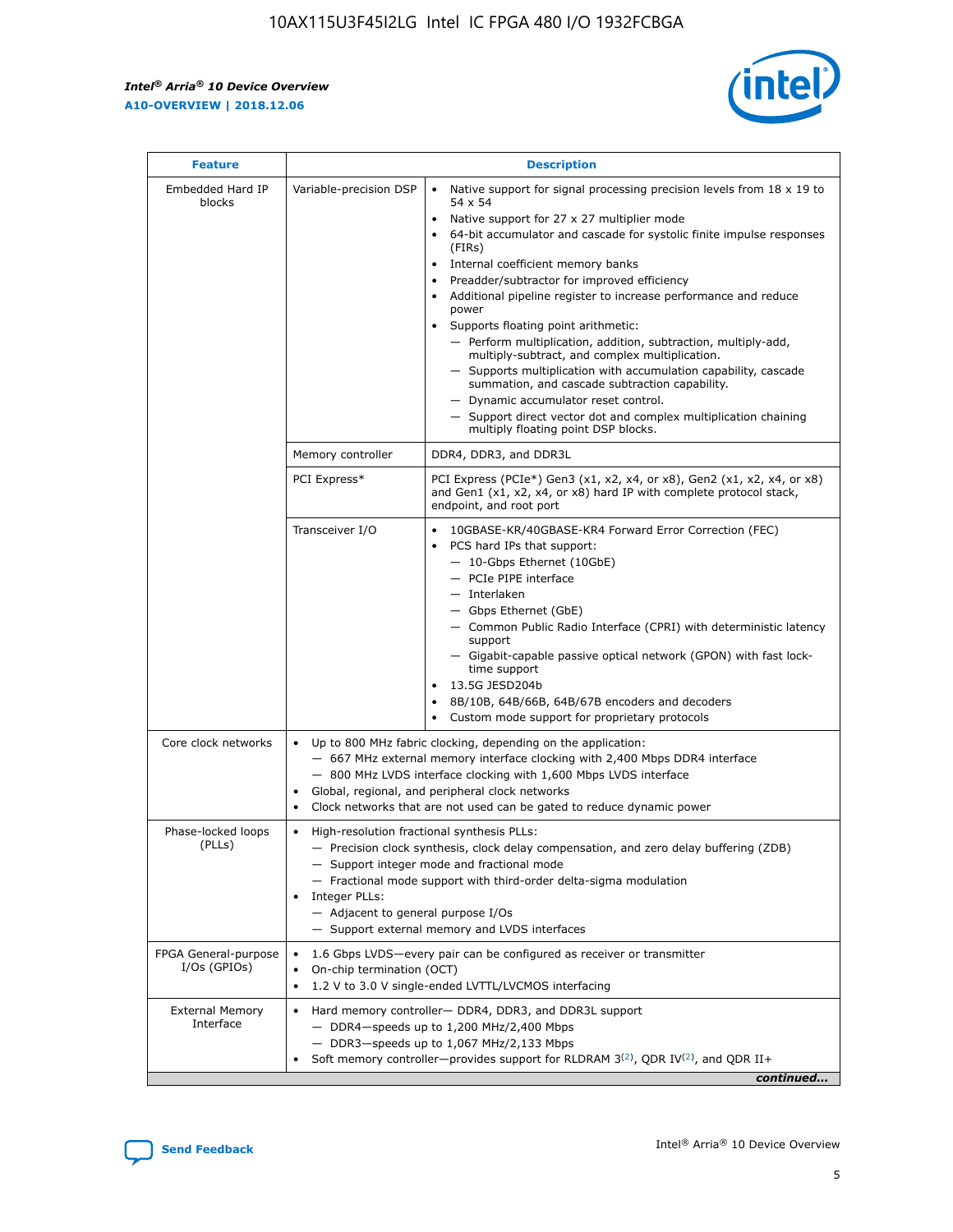

| <b>Feature</b>                                    | <b>Description</b>                                                                                                                                                                                                                                                                                                                                                                                                                                                                                                                                                                                                                                      |
|---------------------------------------------------|---------------------------------------------------------------------------------------------------------------------------------------------------------------------------------------------------------------------------------------------------------------------------------------------------------------------------------------------------------------------------------------------------------------------------------------------------------------------------------------------------------------------------------------------------------------------------------------------------------------------------------------------------------|
| Low-power serial<br>transceivers                  | • Continuous operating range:<br>- Intel Arria 10 GX-1 Gbps to 17.4 Gbps<br>- Intel Arria 10 GT-1 Gbps to 25.8 Gbps<br>Backplane support:<br>$-$ Intel Arria 10 GX-up to 12.5<br>$-$ Intel Arria 10 GT-up to 12.5<br>Extended range down to 125 Mbps with oversampling<br>ATX transmit PLLs with user-configurable fractional synthesis capability<br>Electronic Dispersion Compensation (EDC) support for XFP, SFP+, QSFP, and CFP optical<br>module<br>Adaptive linear and decision feedback equalization<br>$\bullet$<br>Transmitter pre-emphasis and de-emphasis<br>$\bullet$<br>Dynamic partial reconfiguration of individual transceiver channels |
| <b>HPS</b><br>(Intel Arria 10 SX<br>devices only) | • Dual-core ARM Cortex-A9 MPCore processor-1.2 GHz CPU with<br>Processor and system<br>1.5 GHz overdrive capability<br>256 KB on-chip RAM and 64 KB on-chip ROM<br>$\bullet$<br>System peripherals—general-purpose timers, watchdog timers, direct<br>memory access (DMA) controller, FPGA configuration manager, and<br>clock and reset managers<br>Security features—anti-tamper, secure boot, Advanced Encryption<br>$\bullet$<br>Standard (AES) and authentication (SHA)<br>ARM CoreSight* JTAG debug access port, trace port, and on-chip<br>$\bullet$<br>trace storage                                                                            |
|                                                   | <b>External interfaces</b><br>Hard memory interface-Hard memory controller (2,400 Mbps DDR4,<br>$\bullet$<br>and 2,133 Mbps DDR3), Quad serial peripheral interface (QSPI) flash<br>controller, NAND flash controller, direct memory access (DMA)<br>controller, Secure Digital/MultiMediaCard (SD/MMC) controller<br>Communication interface-10/100/1000 Ethernet media access<br>$\bullet$<br>control (MAC), USB On-The-GO (OTG) controllers, I <sup>2</sup> C controllers,<br>UART 16550, serial peripheral interface (SPI), and up to 62<br>HPS GPIO interfaces (48 direct-share I/Os)                                                              |
|                                                   | High-performance ARM AMBA* AXI bus bridges that support<br>Interconnects to core<br>$\bullet$<br>simultaneous read and write<br>HPS-FPGA bridges-include the FPGA-to-HPS, HPS-to-FPGA, and<br>$\bullet$<br>lightweight HPS-to-FPGA bridges that allow the FPGA fabric to issue<br>transactions to slaves in the HPS, and vice versa<br>Configuration bridge that allows HPS configuration manager to<br>configure the core logic via dedicated 32-bit configuration port<br>FPGA-to-HPS SDRAM controller bridge-provides configuration<br>interfaces for the multiport front end (MPFE) of the HPS SDRAM<br>controller                                  |
| Configuration                                     | Tamper protection—comprehensive design protection to protect your valuable IP investments<br>Enhanced 256-bit advanced encryption standard (AES) design security with authentication<br>٠<br>Configuration via protocol (CvP) using PCIe Gen1, Gen2, or Gen3<br>continued                                                                                                                                                                                                                                                                                                                                                                               |

<sup>(2)</sup> Intel Arria 10 devices support this external memory interface using hard PHY with soft memory controller.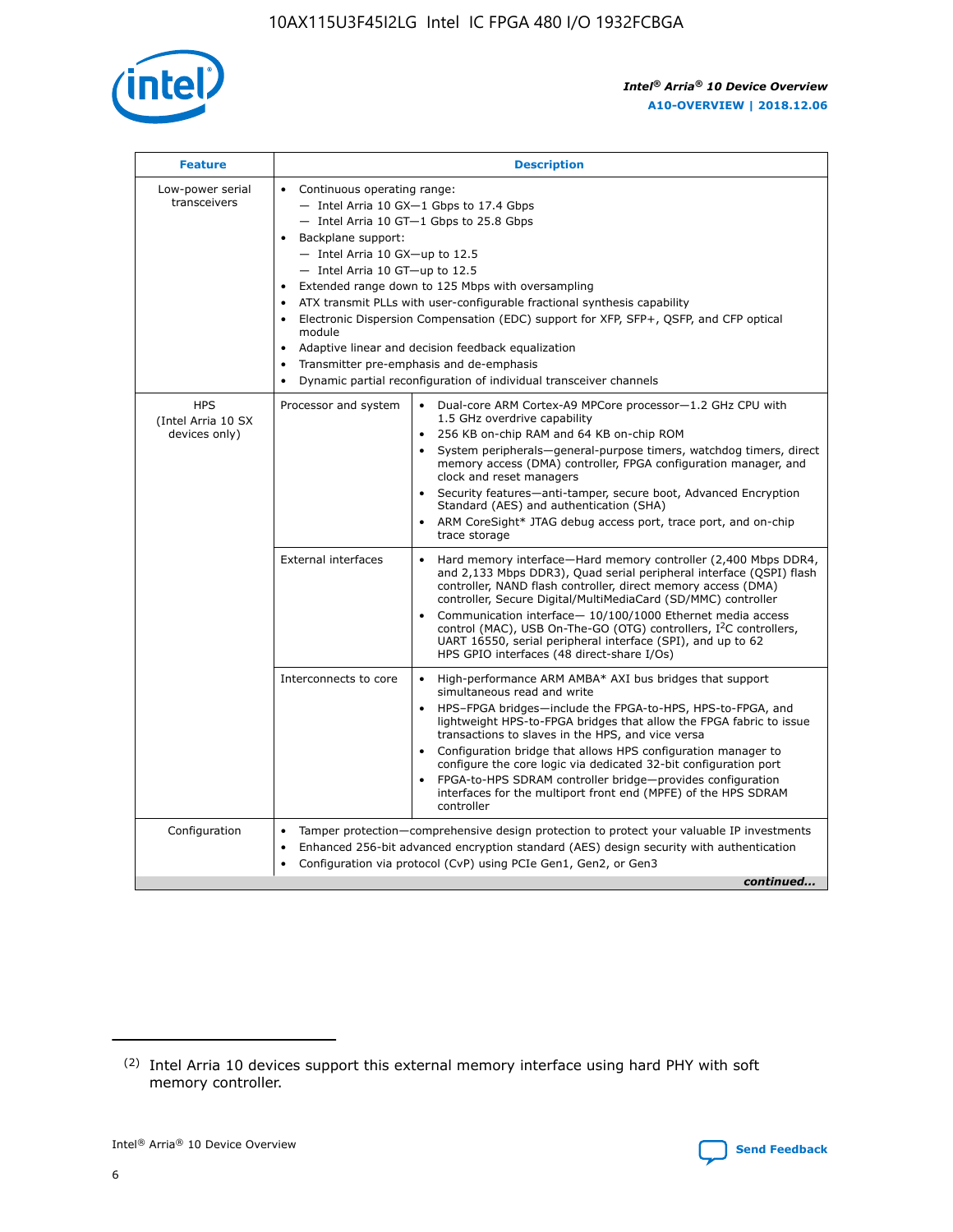

| <b>Feature</b>     | <b>Description</b>                                                                                                                                                                                                            |
|--------------------|-------------------------------------------------------------------------------------------------------------------------------------------------------------------------------------------------------------------------------|
|                    | Dynamic reconfiguration of the transceivers and PLLs<br>Fine-grained partial reconfiguration of the core fabric<br>Active Serial x4 Interface<br>$\bullet$                                                                    |
| Power management   | SmartVID<br>Low static power device options<br>Programmable Power Technology<br>Intel Quartus <sup>®</sup> Prime integrated power analysis                                                                                    |
| Software and tools | Intel Quartus Prime design suite<br>Transceiver toolkit<br>$\bullet$<br>Platform Designer system integration tool<br>DSP Builder for Intel FPGAs<br>OpenCL <sup>"</sup> support<br>Intel SoC FPGA Embedded Design Suite (EDS) |

### **Related Information**

#### [Intel Arria 10 Transceiver PHY Overview](https://www.intel.com/content/www/us/en/programmable/documentation/nik1398707230472.html#nik1398706768037) Provides details on Intel Arria 10 transceivers.

### **Intel Arria 10 Device Variants and Packages**

### **Table 4. Device Variants for the Intel Arria 10 Device Family**

| <b>Variant</b>    | <b>Description</b>                                                                                                                                                                                                     |
|-------------------|------------------------------------------------------------------------------------------------------------------------------------------------------------------------------------------------------------------------|
| Intel Arria 10 GX | FPGA featuring 17.4 Gbps transceivers for short reach applications with 12.5 backplane driving<br>capability.                                                                                                          |
| Intel Arria 10 GT | FPGA featuring:<br>17.4 Gbps transceivers for short reach applications with 12.5 backplane driving capability.<br>25.8 Gbps transceivers for supporting CAUI-4 and CEI-25G applications with CFP2 and CFP4<br>modules. |
| Intel Arria 10 SX | SoC integrating ARM-based HPS and FPGA featuring 17.4 Gbps transceivers for short reach<br>applications with 12.5 backplane driving capability.                                                                        |

### **Intel Arria 10 GX**

This section provides the available options, maximum resource counts, and package plan for the Intel Arria 10 GX devices.

The information in this section is correct at the time of publication. For the latest information and to get more details, refer to the Intel FPGA Product Selector.

### **Related Information**

#### [Intel FPGA Product Selector](http://www.altera.com/products/selector/psg-selector.html) Provides the latest information on Intel products.

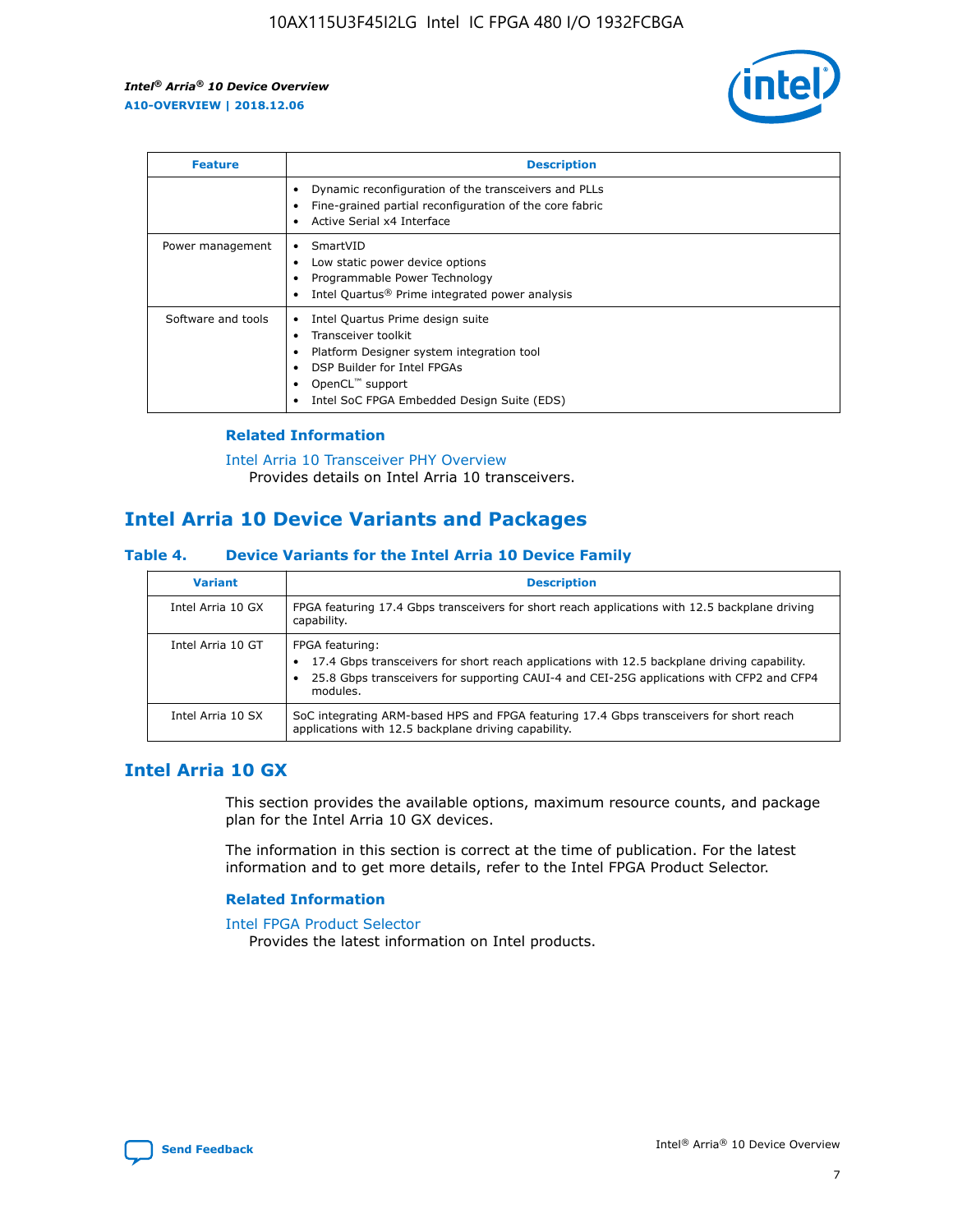

### **Available Options**





#### **Related Information**

[Transceiver Performance for Intel Arria 10 GX/SX Devices](https://www.intel.com/content/www/us/en/programmable/documentation/mcn1413182292568.html#mcn1413213965502) Provides more information about the transceiver speed grade.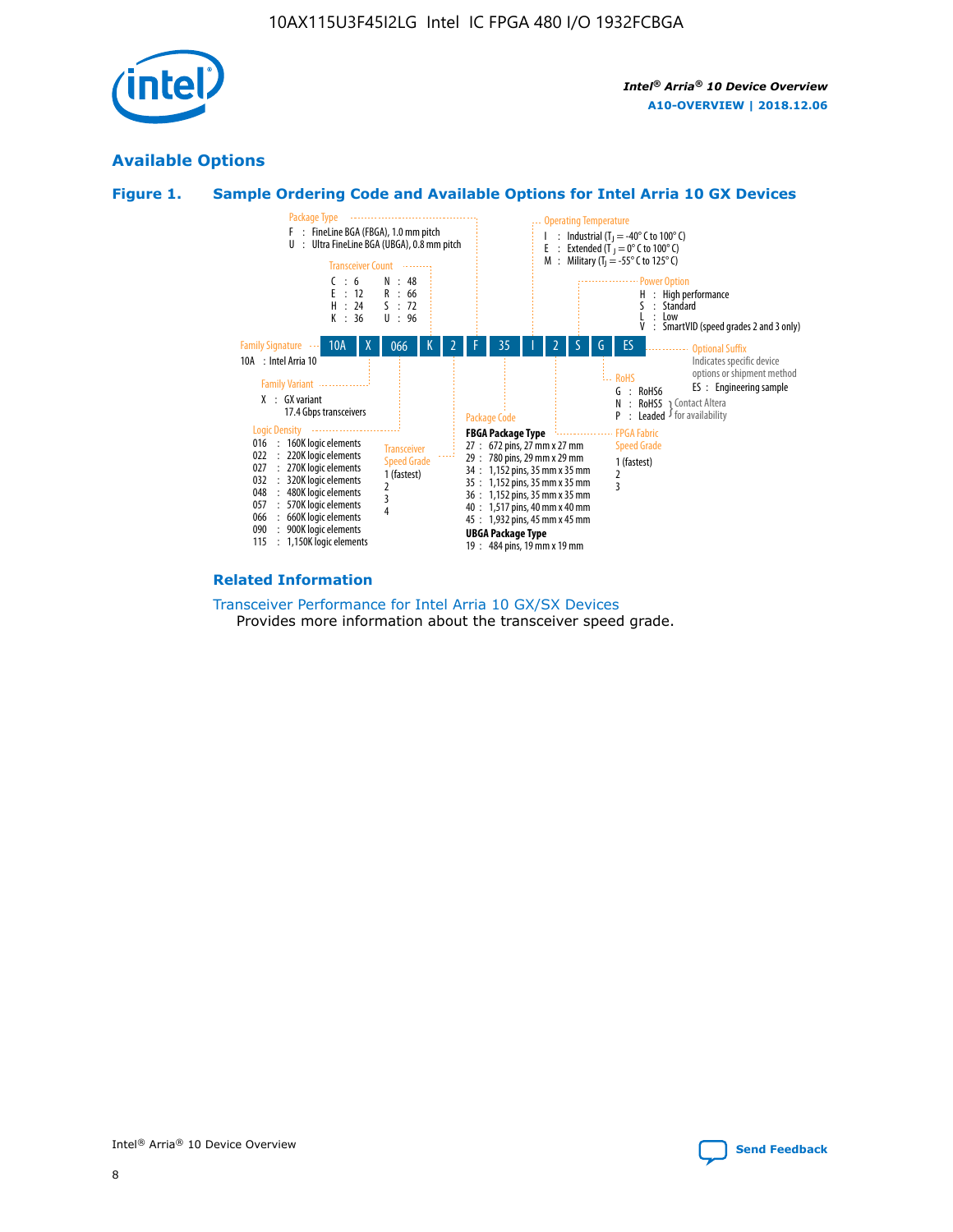

### **Maximum Resources**

#### **Table 5. Maximum Resource Counts for Intel Arria 10 GX Devices (GX 160, GX 220, GX 270, GX 320, and GX 480)**

| <b>Resource</b>              |                          | <b>Product Line</b> |               |                    |                |                |  |  |  |
|------------------------------|--------------------------|---------------------|---------------|--------------------|----------------|----------------|--|--|--|
|                              |                          | <b>GX 160</b>       | <b>GX 220</b> | <b>GX 270</b>      | <b>GX 320</b>  | <b>GX 480</b>  |  |  |  |
| Logic Elements (LE) (K)      |                          | 160                 | 220           | 270                | 320            | 480            |  |  |  |
| <b>ALM</b>                   |                          | 61,510              | 80,330        | 101,620            |                | 183,590        |  |  |  |
| Register                     |                          | 246,040             | 321,320       | 406,480<br>479,600 |                | 734,360        |  |  |  |
| Memory (Kb)                  | M <sub>20</sub> K        | 8,800               | 11,740        | 15,000             | 17,820         | 28,620         |  |  |  |
| <b>MLAB</b>                  |                          | 1,050               | 1,690         | 2,452              | 2,727          | 4,164          |  |  |  |
| Variable-precision DSP Block | 156<br>192<br>830<br>985 |                     |               |                    | 1,368          |                |  |  |  |
| 18 x 19 Multiplier           |                          | 312                 | 384           | 1,660              | 1,970          | 2,736          |  |  |  |
| PLL                          | Fractional<br>Synthesis  | 6                   | 6             | 8                  | 8              | 12             |  |  |  |
|                              | I/O                      | 6                   | 6             | 8                  | 8              | 12             |  |  |  |
| 17.4 Gbps Transceiver        |                          | 12                  | 12            | 24                 | 24             | 36             |  |  |  |
| GPIO <sup>(3)</sup>          |                          | 288                 | 288           | 384<br>384         |                | 492            |  |  |  |
| LVDS Pair $(4)$              |                          | 120                 | 120           | 168                | 168            | 222            |  |  |  |
| PCIe Hard IP Block           |                          | 1                   | 1             | 2                  | $\overline{2}$ | $\overline{2}$ |  |  |  |
| Hard Memory Controller       |                          | 6                   | 6             | 8                  | 8              | 12             |  |  |  |

<sup>(4)</sup> Each LVDS I/O pair can be used as differential input or output.



<sup>(3)</sup> The number of GPIOs does not include transceiver I/Os. In the Intel Quartus Prime software, the number of user I/Os includes transceiver I/Os.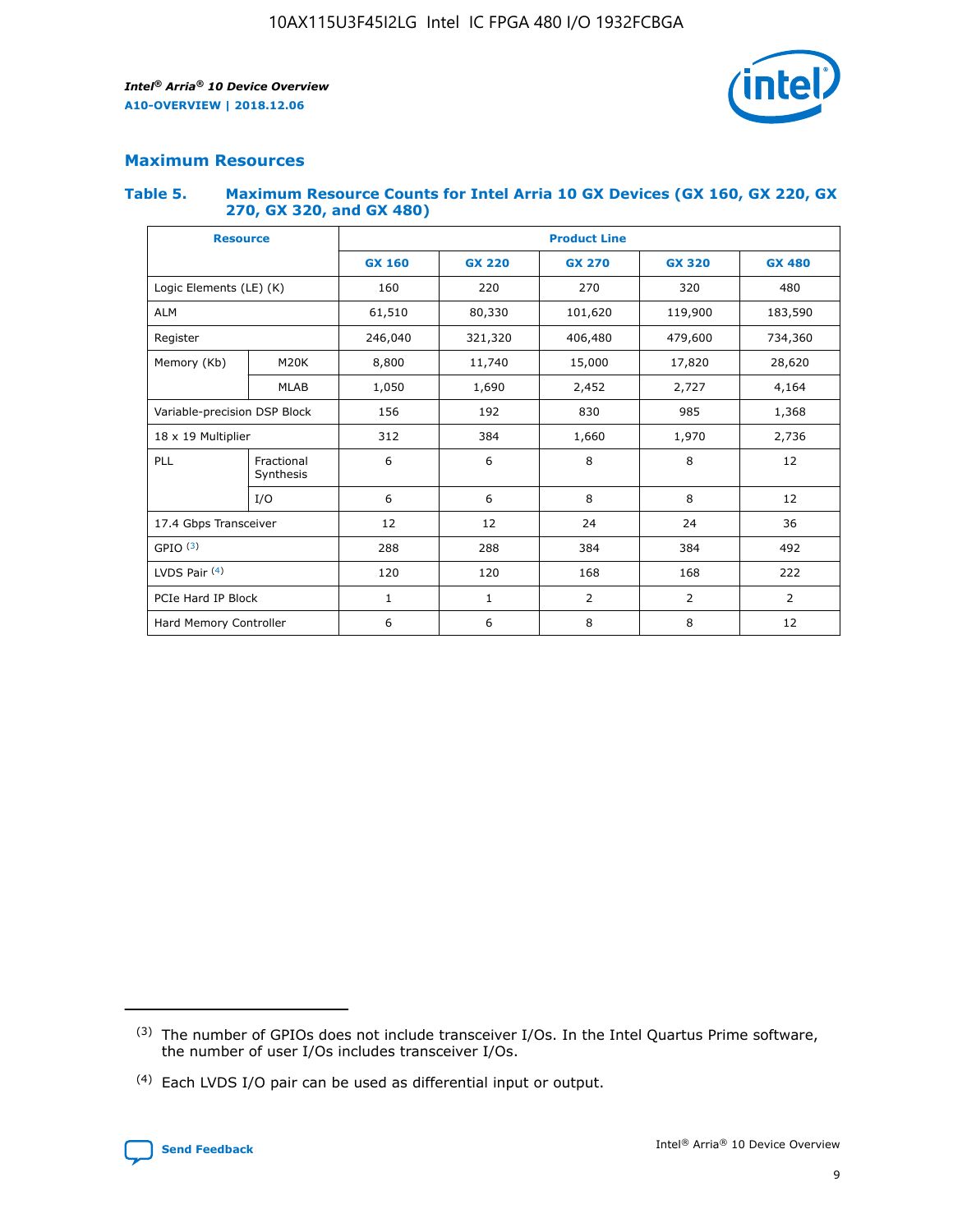

### **Table 6. Maximum Resource Counts for Intel Arria 10 GX Devices (GX 570, GX 660, GX 900, and GX 1150)**

|                              | <b>Resource</b>         | <b>Product Line</b> |                |                |                |  |  |  |
|------------------------------|-------------------------|---------------------|----------------|----------------|----------------|--|--|--|
|                              |                         | <b>GX 570</b>       | <b>GX 660</b>  | <b>GX 900</b>  | <b>GX 1150</b> |  |  |  |
| Logic Elements (LE) (K)      |                         | 570                 | 660            | 900            | 1,150          |  |  |  |
| <b>ALM</b>                   |                         | 217,080             | 251,680        | 339,620        | 427,200        |  |  |  |
| Register                     |                         | 868,320             | 1,006,720      | 1,358,480      | 1,708,800      |  |  |  |
| Memory (Kb)                  | <b>M20K</b>             | 36,000              | 42,620         | 48,460         | 54,260         |  |  |  |
| <b>MLAB</b>                  |                         | 5,096               | 5,788          | 9,386          | 12,984         |  |  |  |
| Variable-precision DSP Block |                         | 1,523               | 1,687          | 1,518          | 1,518          |  |  |  |
|                              | 18 x 19 Multiplier      |                     | 3,374          | 3,036          | 3,036          |  |  |  |
| PLL                          | Fractional<br>Synthesis | 16                  | 16             | 32             | 32             |  |  |  |
|                              | I/O                     | 16                  | 16             | 16             | 16             |  |  |  |
| 17.4 Gbps Transceiver        |                         | 48                  | 48             | 96             | 96             |  |  |  |
| GPIO <sup>(3)</sup>          |                         | 696                 | 696            | 768            | 768            |  |  |  |
| LVDS Pair $(4)$              |                         | 324                 | 324            | 384            | 384            |  |  |  |
| PCIe Hard IP Block           |                         | 2                   | $\overline{2}$ | $\overline{4}$ | $\overline{4}$ |  |  |  |
| Hard Memory Controller       |                         | 16                  | 16             | 16             | 16             |  |  |  |

### **Package Plan**

### **Table 7. Package Plan for Intel Arria 10 GX Devices (U19, F27, and F29)**

Refer to I/O and High Speed I/O in Intel Arria 10 Devices chapter for the number of 3 V I/O, LVDS I/O, and LVDS channels in each device package.

| <b>Product Line</b> |         | U <sub>19</sub><br>$(19 \text{ mm} \times 19 \text{ mm})$<br>484-pin UBGA) |             | <b>F27</b><br>(27 mm × 27 mm,<br>672-pin FBGA) |                 |             | <b>F29</b><br>(29 mm × 29 mm,<br>780-pin FBGA) |          |             |  |
|---------------------|---------|----------------------------------------------------------------------------|-------------|------------------------------------------------|-----------------|-------------|------------------------------------------------|----------|-------------|--|
|                     | 3 V I/O | LVDS I/O                                                                   | <b>XCVR</b> | 3 V I/O                                        | <b>LVDS I/O</b> | <b>XCVR</b> | 3 V I/O                                        | LVDS I/O | <b>XCVR</b> |  |
| GX 160              | 48      | 192                                                                        | 6           | 48                                             | 192             | 12          | 48                                             | 240      | 12          |  |
| GX 220              | 48      | 192                                                                        | 6           | 48                                             | 192             | 12          | 48                                             | 240      | 12          |  |
| GX 270              |         |                                                                            |             | 48                                             | 192             | 12          | 48                                             | 312      | 12          |  |
| GX 320              |         |                                                                            |             | 48                                             | 192             | 12          | 48                                             | 312      | 12          |  |
| GX 480              |         |                                                                            |             |                                                |                 |             | 48                                             | 312      | 12          |  |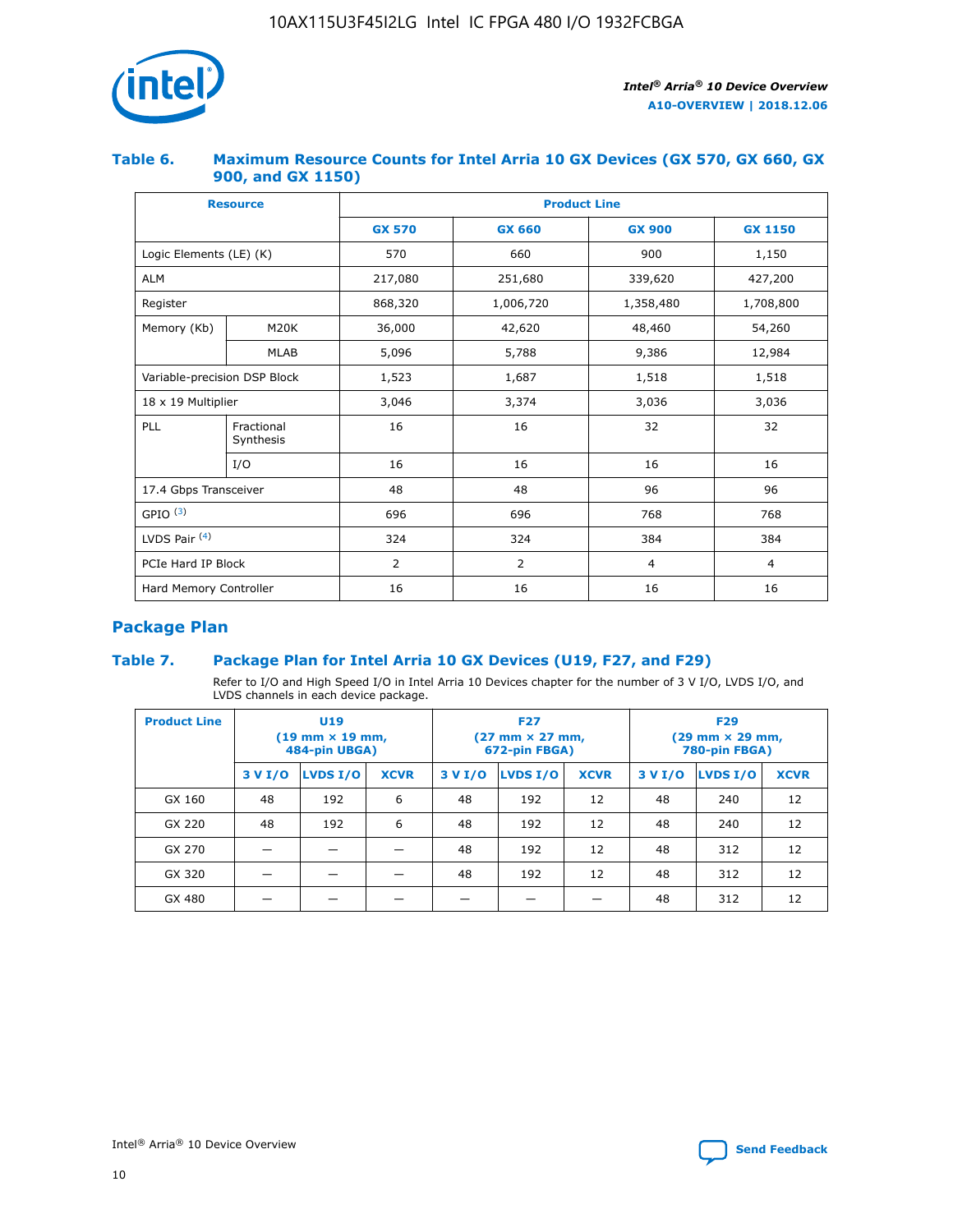

#### **Table 8. Package Plan for Intel Arria 10 GX Devices (F34, F35, NF40, and KF40)**

Refer to I/O and High Speed I/O in Intel Arria 10 Devices chapter for the number of 3 V I/O, LVDS I/O, and LVDS channels in each device package.

| <b>Product Line</b> |           | <b>F34</b><br>$(35 \text{ mm} \times 35 \text{ mm})$<br>1152-pin FBGA) |             | <b>F35</b> |                    | $(35 \text{ mm} \times 35 \text{ mm})$<br><b>1152-pin FBGA)</b> |            | <b>KF40</b><br>$(40 \text{ mm} \times 40 \text{ mm})$<br>1517-pin FBGA) |             | <b>NF40</b><br>$(40 \text{ mm} \times 40 \text{ mm})$<br><b>1517-pin FBGA)</b> |                    |             |
|---------------------|-----------|------------------------------------------------------------------------|-------------|------------|--------------------|-----------------------------------------------------------------|------------|-------------------------------------------------------------------------|-------------|--------------------------------------------------------------------------------|--------------------|-------------|
|                     | 3V<br>I/O | <b>LVDS</b><br>I/O                                                     | <b>XCVR</b> | 3V<br>I/O  | <b>LVDS</b><br>I/O | <b>XCVR</b>                                                     | 3 V<br>I/O | <b>LVDS</b><br>I/O                                                      | <b>XCVR</b> | 3 V<br>I/O                                                                     | <b>LVDS</b><br>I/O | <b>XCVR</b> |
| GX 270              | 48        | 336                                                                    | 24          | 48         | 336                | 24                                                              |            |                                                                         |             |                                                                                |                    |             |
| GX 320              | 48        | 336                                                                    | 24          | 48         | 336                | 24                                                              |            |                                                                         |             |                                                                                |                    |             |
| GX 480              | 48        | 444                                                                    | 24          | 48         | 348                | 36                                                              |            |                                                                         |             |                                                                                |                    |             |
| GX 570              | 48        | 444                                                                    | 24          | 48         | 348                | 36                                                              | 96         | 600                                                                     | 36          | 48                                                                             | 540                | 48          |
| GX 660              | 48        | 444                                                                    | 24          | 48         | 348                | 36                                                              | 96         | 600                                                                     | 36          | 48                                                                             | 540                | 48          |
| GX 900              |           | 504                                                                    | 24          | -          |                    |                                                                 |            |                                                                         |             |                                                                                | 600                | 48          |
| GX 1150             |           | 504                                                                    | 24          |            |                    |                                                                 |            |                                                                         |             |                                                                                | 600                | 48          |

#### **Table 9. Package Plan for Intel Arria 10 GX Devices (RF40, NF45, SF45, and UF45)**

Refer to I/O and High Speed I/O in Intel Arria 10 Devices chapter for the number of 3 V I/O, LVDS I/O, and LVDS channels in each device package.

| <b>Product Line</b> | <b>RF40</b><br>$(40$ mm $\times$ 40 mm,<br>1517-pin FBGA) |                    |             | <b>NF45</b><br>$(45 \text{ mm} \times 45 \text{ mm})$<br><b>1932-pin FBGA)</b> |                    |             | <b>SF45</b><br>$(45 \text{ mm} \times 45 \text{ mm})$<br><b>1932-pin FBGA)</b> |                    |             | <b>UF45</b><br>$(45 \text{ mm} \times 45 \text{ mm})$<br><b>1932-pin FBGA)</b> |                    |             |
|---------------------|-----------------------------------------------------------|--------------------|-------------|--------------------------------------------------------------------------------|--------------------|-------------|--------------------------------------------------------------------------------|--------------------|-------------|--------------------------------------------------------------------------------|--------------------|-------------|
|                     | 3V<br>I/O                                                 | <b>LVDS</b><br>I/O | <b>XCVR</b> | 3 V<br>I/O                                                                     | <b>LVDS</b><br>I/O | <b>XCVR</b> | 3 V<br>I/O                                                                     | <b>LVDS</b><br>I/O | <b>XCVR</b> | 3V<br>I/O                                                                      | <b>LVDS</b><br>I/O | <b>XCVR</b> |
| GX 900              |                                                           | 342                | 66          | _                                                                              | 768                | 48          |                                                                                | 624                | 72          |                                                                                | 480                | 96          |
| GX 1150             |                                                           | 342                | 66          | _                                                                              | 768                | 48          |                                                                                | 624                | 72          |                                                                                | 480                | 96          |

### **Related Information**

[I/O and High-Speed Differential I/O Interfaces in Intel Arria 10 Devices chapter, Intel](https://www.intel.com/content/www/us/en/programmable/documentation/sam1403482614086.html#sam1403482030321) [Arria 10 Device Handbook](https://www.intel.com/content/www/us/en/programmable/documentation/sam1403482614086.html#sam1403482030321)

Provides the number of 3 V and LVDS I/Os, and LVDS channels for each Intel Arria 10 device package.

### **Intel Arria 10 GT**

This section provides the available options, maximum resource counts, and package plan for the Intel Arria 10 GT devices.

The information in this section is correct at the time of publication. For the latest information and to get more details, refer to the Intel FPGA Product Selector.

#### **Related Information**

#### [Intel FPGA Product Selector](http://www.altera.com/products/selector/psg-selector.html)

Provides the latest information on Intel products.

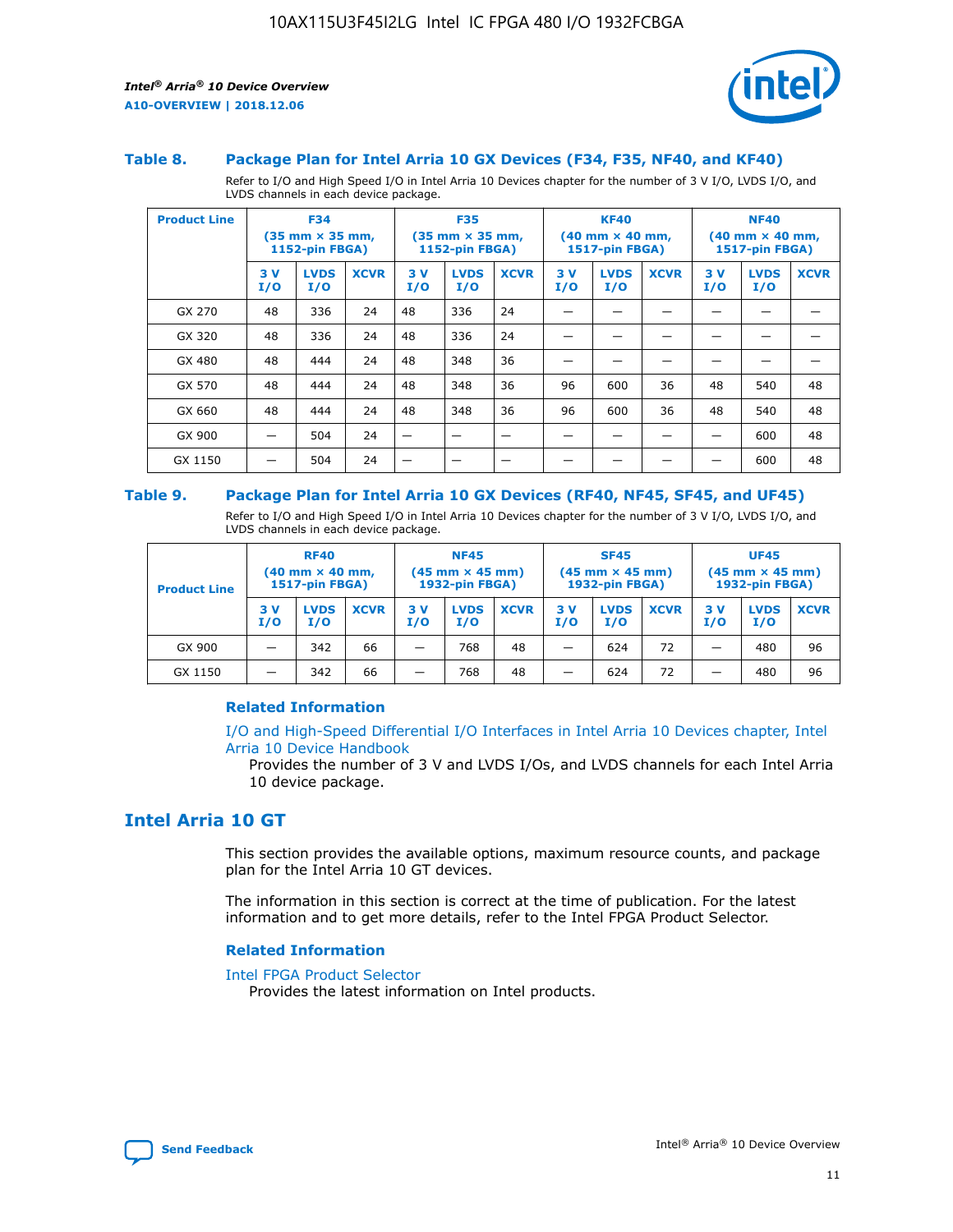

### **Available Options**

### **Figure 2. Sample Ordering Code and Available Options for Intel Arria 10 GT Devices**

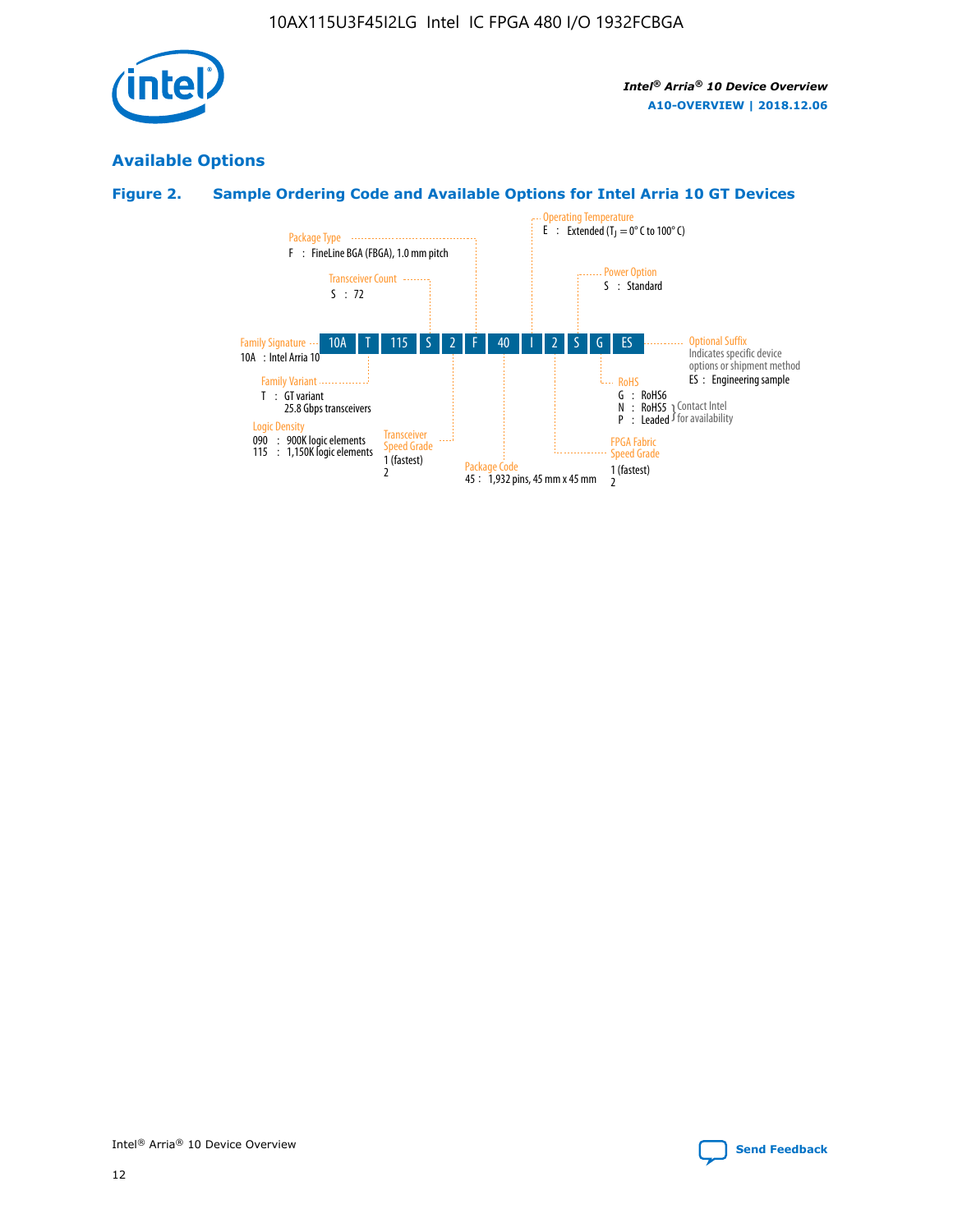

### **Maximum Resources**

#### **Table 10. Maximum Resource Counts for Intel Arria 10 GT Devices**

| <b>Resource</b>              |                      |                | <b>Product Line</b> |  |
|------------------------------|----------------------|----------------|---------------------|--|
|                              |                      | <b>GT 900</b>  | GT 1150             |  |
| Logic Elements (LE) (K)      |                      | 900            | 1,150               |  |
| <b>ALM</b>                   |                      | 339,620        | 427,200             |  |
| Register                     |                      | 1,358,480      | 1,708,800           |  |
| Memory (Kb)                  | M20K                 | 48,460         | 54,260              |  |
|                              | <b>MLAB</b>          | 9,386          | 12,984              |  |
| Variable-precision DSP Block |                      | 1,518          | 1,518               |  |
| 18 x 19 Multiplier           |                      | 3,036          | 3,036               |  |
| PLL                          | Fractional Synthesis | 32             | 32                  |  |
|                              | I/O                  | 16             | 16                  |  |
| Transceiver                  | 17.4 Gbps            | 72(5)          | 72(5)               |  |
|                              | 25.8 Gbps            | 6              | 6                   |  |
| GPIO <sup>(6)</sup>          |                      | 624            | 624                 |  |
| LVDS Pair $(7)$              |                      | 312            | 312                 |  |
| PCIe Hard IP Block           |                      | $\overline{4}$ | $\overline{4}$      |  |
| Hard Memory Controller       |                      | 16             | 16                  |  |

### **Related Information**

#### [Intel Arria 10 GT Channel Usage](https://www.intel.com/content/www/us/en/programmable/documentation/nik1398707230472.html#nik1398707008178)

Configuring GT/GX channels in Intel Arria 10 GT devices.

### **Package Plan**

### **Table 11. Package Plan for Intel Arria 10 GT Devices**

Refer to I/O and High Speed I/O in Intel Arria 10 Devices chapter for the number of 3 V I/O, LVDS I/O, and LVDS channels in each device package.

| <b>Product Line</b> | <b>SF45</b><br>(45 mm × 45 mm, 1932-pin FBGA) |                 |             |  |  |  |
|---------------------|-----------------------------------------------|-----------------|-------------|--|--|--|
|                     | 3 V I/O                                       | <b>LVDS I/O</b> | <b>XCVR</b> |  |  |  |
| GT 900              |                                               | 624             | 72          |  |  |  |
| GT 1150             |                                               | 624             | 72          |  |  |  |

<sup>(7)</sup> Each LVDS I/O pair can be used as differential input or output.



 $(5)$  If all 6 GT channels are in use, 12 of the GX channels are not usable.

<sup>(6)</sup> The number of GPIOs does not include transceiver I/Os. In the Intel Quartus Prime software, the number of user I/Os includes transceiver I/Os.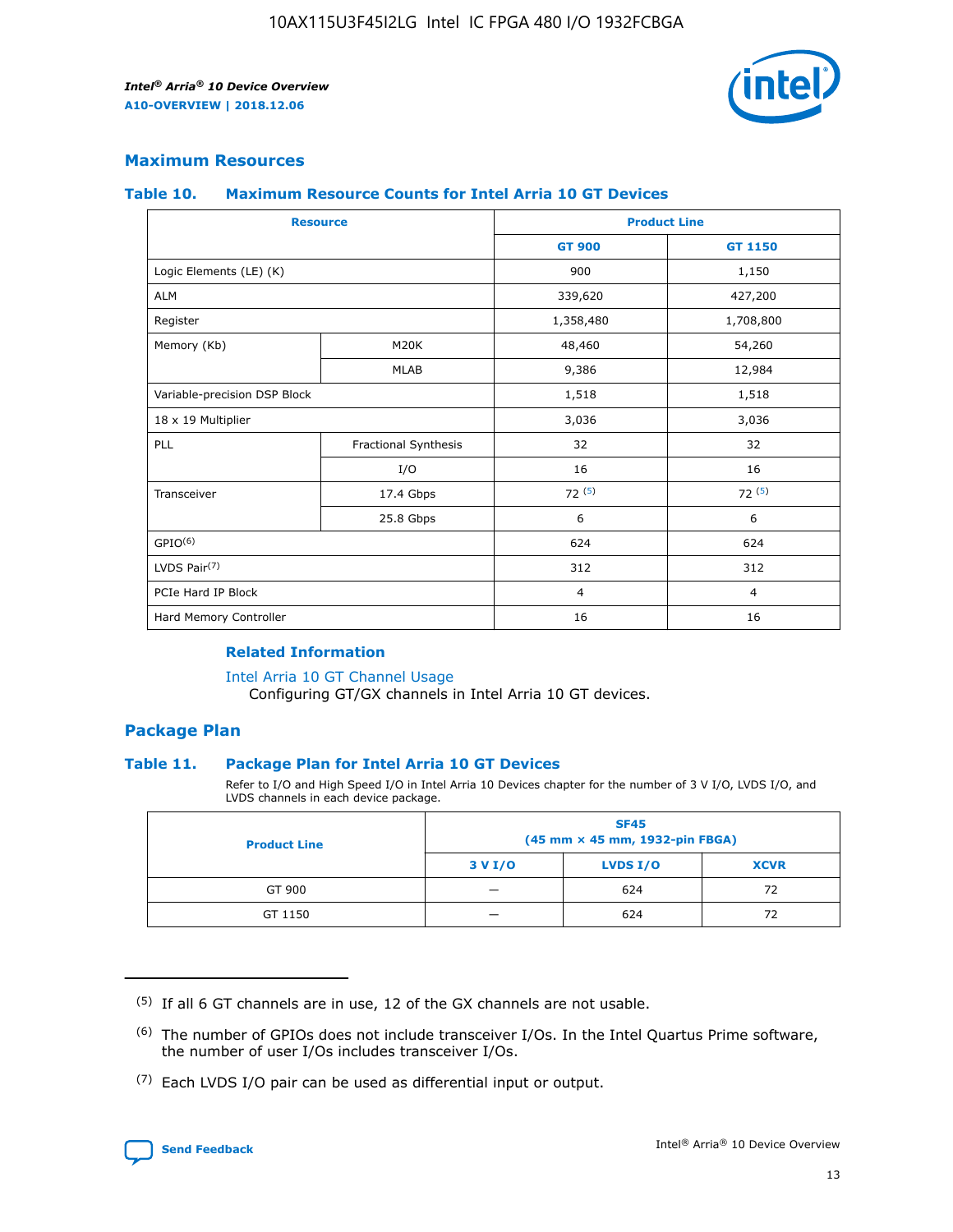

#### **Related Information**

[I/O and High-Speed Differential I/O Interfaces in Intel Arria 10 Devices chapter, Intel](https://www.intel.com/content/www/us/en/programmable/documentation/sam1403482614086.html#sam1403482030321) [Arria 10 Device Handbook](https://www.intel.com/content/www/us/en/programmable/documentation/sam1403482614086.html#sam1403482030321)

Provides the number of 3 V and LVDS I/Os, and LVDS channels for each Intel Arria 10 device package.

### **Intel Arria 10 SX**

This section provides the available options, maximum resource counts, and package plan for the Intel Arria 10 SX devices.

The information in this section is correct at the time of publication. For the latest information and to get more details, refer to the Intel FPGA Product Selector.

#### **Related Information**

[Intel FPGA Product Selector](http://www.altera.com/products/selector/psg-selector.html) Provides the latest information on Intel products.

#### **Available Options**

#### **Figure 3. Sample Ordering Code and Available Options for Intel Arria 10 SX Devices**



#### **Related Information**

[Transceiver Performance for Intel Arria 10 GX/SX Devices](https://www.intel.com/content/www/us/en/programmable/documentation/mcn1413182292568.html#mcn1413213965502) Provides more information about the transceiver speed grade.

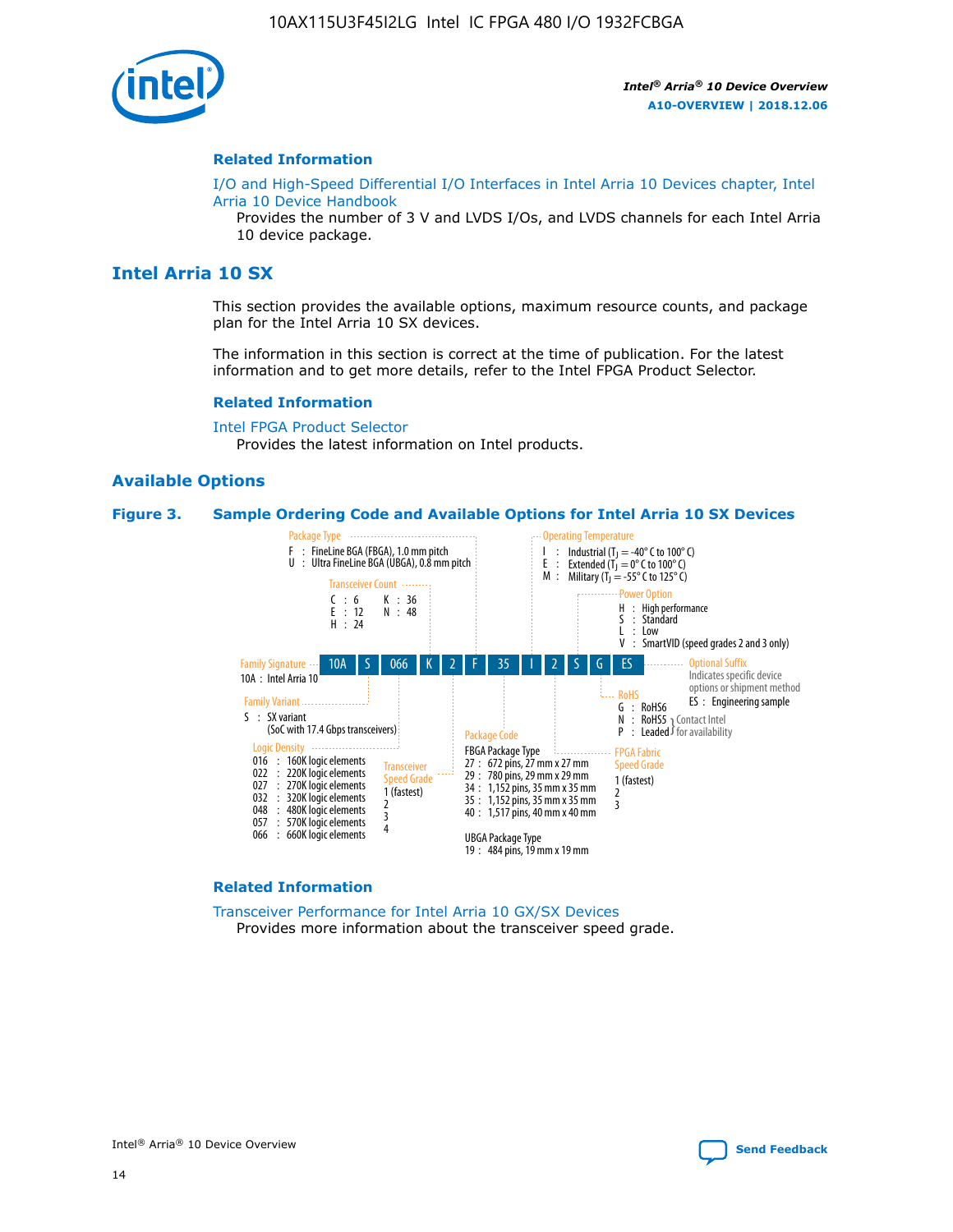

### **Maximum Resources**

#### **Table 12. Maximum Resource Counts for Intel Arria 10 SX Devices**

| <b>Resource</b>                   |                         | <b>Product Line</b> |               |                |                |                |                |                |  |  |  |
|-----------------------------------|-------------------------|---------------------|---------------|----------------|----------------|----------------|----------------|----------------|--|--|--|
|                                   |                         | <b>SX 160</b>       | <b>SX 220</b> | <b>SX 270</b>  | <b>SX 320</b>  | <b>SX 480</b>  | <b>SX 570</b>  | <b>SX 660</b>  |  |  |  |
| Logic Elements (LE) (K)           |                         | 160                 | 220           | 270            | 320            | 480            | 570            | 660            |  |  |  |
| <b>ALM</b>                        |                         | 61,510              | 80,330        | 101,620        | 119,900        | 183,590        | 217,080        | 251,680        |  |  |  |
| Register                          |                         | 246,040             | 321,320       | 406,480        | 479,600        | 734,360        | 868,320        | 1,006,720      |  |  |  |
| Memory (Kb)                       | M <sub>20</sub> K       | 8,800               | 11,740        | 15,000         | 17,820         | 28,620         | 36,000         | 42,620         |  |  |  |
|                                   | <b>MLAB</b>             | 1,050               | 1,690         | 2,452          | 2,727          | 4,164          | 5,096          | 5,788          |  |  |  |
| Variable-precision DSP Block      |                         | 156                 | 192           | 830            | 985            | 1,368          | 1,523          | 1,687          |  |  |  |
| 18 x 19 Multiplier                |                         | 312                 | 384           | 1,660          | 1,970          | 2,736          | 3,046          | 3,374          |  |  |  |
| PLL                               | Fractional<br>Synthesis | 6                   | 6             | 8              | 8              | 12             | 16             | 16             |  |  |  |
|                                   | I/O                     | 6                   | 6             | 8              | 8              | 12             | 16             | 16             |  |  |  |
| 17.4 Gbps Transceiver             |                         | 12                  | 12            | 24             | 24             | 36             | 48             | 48             |  |  |  |
| GPIO <sup>(8)</sup>               |                         | 288                 | 288           | 384            | 384            | 492            | 696            | 696            |  |  |  |
| LVDS Pair $(9)$                   |                         | 120                 | 120           | 168            | 168            | 174            | 324            | 324            |  |  |  |
| PCIe Hard IP Block                |                         | $\mathbf{1}$        | $\mathbf{1}$  | $\overline{2}$ | $\overline{2}$ | $\overline{2}$ | $\overline{2}$ | $\overline{2}$ |  |  |  |
| Hard Memory Controller            |                         | 6                   | 6             | 8              | 8              | 12             | 16             | 16             |  |  |  |
| ARM Cortex-A9 MPCore<br>Processor |                         | Yes                 | Yes           | Yes            | Yes            | Yes            | Yes            | <b>Yes</b>     |  |  |  |

### **Package Plan**

### **Table 13. Package Plan for Intel Arria 10 SX Devices (U19, F27, F29, and F34)**

Refer to I/O and High Speed I/O in Intel Arria 10 Devices chapter for the number of 3 V I/O, LVDS I/O, and LVDS channels in each device package.

| <b>Product Line</b> | U19<br>$(19 \text{ mm} \times 19 \text{ mm})$<br>484-pin UBGA) |                    | <b>F27</b><br>$(27 \text{ mm} \times 27 \text{ mm})$<br>672-pin FBGA) |           | <b>F29</b><br>$(29 \text{ mm} \times 29 \text{ mm})$<br>780-pin FBGA) |             |            | <b>F34</b><br>$(35 \text{ mm} \times 35 \text{ mm})$<br><b>1152-pin FBGA)</b> |             |           |                    |             |
|---------------------|----------------------------------------------------------------|--------------------|-----------------------------------------------------------------------|-----------|-----------------------------------------------------------------------|-------------|------------|-------------------------------------------------------------------------------|-------------|-----------|--------------------|-------------|
|                     | 3V<br>I/O                                                      | <b>LVDS</b><br>I/O | <b>XCVR</b>                                                           | 3V<br>I/O | <b>LVDS</b><br>I/O                                                    | <b>XCVR</b> | 3 V<br>I/O | <b>LVDS</b><br>I/O                                                            | <b>XCVR</b> | 3V<br>I/O | <b>LVDS</b><br>I/O | <b>XCVR</b> |
| SX 160              | 48                                                             | 144                | 6                                                                     | 48        | 192                                                                   | 12          | 48         | 240                                                                           | 12          | –         |                    |             |
| SX 220              | 48                                                             | 144                | 6                                                                     | 48        | 192                                                                   | 12          | 48         | 240                                                                           | 12          |           |                    |             |
| SX 270              |                                                                |                    |                                                                       | 48        | 192                                                                   | 12          | 48         | 312                                                                           | 12          | 48        | 336                | 24          |
| SX 320              |                                                                |                    |                                                                       | 48        | 192                                                                   | 12          | 48         | 312                                                                           | 12          | 48        | 336                | 24          |
|                     | continued                                                      |                    |                                                                       |           |                                                                       |             |            |                                                                               |             |           |                    |             |

 $(8)$  The number of GPIOs does not include transceiver I/Os. In the Intel Quartus Prime software, the number of user I/Os includes transceiver I/Os.

 $(9)$  Each LVDS I/O pair can be used as differential input or output.

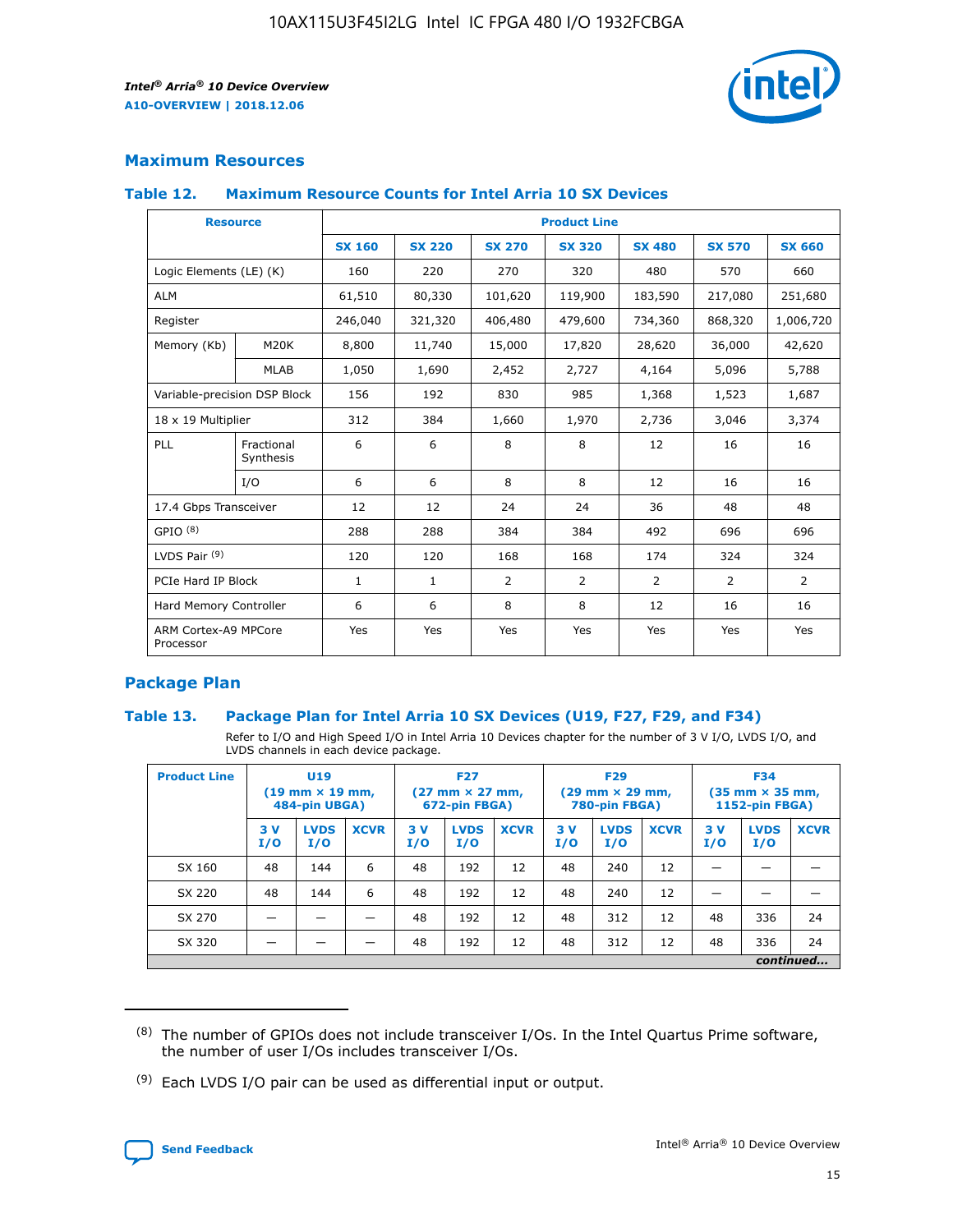

| <b>Product Line</b> | U <sub>19</sub><br>$(19 \text{ mm} \times 19 \text{ mm})$<br>484-pin UBGA) |                    | <b>F27</b><br>$(27 \text{ mm} \times 27 \text{ mm})$<br>672-pin FBGA) |            | <b>F29</b><br>$(29 \text{ mm} \times 29 \text{ mm})$<br>780-pin FBGA) |             |           | <b>F34</b><br>$(35$ mm $\times$ 35 mm,<br><b>1152-pin FBGA)</b> |             |           |                    |             |
|---------------------|----------------------------------------------------------------------------|--------------------|-----------------------------------------------------------------------|------------|-----------------------------------------------------------------------|-------------|-----------|-----------------------------------------------------------------|-------------|-----------|--------------------|-------------|
|                     | 3V<br>I/O                                                                  | <b>LVDS</b><br>I/O | <b>XCVR</b>                                                           | 3 V<br>I/O | <b>LVDS</b><br>I/O                                                    | <b>XCVR</b> | 3V<br>I/O | <b>LVDS</b><br>I/O                                              | <b>XCVR</b> | 3V<br>I/O | <b>LVDS</b><br>I/O | <b>XCVR</b> |
| SX 480              |                                                                            |                    |                                                                       |            |                                                                       |             | 48        | 312                                                             | 12          | 48        | 444                | 24          |
| SX 570              |                                                                            |                    |                                                                       |            |                                                                       |             |           |                                                                 |             | 48        | 444                | 24          |
| SX 660              |                                                                            |                    |                                                                       |            |                                                                       |             |           |                                                                 |             | 48        | 444                | 24          |

### **Table 14. Package Plan for Intel Arria 10 SX Devices (F35, KF40, and NF40)**

Refer to I/O and High Speed I/O in Intel Arria 10 Devices chapter for the number of 3 V I/O, LVDS I/O, and LVDS channels in each device package.

| <b>Product Line</b> | <b>F35</b><br>(35 mm × 35 mm,<br><b>1152-pin FBGA)</b> |          |             |                                           | <b>KF40</b><br>(40 mm × 40 mm,<br>1517-pin FBGA) |    | <b>NF40</b><br>$(40 \text{ mm} \times 40 \text{ mm})$<br>1517-pin FBGA) |          |             |  |
|---------------------|--------------------------------------------------------|----------|-------------|-------------------------------------------|--------------------------------------------------|----|-------------------------------------------------------------------------|----------|-------------|--|
|                     | 3 V I/O                                                | LVDS I/O | <b>XCVR</b> | <b>LVDS I/O</b><br>3 V I/O<br><b>XCVR</b> |                                                  |    | 3 V I/O                                                                 | LVDS I/O | <b>XCVR</b> |  |
| SX 270              | 48                                                     | 336      | 24          |                                           |                                                  |    |                                                                         |          |             |  |
| SX 320              | 48                                                     | 336      | 24          |                                           |                                                  |    |                                                                         |          |             |  |
| SX 480              | 48                                                     | 348      | 36          |                                           |                                                  |    |                                                                         |          |             |  |
| SX 570              | 48                                                     | 348      | 36          | 96                                        | 600                                              | 36 | 48                                                                      | 540      | 48          |  |
| SX 660              | 48                                                     | 348      | 36          | 96                                        | 600                                              | 36 | 48                                                                      | 540      | 48          |  |

### **Related Information**

[I/O and High-Speed Differential I/O Interfaces in Intel Arria 10 Devices chapter, Intel](https://www.intel.com/content/www/us/en/programmable/documentation/sam1403482614086.html#sam1403482030321) [Arria 10 Device Handbook](https://www.intel.com/content/www/us/en/programmable/documentation/sam1403482614086.html#sam1403482030321)

Provides the number of 3 V and LVDS I/Os, and LVDS channels for each Intel Arria 10 device package.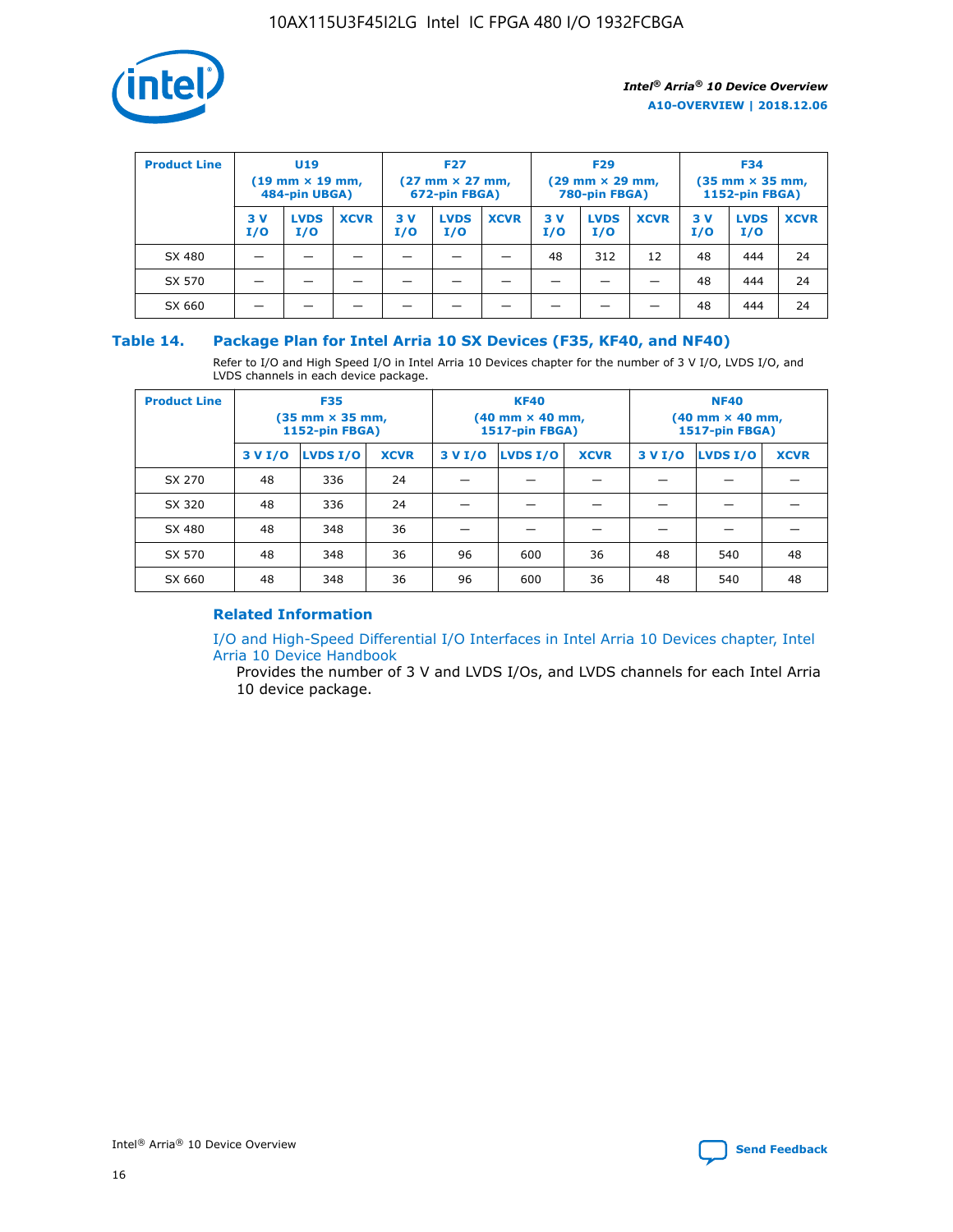

### **I/O Vertical Migration for Intel Arria 10 Devices**

#### **Figure 4. Migration Capability Across Intel Arria 10 Product Lines**

- The arrows indicate the migration paths. The devices included in each vertical migration path are shaded. Devices with fewer resources in the same path have lighter shades.
- To achieve the full I/O migration across product lines in the same migration path, restrict I/Os and transceivers usage to match the product line with the lowest I/O and transceiver counts.
- An LVDS I/O bank in the source device may be mapped to a 3 V I/O bank in the target device. To use memory interface clock frequency higher than 533 MHz, assign external memory interface pins only to banks that are LVDS I/O in both devices.
- There may be nominal 0.15 mm package height difference between some product lines in the same package type.
	- **Variant Product Line Package U19 F27 F29 F34 F35 KF40 NF40 RF40 NF45 SF45 UF45** Intel® Arria® 10 GX GX 160 GX 220 GX 270 GX 320 GX 480 GX 570 GX 660 GX 900 GX 1150 Intel Arria 10 GT GT 900 GT 1150 Intel Arria 10 SX SX 160 SX 220 SX 270 SX 320 SX 480 SX 570 SX 660
- Some migration paths are not shown in the Intel Quartus Prime software **Pin Migration View**.

*Note:* To verify the pin migration compatibility, use the **Pin Migration View** window in the Intel Quartus Prime software Pin Planner.

### **Adaptive Logic Module**

Intel Arria 10 devices use a 20 nm ALM as the basic building block of the logic fabric.

The ALM architecture is the same as the previous generation FPGAs, allowing for efficient implementation of logic functions and easy conversion of IP between the device generations.

The ALM, as shown in following figure, uses an 8-input fracturable look-up table (LUT) with four dedicated registers to help improve timing closure in register-rich designs and achieve an even higher design packing capability than the traditional two-register per LUT architecture.

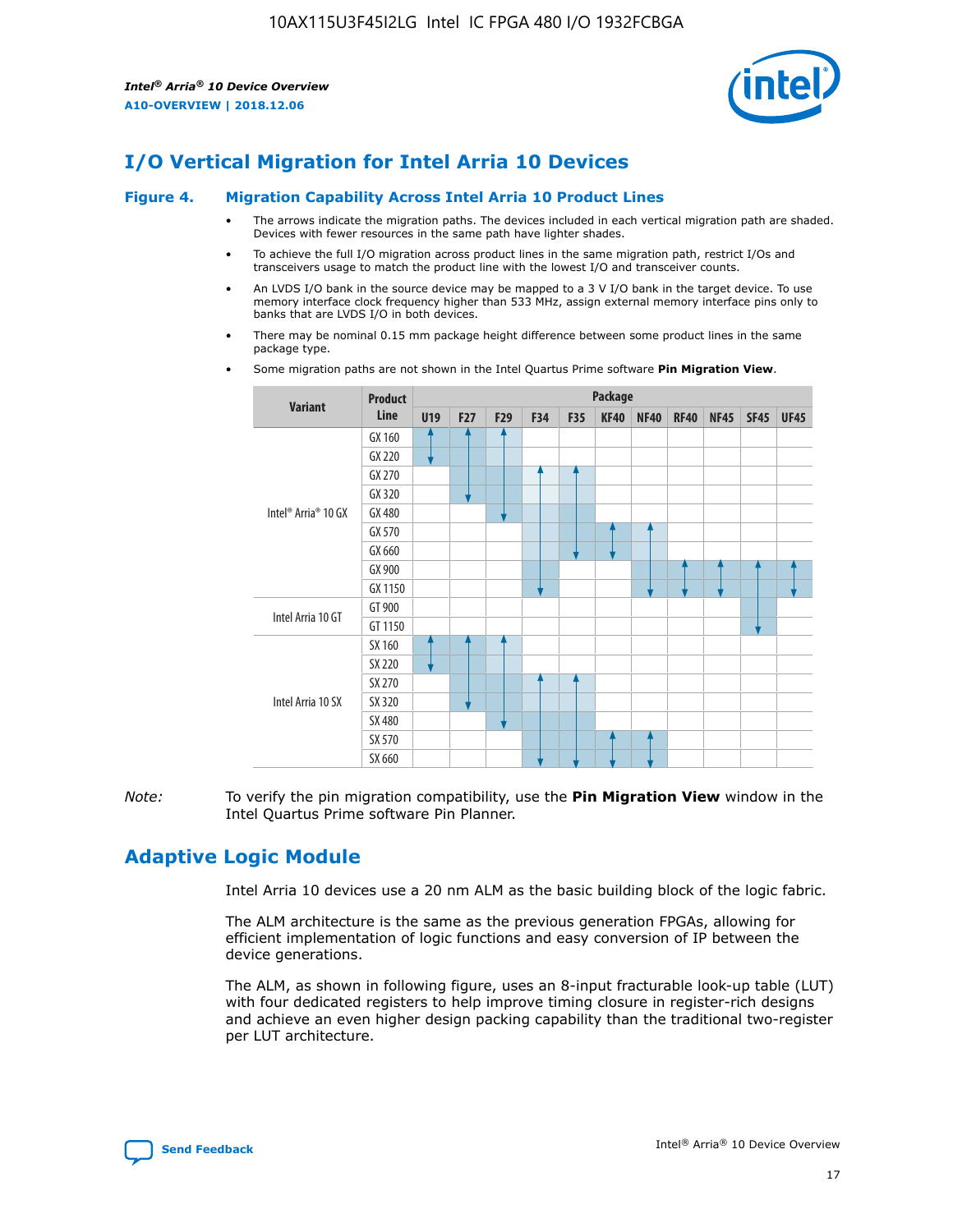

**Figure 5. ALM for Intel Arria 10 Devices**



The Intel Quartus Prime software optimizes your design according to the ALM logic structure and automatically maps legacy designs into the Intel Arria 10 ALM architecture.

### **Variable-Precision DSP Block**

The Intel Arria 10 variable precision DSP blocks support fixed-point arithmetic and floating-point arithmetic.

Features for fixed-point arithmetic:

- High-performance, power-optimized, and fully registered multiplication operations
- 18-bit and 27-bit word lengths
- Two 18 x 19 multipliers or one 27 x 27 multiplier per DSP block
- Built-in addition, subtraction, and 64-bit double accumulation register to combine multiplication results
- Cascading 19-bit or 27-bit when pre-adder is disabled and cascading 18-bit when pre-adder is used to form the tap-delay line for filtering applications
- Cascading 64-bit output bus to propagate output results from one block to the next block without external logic support
- Hard pre-adder supported in 19-bit and 27-bit modes for symmetric filters
- Internal coefficient register bank in both 18-bit and 27-bit modes for filter implementation
- 18-bit and 27-bit systolic finite impulse response (FIR) filters with distributed output adder
- Biased rounding support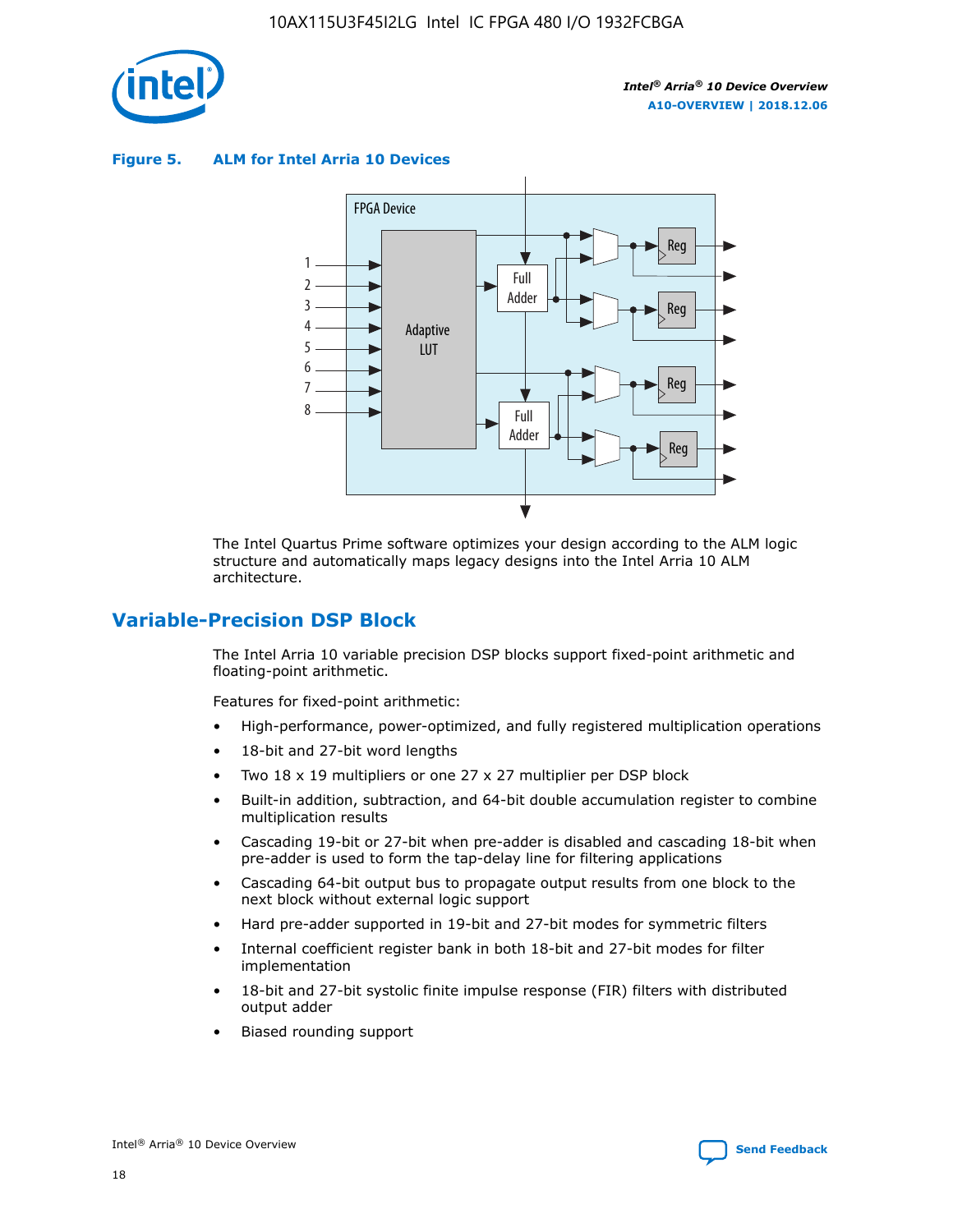

Features for floating-point arithmetic:

- A completely hardened architecture that supports multiplication, addition, subtraction, multiply-add, and multiply-subtract
- Multiplication with accumulation capability and a dynamic accumulator reset control
- Multiplication with cascade summation capability
- Multiplication with cascade subtraction capability
- Complex multiplication
- Direct vector dot product
- Systolic FIR filter

### **Table 15. Variable-Precision DSP Block Configurations for Intel Arria 10 Devices**

| <b>Usage Example</b>                                       | <b>Multiplier Size (Bit)</b>    | <b>DSP Block Resources</b> |
|------------------------------------------------------------|---------------------------------|----------------------------|
| Medium precision fixed point                               | Two 18 x 19                     |                            |
| High precision fixed or Single precision<br>floating point | One 27 x 27                     |                            |
| Fixed point FFTs                                           | One 19 x 36 with external adder |                            |
| Very high precision fixed point                            | One 36 x 36 with external adder |                            |
| Double precision floating point                            | One 54 x 54 with external adder | 4                          |

#### **Table 16. Resources for Fixed-Point Arithmetic in Intel Arria 10 Devices**

The table lists the variable-precision DSP resources by bit precision for each Intel Arria 10 device.

| <b>Variant</b>  | <b>Product Line</b> | <b>Variable-</b><br>precision<br><b>DSP Block</b> | <b>Independent Input and Output</b><br><b>Multiplications Operator</b> |                                     | 18 x 19<br><b>Multiplier</b><br><b>Adder Sum</b> | $18 \times 18$<br><b>Multiplier</b><br><b>Adder</b> |
|-----------------|---------------------|---------------------------------------------------|------------------------------------------------------------------------|-------------------------------------|--------------------------------------------------|-----------------------------------------------------|
|                 |                     |                                                   | 18 x 19<br><b>Multiplier</b>                                           | $27 \times 27$<br><b>Multiplier</b> | <b>Mode</b>                                      | <b>Summed with</b><br>36 bit Input                  |
| AIntel Arria 10 | GX 160              | 156                                               | 312                                                                    | 156                                 | 156                                              | 156                                                 |
| GX              | GX 220              | 192                                               | 384                                                                    | 192                                 | 192                                              | 192                                                 |
|                 | GX 270              | 830                                               | 1,660                                                                  | 830                                 | 830                                              | 830                                                 |
|                 | GX 320              | 984                                               | 1,968                                                                  | 984                                 | 984                                              | 984                                                 |
|                 | GX 480              | 1,368                                             | 2,736                                                                  | 1,368                               | 1,368                                            | 1,368                                               |
|                 | GX 570              | 1,523                                             | 3,046                                                                  | 1,523                               | 1,523                                            | 1,523                                               |
|                 | GX 660              | 1,687                                             | 3,374                                                                  | 1,687                               | 1,687                                            | 1,687                                               |
|                 | GX 900              | 1,518                                             | 3,036                                                                  | 1,518                               | 1,518                                            | 1,518                                               |
|                 | GX 1150             | 1,518                                             | 3,036                                                                  | 1,518                               | 1,518                                            | 1,518                                               |
| Intel Arria 10  | GT 900              | 1,518                                             | 3,036                                                                  | 1,518                               | 1,518                                            | 1,518                                               |
| GT              | GT 1150             | 1,518                                             | 3,036                                                                  | 1,518                               | 1,518                                            | 1,518                                               |
| Intel Arria 10  | SX 160              | 156                                               | 312                                                                    | 156                                 | 156                                              | 156                                                 |
| <b>SX</b>       | SX 220              | 192                                               | 384                                                                    | 192                                 | 192                                              | 192                                                 |
|                 | SX 270              | 830                                               | 1,660                                                                  | 830                                 | 830                                              | 830                                                 |
|                 |                     |                                                   |                                                                        |                                     |                                                  | continued                                           |

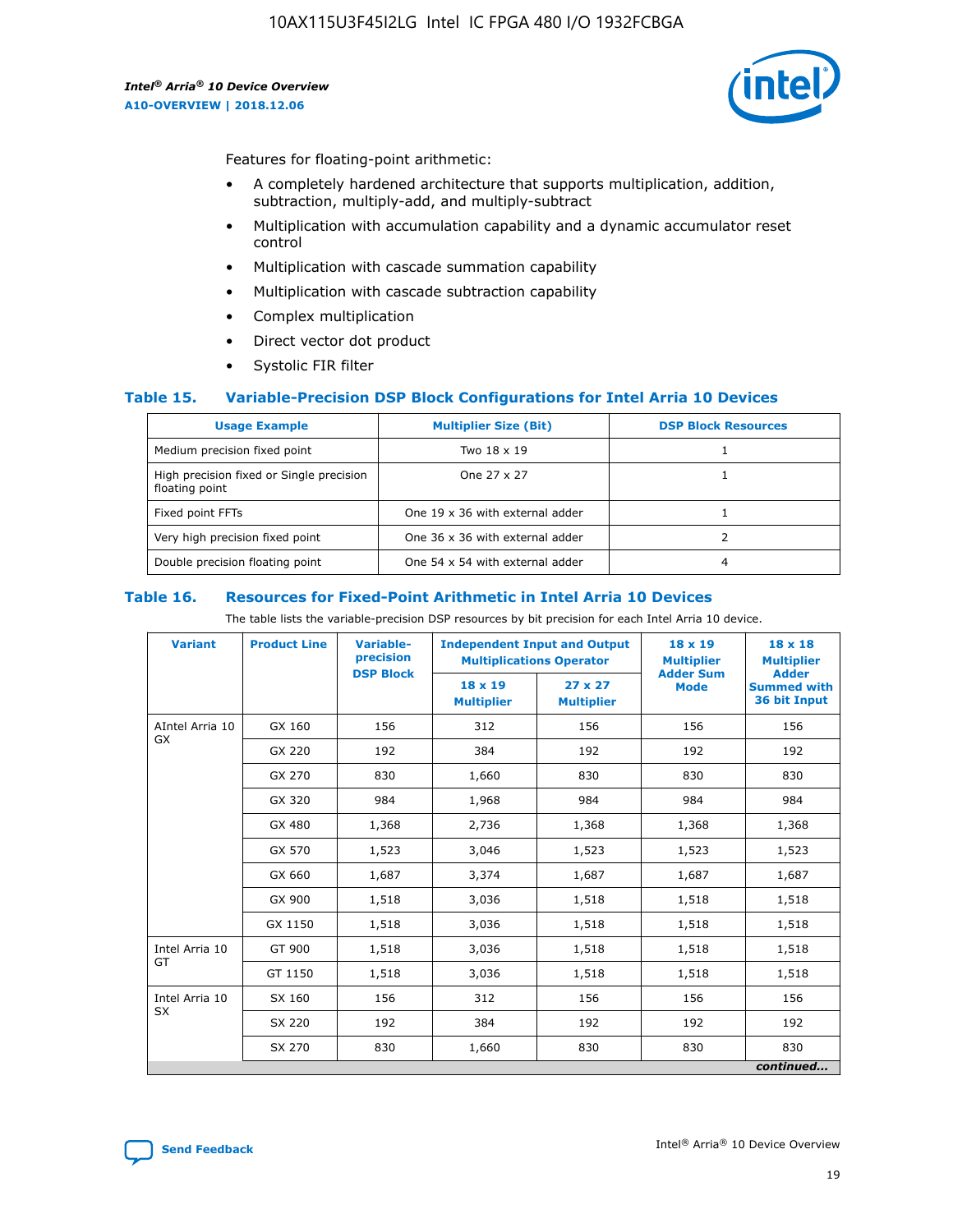

| <b>Variant</b> | <b>Product Line</b> | <b>Variable-</b><br>precision<br><b>DSP Block</b> | <b>Independent Input and Output</b><br><b>Multiplications Operator</b> |                                     | $18 \times 19$<br><b>Multiplier</b><br><b>Adder Sum</b> | $18 \times 18$<br><b>Multiplier</b><br><b>Adder</b> |  |
|----------------|---------------------|---------------------------------------------------|------------------------------------------------------------------------|-------------------------------------|---------------------------------------------------------|-----------------------------------------------------|--|
|                |                     |                                                   | $18 \times 19$<br><b>Multiplier</b>                                    | $27 \times 27$<br><b>Multiplier</b> | <b>Mode</b>                                             | <b>Summed with</b><br>36 bit Input                  |  |
|                | SX 320              | 984                                               | 1,968                                                                  | 984                                 | 984                                                     | 984                                                 |  |
|                | SX 480              | 1,368                                             | 2,736                                                                  | 1,368                               | 1,368                                                   | 1,368                                               |  |
|                | SX 570              | 1,523                                             | 3,046                                                                  | 1,523                               | 1,523                                                   | 1,523                                               |  |
|                | SX 660              | 1,687                                             | 3,374                                                                  | 1,687                               | 1,687                                                   | 1,687                                               |  |

### **Table 17. Resources for Floating-Point Arithmetic in Intel Arria 10 Devices**

The table lists the variable-precision DSP resources by bit precision for each Intel Arria 10 device.

| <b>Variant</b>              | <b>Product Line</b> | <b>Variable-</b><br>precision<br><b>DSP Block</b> | <b>Single</b><br><b>Precision</b><br><b>Floating-Point</b><br><b>Multiplication</b><br><b>Mode</b> | <b>Single-Precision</b><br><b>Floating-Point</b><br><b>Adder Mode</b> | Single-<br><b>Precision</b><br><b>Floating-Point</b><br><b>Multiply</b><br><b>Accumulate</b><br><b>Mode</b> | <b>Peak</b><br><b>Giga Floating-</b><br><b>Point</b><br><b>Operations</b><br>per Second<br>(GFLOPs) |
|-----------------------------|---------------------|---------------------------------------------------|----------------------------------------------------------------------------------------------------|-----------------------------------------------------------------------|-------------------------------------------------------------------------------------------------------------|-----------------------------------------------------------------------------------------------------|
| Intel Arria 10<br><b>GX</b> | GX 160              | 156                                               | 156                                                                                                | 156                                                                   | 156                                                                                                         | 140                                                                                                 |
|                             | GX 220              | 192                                               | 192                                                                                                | 192                                                                   | 192                                                                                                         | 173                                                                                                 |
|                             | GX 270              | 830                                               | 830                                                                                                | 830                                                                   | 830                                                                                                         | 747                                                                                                 |
|                             | GX 320              | 984                                               | 984                                                                                                | 984                                                                   | 984                                                                                                         | 886                                                                                                 |
|                             | GX 480              | 1,369                                             | 1,368                                                                                              | 1,368                                                                 | 1,368                                                                                                       | 1,231                                                                                               |
|                             | GX 570              | 1,523                                             | 1,523                                                                                              | 1,523                                                                 | 1,523                                                                                                       | 1,371                                                                                               |
|                             | GX 660              | 1,687                                             | 1,687                                                                                              | 1,687                                                                 | 1,687                                                                                                       | 1,518                                                                                               |
|                             | GX 900              | 1,518                                             | 1,518                                                                                              | 1,518                                                                 | 1,518                                                                                                       | 1,366                                                                                               |
|                             | GX 1150             | 1,518                                             | 1,518                                                                                              | 1,518                                                                 | 1,518                                                                                                       | 1,366                                                                                               |
| Intel Arria 10              | GT 900              | 1,518                                             | 1,518                                                                                              | 1,518                                                                 | 1,518                                                                                                       | 1,366                                                                                               |
| GT                          | GT 1150             | 1,518                                             | 1,518                                                                                              | 1,518                                                                 | 1,518                                                                                                       | 1,366                                                                                               |
| Intel Arria 10              | SX 160              | 156                                               | 156                                                                                                | 156                                                                   | 156                                                                                                         | 140                                                                                                 |
| <b>SX</b>                   | SX 220              | 192                                               | 192                                                                                                | 192                                                                   | 192                                                                                                         | 173                                                                                                 |
|                             | SX 270              | 830                                               | 830                                                                                                | 830                                                                   | 830                                                                                                         | 747                                                                                                 |
|                             | SX 320              | 984                                               | 984                                                                                                | 984                                                                   | 984                                                                                                         | 886                                                                                                 |
|                             | SX 480              | 1,369                                             | 1,368                                                                                              | 1,368                                                                 | 1,368                                                                                                       | 1,231                                                                                               |
|                             | SX 570              | 1,523                                             | 1,523                                                                                              | 1,523                                                                 | 1,523                                                                                                       | 1,371                                                                                               |
|                             | SX 660              | 1,687                                             | 1,687                                                                                              | 1,687                                                                 | 1,687                                                                                                       | 1,518                                                                                               |

### **Embedded Memory Blocks**

The embedded memory blocks in the devices are flexible and designed to provide an optimal amount of small- and large-sized memory arrays to fit your design requirements.

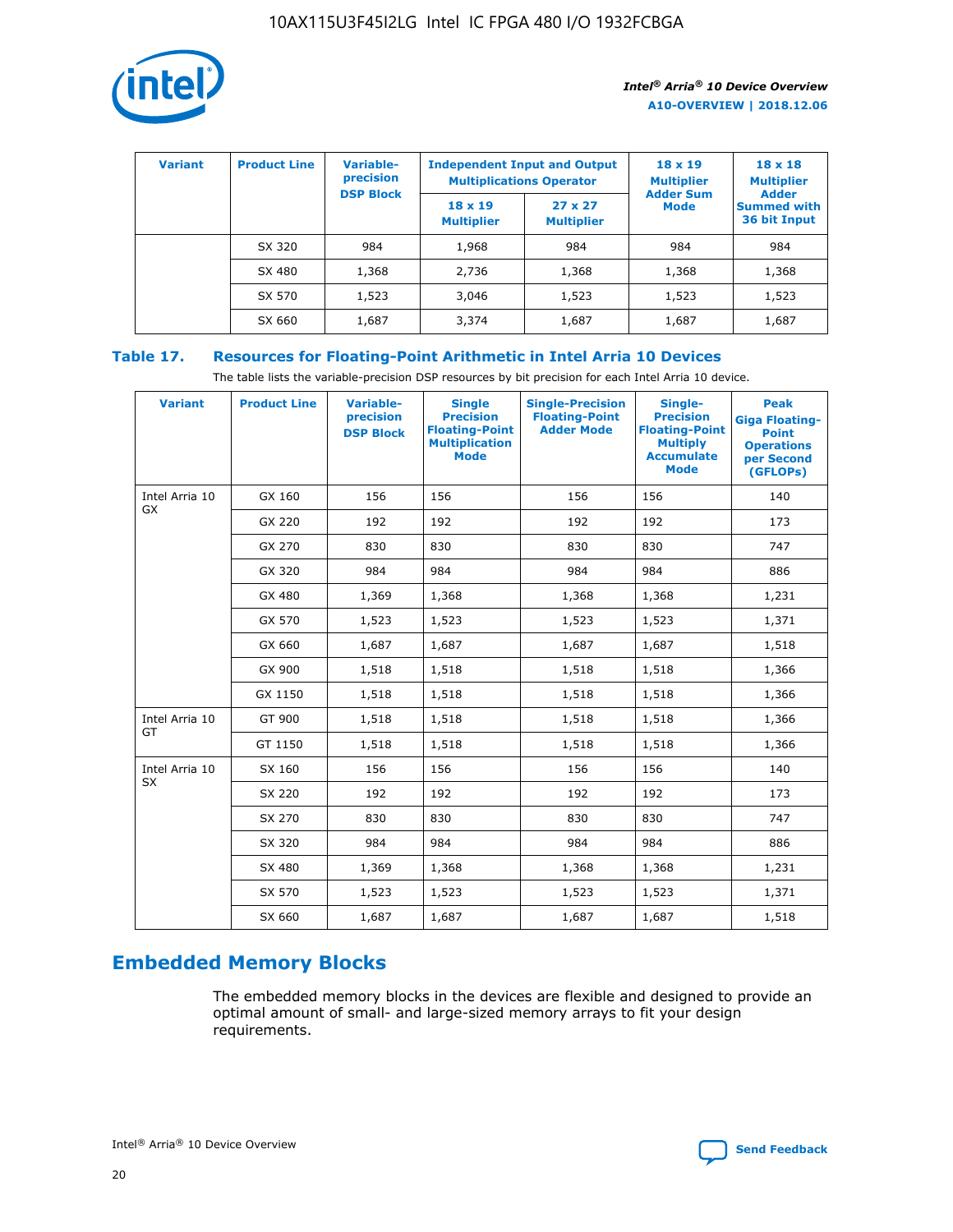

### **Types of Embedded Memory**

The Intel Arria 10 devices contain two types of memory blocks:

- 20 Kb M20K blocks—blocks of dedicated memory resources. The M20K blocks are ideal for larger memory arrays while still providing a large number of independent ports.
- 640 bit memory logic array blocks (MLABs)—enhanced memory blocks that are configured from dual-purpose logic array blocks (LABs). The MLABs are ideal for wide and shallow memory arrays. The MLABs are optimized for implementation of shift registers for digital signal processing (DSP) applications, wide and shallow FIFO buffers, and filter delay lines. Each MLAB is made up of ten adaptive logic modules (ALMs). In the Intel Arria 10 devices, you can configure these ALMs as ten 32 x 2 blocks, giving you one 32 x 20 simple dual-port SRAM block per MLAB.

### **Embedded Memory Capacity in Intel Arria 10 Devices**

|                   | <b>Product</b> |              | <b>M20K</b>         | <b>MLAB</b>  |                     | <b>Total RAM Bit</b> |
|-------------------|----------------|--------------|---------------------|--------------|---------------------|----------------------|
| <b>Variant</b>    | <b>Line</b>    | <b>Block</b> | <b>RAM Bit (Kb)</b> | <b>Block</b> | <b>RAM Bit (Kb)</b> | (Kb)                 |
| Intel Arria 10 GX | GX 160         | 440          | 8,800               | 1,680        | 1,050               | 9,850                |
|                   | GX 220         | 587          | 11,740              | 2,703        | 1,690               | 13,430               |
|                   | GX 270         | 750          | 15,000              | 3,922        | 2,452               | 17,452               |
|                   | GX 320         | 891          | 17,820              | 4,363        | 2,727               | 20,547               |
|                   | GX 480         | 1,431        | 28,620              | 6,662        | 4,164               | 32,784               |
|                   | GX 570         | 1,800        | 36,000              | 8,153        | 5,096               | 41,096               |
|                   | GX 660         | 2,131        | 42,620              | 9,260        | 5,788               | 48,408               |
|                   | GX 900         | 2,423        | 48,460              | 15,017       | 9,386               | 57,846               |
|                   | GX 1150        | 2,713        | 54,260              | 20,774       | 12,984              | 67,244               |
| Intel Arria 10 GT | GT 900         | 2,423        | 48,460              | 15,017       | 9,386               | 57,846               |
|                   | GT 1150        | 2,713        | 54,260              | 20,774       | 12,984              | 67,244               |
| Intel Arria 10 SX | SX 160         | 440          | 8,800               | 1,680        | 1,050               | 9,850                |
|                   | SX 220         | 587          | 11,740              | 2,703        | 1,690               | 13,430               |
|                   | SX 270         | 750          | 15,000              | 3,922        | 2,452               | 17,452               |
|                   | SX 320         | 891          | 17,820              | 4,363        | 2,727               | 20,547               |
|                   | SX 480         | 1,431        | 28,620              | 6,662        | 4,164               | 32,784               |
|                   | SX 570         | 1,800        | 36,000              | 8,153        | 5,096               | 41,096               |
|                   | SX 660         | 2,131        | 42,620              | 9,260        | 5,788               | 48,408               |

#### **Table 18. Embedded Memory Capacity and Distribution in Intel Arria 10 Devices**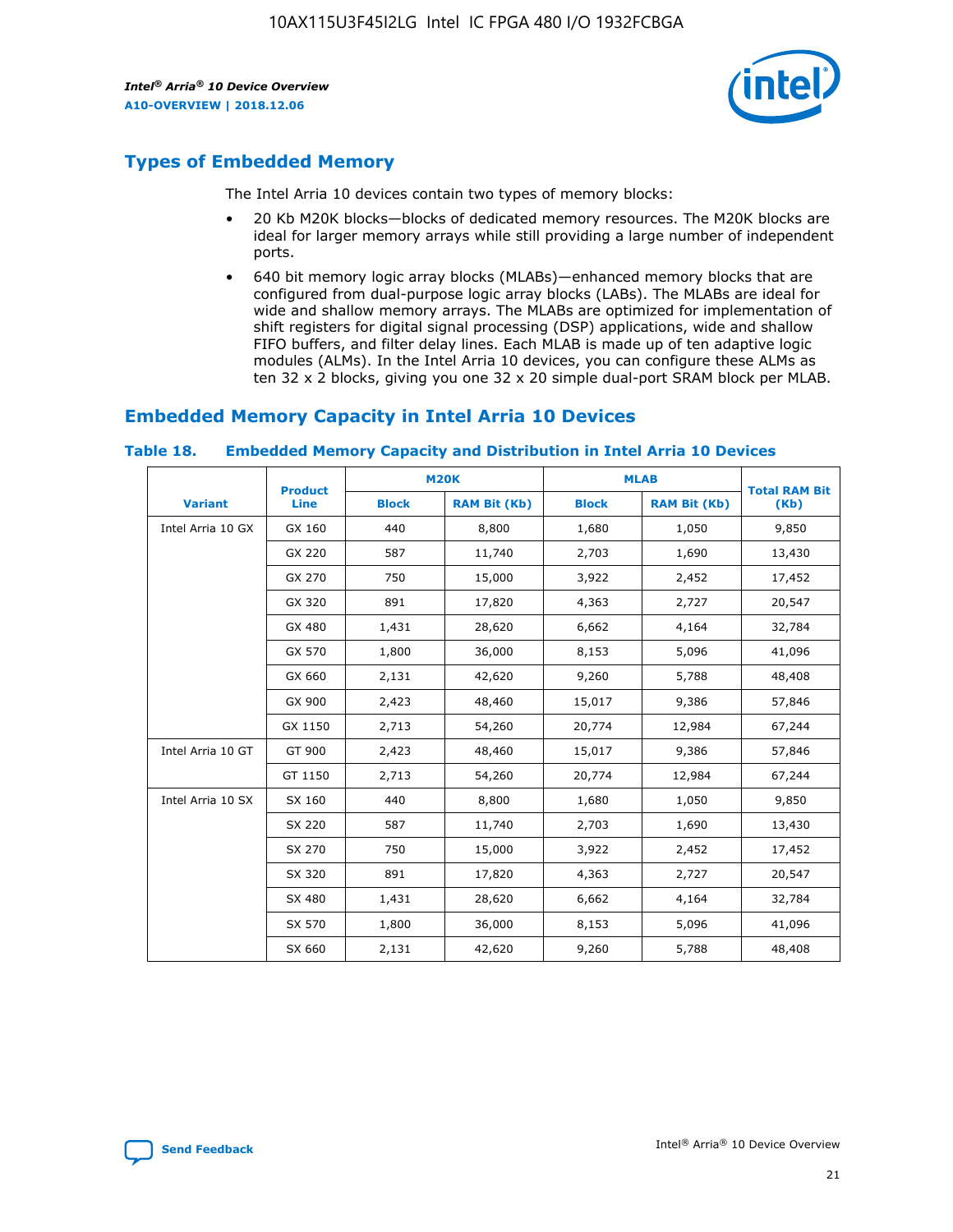

### **Embedded Memory Configurations for Single-port Mode**

#### **Table 19. Single-port Embedded Memory Configurations for Intel Arria 10 Devices**

This table lists the maximum configurations supported for single-port RAM and ROM modes.

| <b>Memory Block</b> | Depth (bits) | <b>Programmable Width</b> |
|---------------------|--------------|---------------------------|
| MLAB                | 32           | x16, x18, or x20          |
|                     | 64(10)       | x8, x9, x10               |
| M20K                | 512          | x40, x32                  |
|                     | 1K           | x20, x16                  |
|                     | 2K           | x10, x8                   |
|                     | 4K           | x5, x4                    |
|                     | 8K           | x2                        |
|                     | 16K          | x1                        |

### **Clock Networks and PLL Clock Sources**

The clock network architecture is based on Intel's global, regional, and peripheral clock structure. This clock structure is supported by dedicated clock input pins, fractional clock synthesis PLLs, and integer I/O PLLs.

### **Clock Networks**

The Intel Arria 10 core clock networks are capable of up to 800 MHz fabric operation across the full industrial temperature range. For the external memory interface, the clock network supports the hard memory controller with speeds up to 2,400 Mbps in a quarter-rate transfer.

To reduce power consumption, the Intel Quartus Prime software identifies all unused sections of the clock network and powers them down.

### **Fractional Synthesis and I/O PLLs**

Intel Arria 10 devices contain up to 32 fractional synthesis PLLs and up to 16 I/O PLLs that are available for both specific and general purpose uses in the core:

- Fractional synthesis PLLs—located in the column adjacent to the transceiver blocks
- I/O PLLs—located in each bank of the 48 I/Os

### **Fractional Synthesis PLLs**

You can use the fractional synthesis PLLs to:

- Reduce the number of oscillators that are required on your board
- Reduce the number of clock pins that are used in the device by synthesizing multiple clock frequencies from a single reference clock source

<sup>(10)</sup> Supported through software emulation and consumes additional MLAB blocks.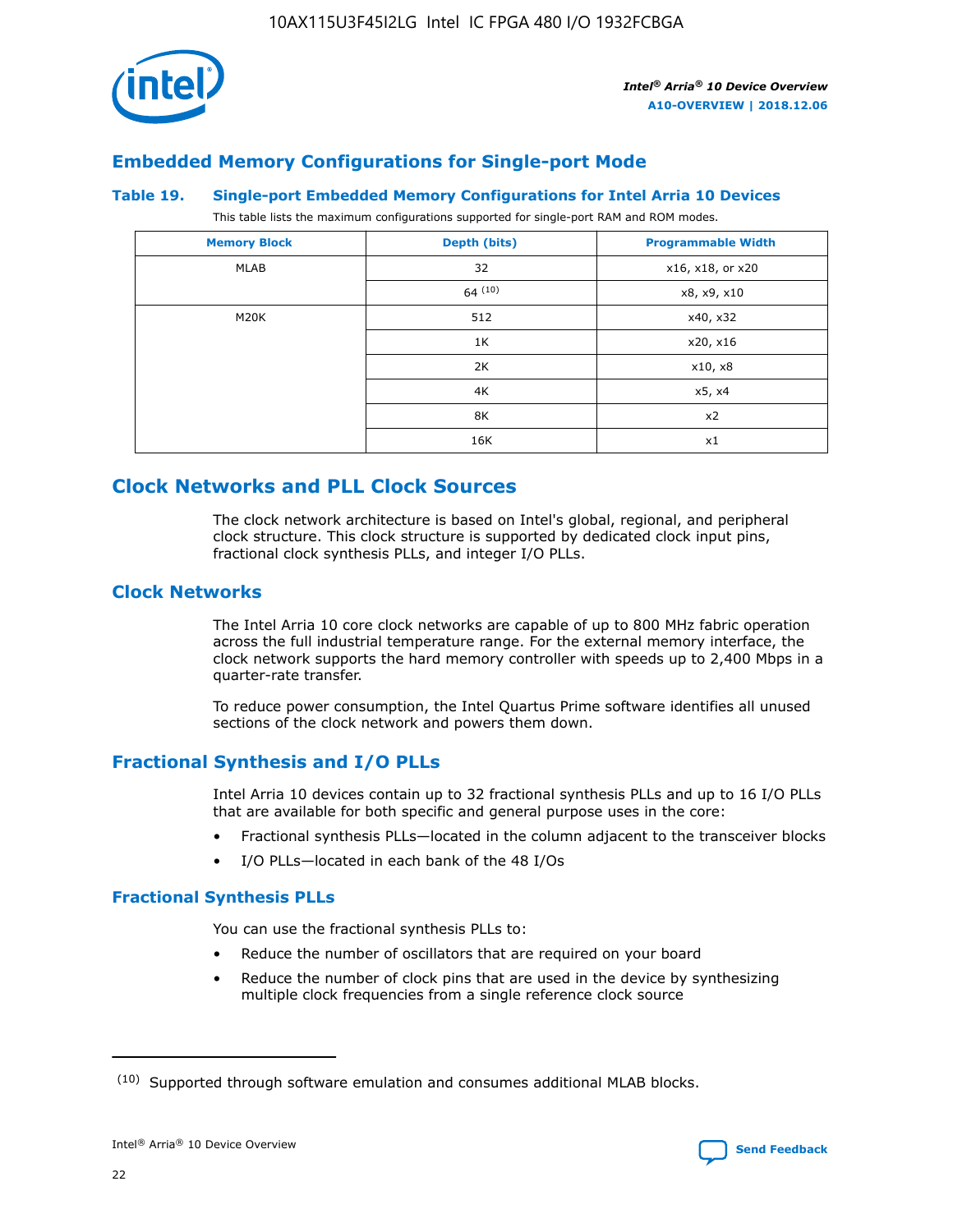

The fractional synthesis PLLs support the following features:

- Reference clock frequency synthesis for transceiver CMU and Advanced Transmit (ATX) PLLs
- Clock network delay compensation
- Zero-delay buffering
- Direct transmit clocking for transceivers
- Independently configurable into two modes:
	- Conventional integer mode equivalent to the general purpose PLL
	- Enhanced fractional mode with third order delta-sigma modulation
- PLL cascading

### **I/O PLLs**

The integer mode I/O PLLs are located in each bank of 48 I/Os. You can use the I/O PLLs to simplify the design of external memory and high-speed LVDS interfaces.

In each I/O bank, the I/O PLLs are adjacent to the hard memory controllers and LVDS SERDES. Because these PLLs are tightly coupled with the I/Os that need to use them, it makes it easier to close timing.

You can use the I/O PLLs for general purpose applications in the core such as clock network delay compensation and zero-delay buffering.

Intel Arria 10 devices support PLL-to-PLL cascading.

### **FPGA General Purpose I/O**

Intel Arria 10 devices offer highly configurable GPIOs. Each I/O bank contains 48 general purpose I/Os and a high-efficiency hard memory controller.

The following list describes the features of the GPIOs:

- Consist of 3 V I/Os for high-voltage application and LVDS I/Os for differential signaling
	- Up to two 3 V I/O banks, available in some devices, that support up to 3 V I/O standards
	- LVDS I/O banks that support up to 1.8 V I/O standards
- Support a wide range of single-ended and differential I/O interfaces
- LVDS speeds up to 1.6 Gbps
- Each LVDS pair of pins has differential input and output buffers, allowing you to configure the LVDS direction for each pair.
- Programmable bus hold and weak pull-up
- Programmable differential output voltage  $(V_{OD})$  and programmable pre-emphasis

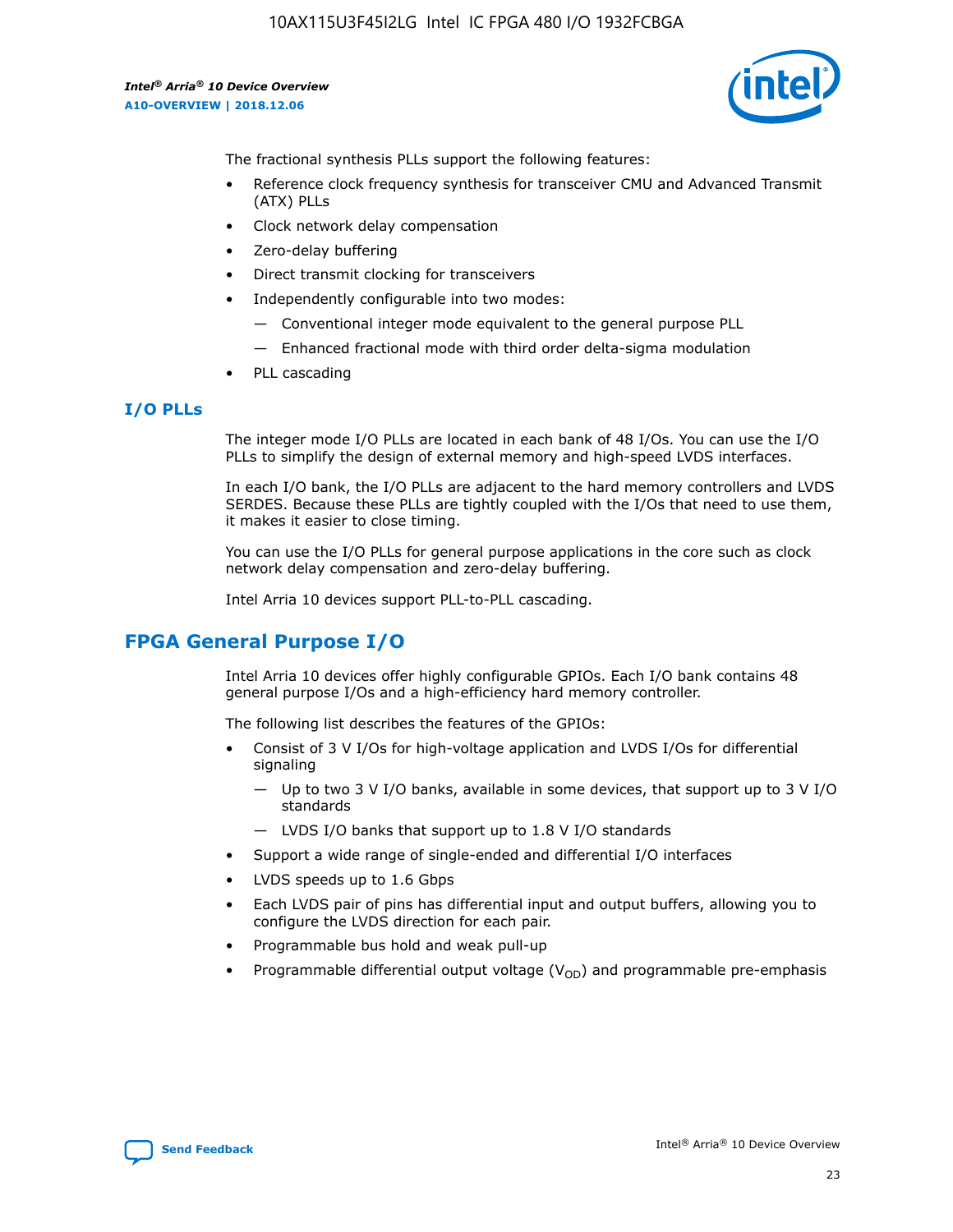

- Series (R<sub>S</sub>) and parallel (R<sub>T</sub>) on-chip termination (OCT) for all I/O banks with OCT calibration to limit the termination impedance variation
- On-chip dynamic termination that has the ability to swap between series and parallel termination, depending on whether there is read or write on a common bus for signal integrity
- Easy timing closure support using the hard read FIFO in the input register path, and delay-locked loop (DLL) delay chain with fine and coarse architecture

### **External Memory Interface**

Intel Arria 10 devices offer massive external memory bandwidth, with up to seven 32 bit DDR4 memory interfaces running at up to 2,400 Mbps. This bandwidth provides additional ease of design, lower power, and resource efficiencies of hardened highperformance memory controllers.

The memory interface within Intel Arria 10 FPGAs and SoCs delivers the highest performance and ease of use. You can configure up to a maximum width of 144 bits when using the hard or soft memory controllers. If required, you can bypass the hard memory controller and use a soft controller implemented in the user logic.

Each I/O contains a hardened DDR read/write path (PHY) capable of performing key memory interface functionality such as read/write leveling, FIFO buffering to lower latency and improve margin, timing calibration, and on-chip termination.

The timing calibration is aided by the inclusion of hard microcontrollers based on Intel's Nios® II technology, specifically tailored to control the calibration of multiple memory interfaces. This calibration allows the Intel Arria 10 device to compensate for any changes in process, voltage, or temperature either within the Intel Arria 10 device itself, or within the external memory device. The advanced calibration algorithms ensure maximum bandwidth and robust timing margin across all operating conditions.

In addition to parallel memory interfaces, Intel Arria 10 devices support serial memory technologies such as the Hybrid Memory Cube (HMC). The HMC is supported by the Intel Arria 10 high-speed serial transceivers which connect up to four HMC links, with each link running at data rates up to 15 Gbps.

### **Related Information**

#### [External Memory Interface Spec Estimator](http://www.altera.com/technology/memory/estimator/mem-emif-index.html)

Provides a parametric tool that allows you to find and compare the performance of the supported external memory interfaces in IntelFPGAs.

### **Memory Standards Supported by Intel Arria 10 Devices**

The I/Os are designed to provide high performance support for existing and emerging external memory standards.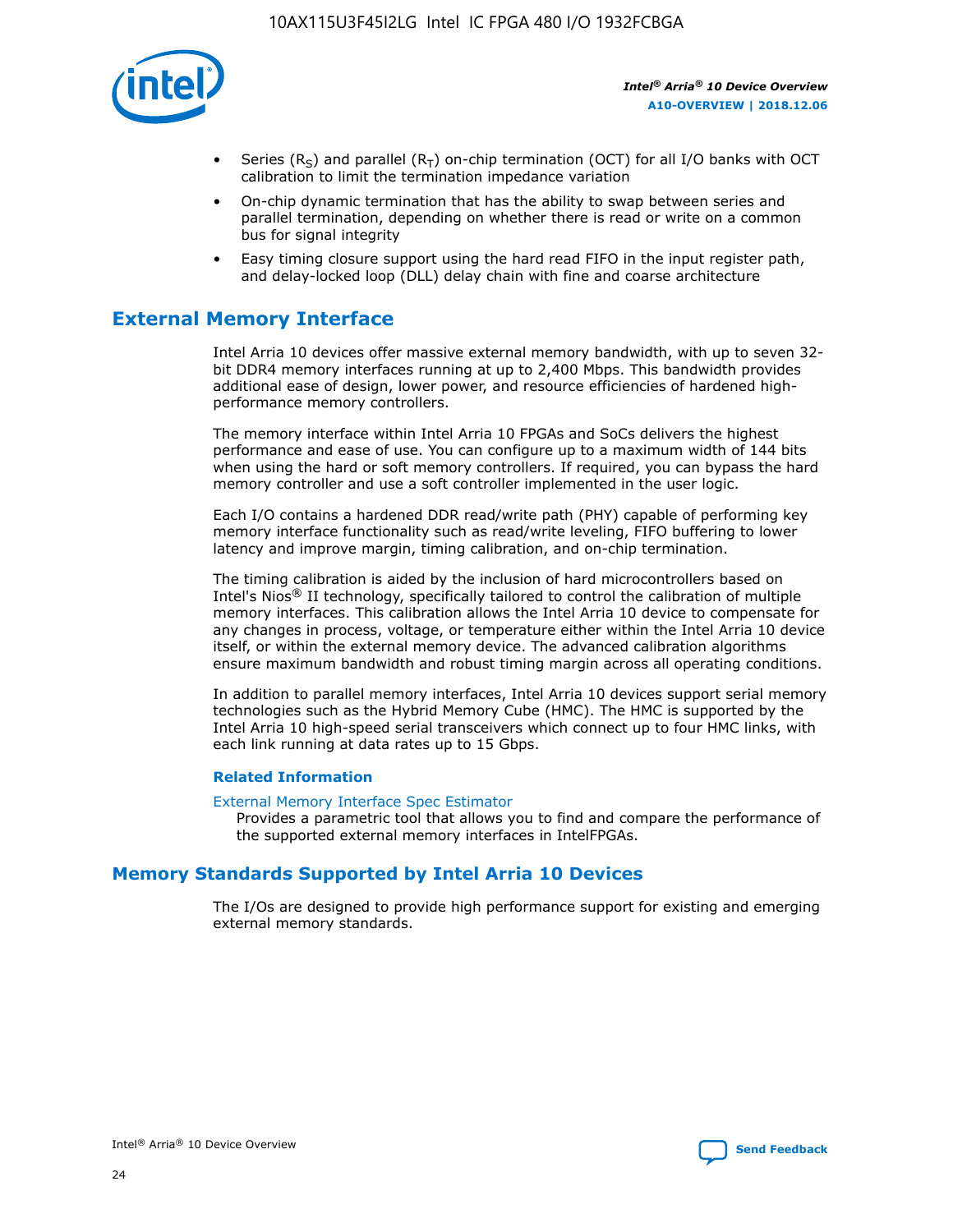

#### **Table 20. Memory Standards Supported by the Hard Memory Controller**

This table lists the overall capability of the hard memory controller. For specific details, refer to the External Memory Interface Spec Estimator and Intel Arria 10 Device Datasheet.

| <b>Memory Standard</b> | <b>Rate Support</b> | <b>Ping Pong PHY Support</b> | <b>Maximum Frequency</b><br>(MHz) |
|------------------------|---------------------|------------------------------|-----------------------------------|
| <b>DDR4 SDRAM</b>      | Quarter rate        | Yes                          | 1,067                             |
|                        |                     |                              | 1,200                             |
| DDR3 SDRAM             | Half rate           | Yes                          | 533                               |
|                        |                     |                              | 667                               |
|                        | Quarter rate        | Yes                          | 1,067                             |
|                        |                     |                              | 1,067                             |
| <b>DDR3L SDRAM</b>     | Half rate           | Yes                          | 533                               |
|                        |                     |                              | 667                               |
|                        | Quarter rate        | Yes                          | 933                               |
|                        |                     |                              | 933                               |
| LPDDR3 SDRAM           | Half rate           |                              | 533                               |
|                        | Quarter rate        |                              | 800                               |

### **Table 21. Memory Standards Supported by the Soft Memory Controller**

| <b>Memory Standard</b>      | <b>Rate Support</b> | <b>Maximum Frequency</b><br>(MHz) |
|-----------------------------|---------------------|-----------------------------------|
| <b>RLDRAM 3 (11)</b>        | Quarter rate        | 1,200                             |
| ODR IV SRAM <sup>(11)</sup> | Quarter rate        | 1,067                             |
| <b>ODR II SRAM</b>          | Full rate           | 333                               |
|                             | Half rate           | 633                               |
| <b>ODR II+ SRAM</b>         | Full rate           | 333                               |
|                             | Half rate           | 633                               |
| <b>ODR II+ Xtreme SRAM</b>  | Full rate           | 333                               |
|                             | Half rate           | 633                               |

#### **Table 22. Memory Standards Supported by the HPS Hard Memory Controller**

The hard processor system (HPS) is available in Intel Arria 10 SoC devices only.

| <b>Memory Standard</b> | <b>Rate Support</b> | <b>Maximum Frequency</b><br>(MHz) |
|------------------------|---------------------|-----------------------------------|
| <b>DDR4 SDRAM</b>      | Half rate           | 1,200                             |
| <b>DDR3 SDRAM</b>      | Half rate           | 1,067                             |
| <b>DDR3L SDRAM</b>     | Half rate           | 933                               |

<sup>(11)</sup> Intel Arria 10 devices support this external memory interface using hard PHY with soft memory controller.

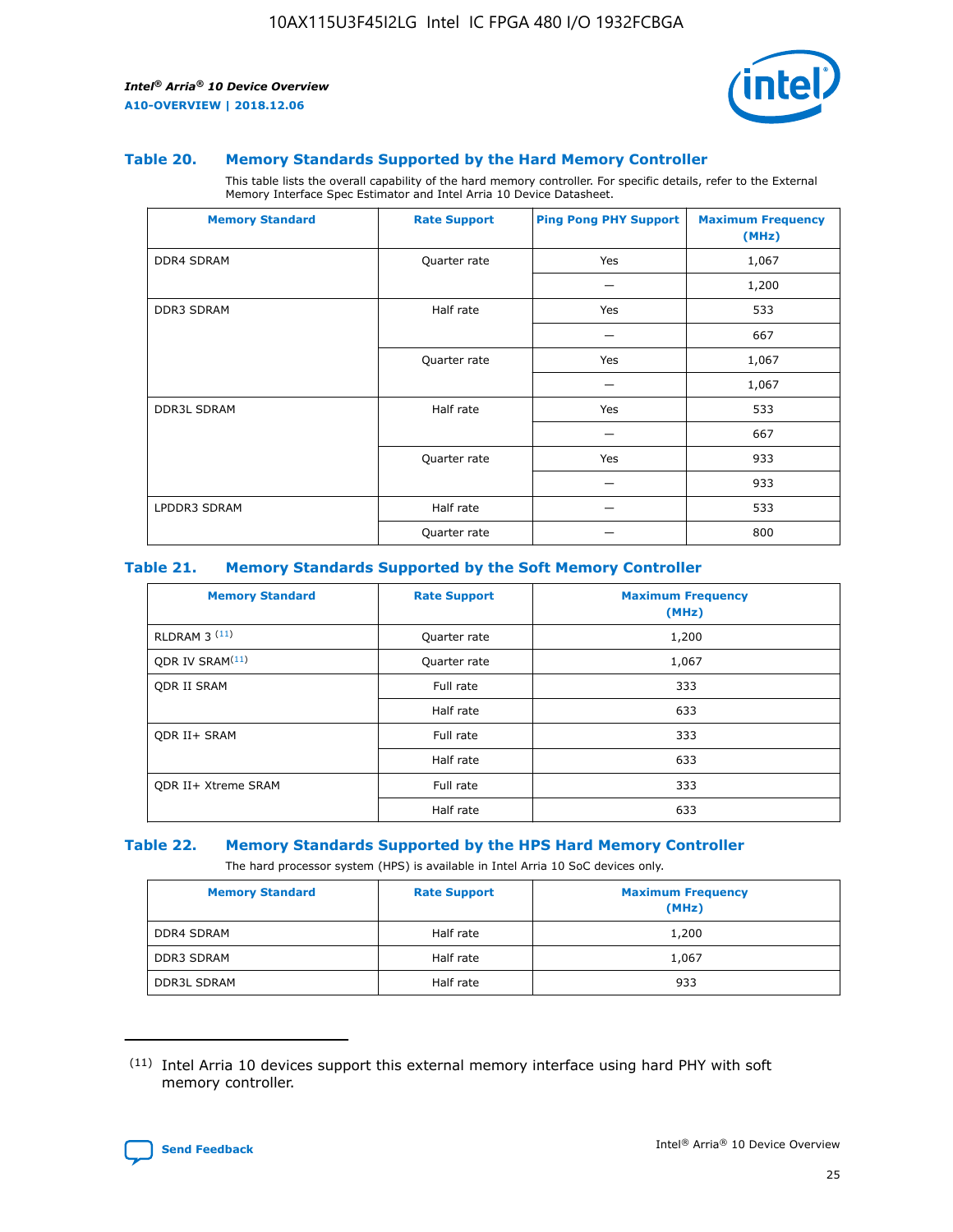

### **Related Information**

#### [Intel Arria 10 Device Datasheet](https://www.intel.com/content/www/us/en/programmable/documentation/mcn1413182292568.html#mcn1413182153340)

Lists the memory interface performance according to memory interface standards, rank or chip select configurations, and Intel Arria 10 device speed grades.

### **PCIe Gen1, Gen2, and Gen3 Hard IP**

Intel Arria 10 devices contain PCIe hard IP that is designed for performance and ease-of-use:

- Includes all layers of the PCIe stack—transaction, data link and physical layers.
- Supports PCIe Gen3, Gen2, and Gen1 Endpoint and Root Port in x1, x2, x4, or x8 lane configuration.
- Operates independently from the core logic—optional configuration via protocol (CvP) allows the PCIe link to power up and complete link training in less than 100 ms while the Intel Arria 10 device completes loading the programming file for the rest of the FPGA.
- Provides added functionality that makes it easier to support emerging features such as Single Root I/O Virtualization (SR-IOV) and optional protocol extensions.
- Provides improved end-to-end datapath protection using ECC.
- Supports FPGA configuration via protocol (CvP) using PCIe at Gen3, Gen2, or Gen1 speed.

#### **Related Information**

PCS Features on page 30

### **Enhanced PCS Hard IP for Interlaken and 10 Gbps Ethernet**

### **Interlaken Support**

The Intel Arria 10 enhanced PCS hard IP provides integrated Interlaken PCS supporting rates up to 25.8 Gbps per lane.

The Interlaken PCS is based on the proven functionality of the PCS developed for Intel's previous generation FPGAs, which demonstrated interoperability with Interlaken ASSP vendors and third-party IP suppliers. The Interlaken PCS is present in every transceiver channel in Intel Arria 10 devices.

### **Related Information**

PCS Features on page 30

### **10 Gbps Ethernet Support**

The Intel Arria 10 enhanced PCS hard IP supports 10GBASE-R PCS compliant with IEEE 802.3 10 Gbps Ethernet (10GbE). The integrated hard IP support for 10GbE and the 10 Gbps transceivers save external PHY cost, board space, and system power.

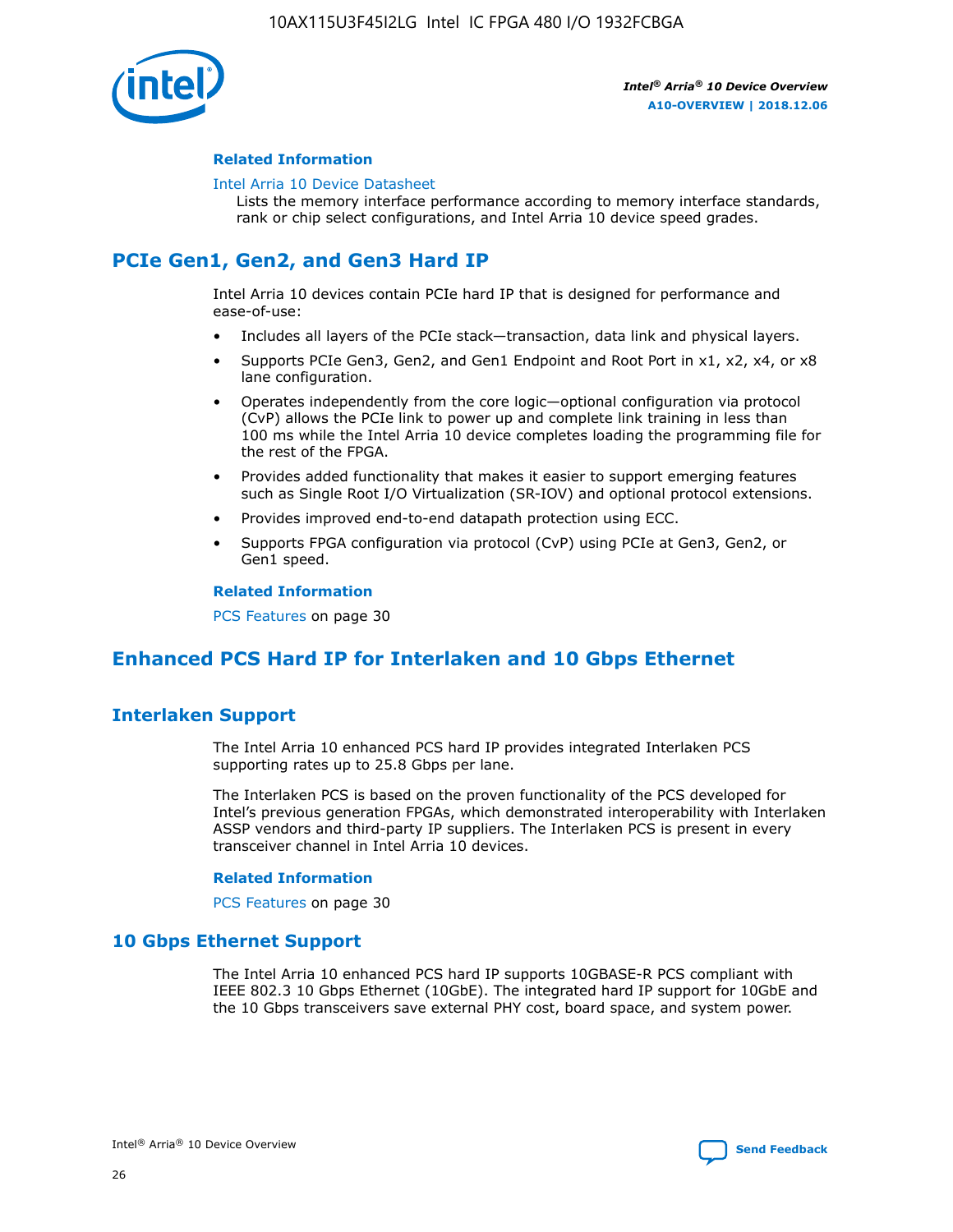

The scalable hard IP supports multiple independent 10GbE ports while using a single PLL for all the 10GBASE-R PCS instantiations, which saves on core logic resources and clock networks:

- Simplifies multiport 10GbE systems compared to XAUI interfaces that require an external XAUI-to-10G PHY.
- Incorporates Electronic Dispersion Compensation (EDC), which enables direct connection to standard 10 Gbps XFP and SFP+ pluggable optical modules.
- Supports backplane Ethernet applications and includes a hard 10GBASE-KR Forward Error Correction (FEC) circuit that you can use for 10 Gbps and 40 Gbps applications.

The 10 Gbps Ethernet PCS hard IP and 10GBASE-KR FEC are present in every transceiver channel.

### **Related Information**

PCS Features on page 30

### **Low Power Serial Transceivers**

Intel Arria 10 FPGAs and SoCs include lowest power transceivers that deliver high bandwidth, throughput and low latency.

Intel Arria 10 devices deliver the industry's lowest power consumption per transceiver channel:

- 12.5 Gbps transceivers at as low as 242 mW
- 10 Gbps transceivers at as low as 168 mW
- 6 Gbps transceivers at as low as 117 mW

Intel Arria 10 transceivers support various data rates according to application:

- Chip-to-chip and chip-to-module applications—from 1 Gbps up to 25.8 Gbps
- Long reach and backplane applications—from 1 Gbps up to 12.5 with advanced adaptive equalization
- Critical power sensitive applications—from 1 Gbps up to 11.3 Gbps using lower power modes

The combination of 20 nm process technology and architectural advances provide the following benefits:

- Significant reduction in die area and power consumption
- Increase of up to two times in transceiver I/O density compared to previous generation devices while maintaining optimal signal integrity
- Up to 72 total transceiver channels—you can configure up to 6 of these channels to run as fast as 25.8 Gbps
- All channels feature continuous data rate support up to the maximum rated speed

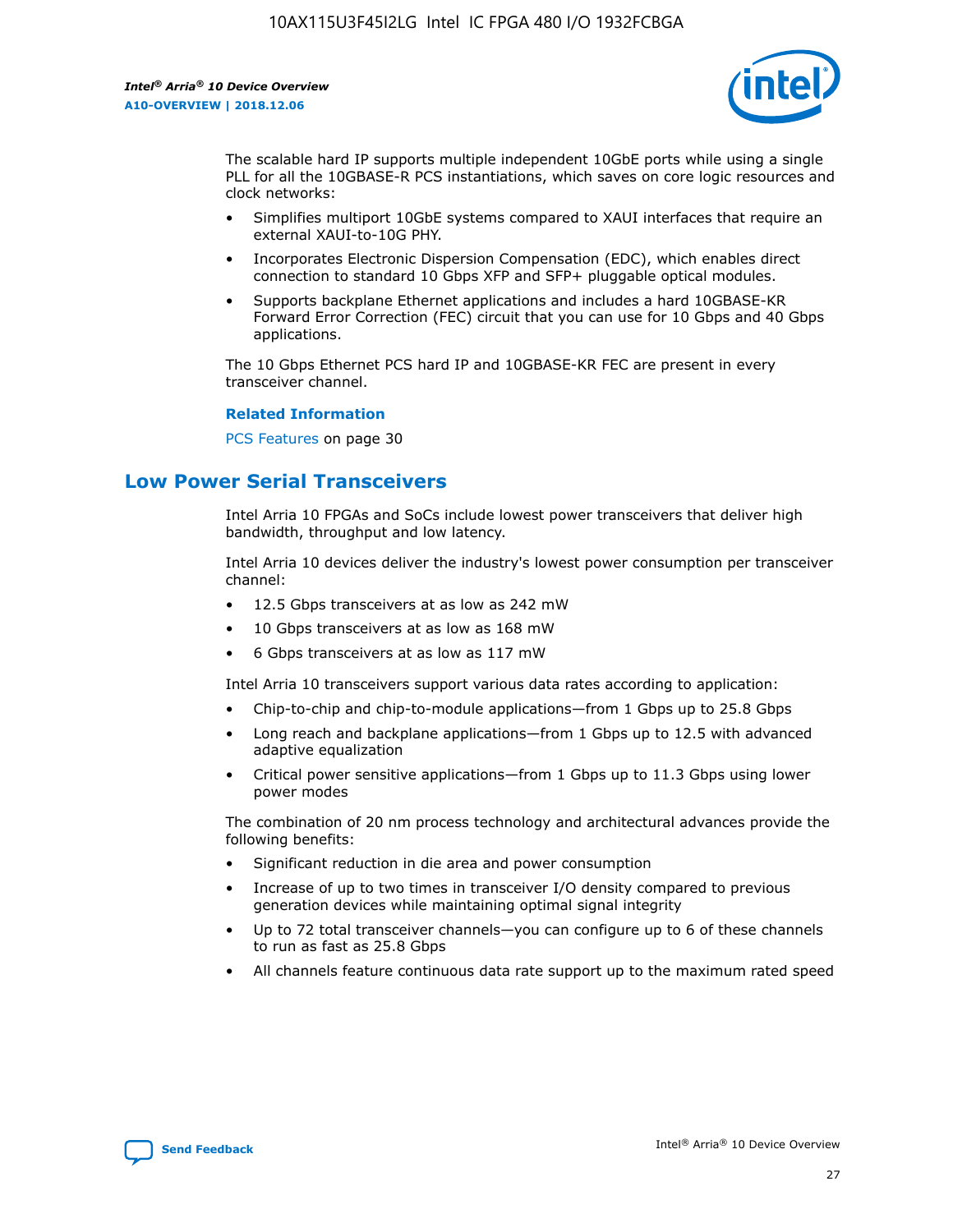



### **Figure 6. Intel Arria 10 Transceiver Block Architecture**

### **Transceiver Channels**

All transceiver channels feature a dedicated Physical Medium Attachment (PMA) and a hardened Physical Coding Sublayer (PCS).

- The PMA provides primary interfacing capabilities to physical channels.
- The PCS typically handles encoding/decoding, word alignment, and other preprocessing functions before transferring data to the FPGA core fabric.

A transceiver channel consists of a PMA and a PCS block. Most transceiver banks have 6 channels. There are some transceiver banks that contain only 3 channels.

A wide variety of bonded and non-bonded data rate configurations is possible using a highly configurable clock distribution network. Up to 80 independent transceiver data rates can be configured.

The following figures are graphical representations of top views of the silicon die, which correspond to reverse views for flip chip packages. Different Intel Arria 10 devices may have different floorplans than the ones shown in the figures.

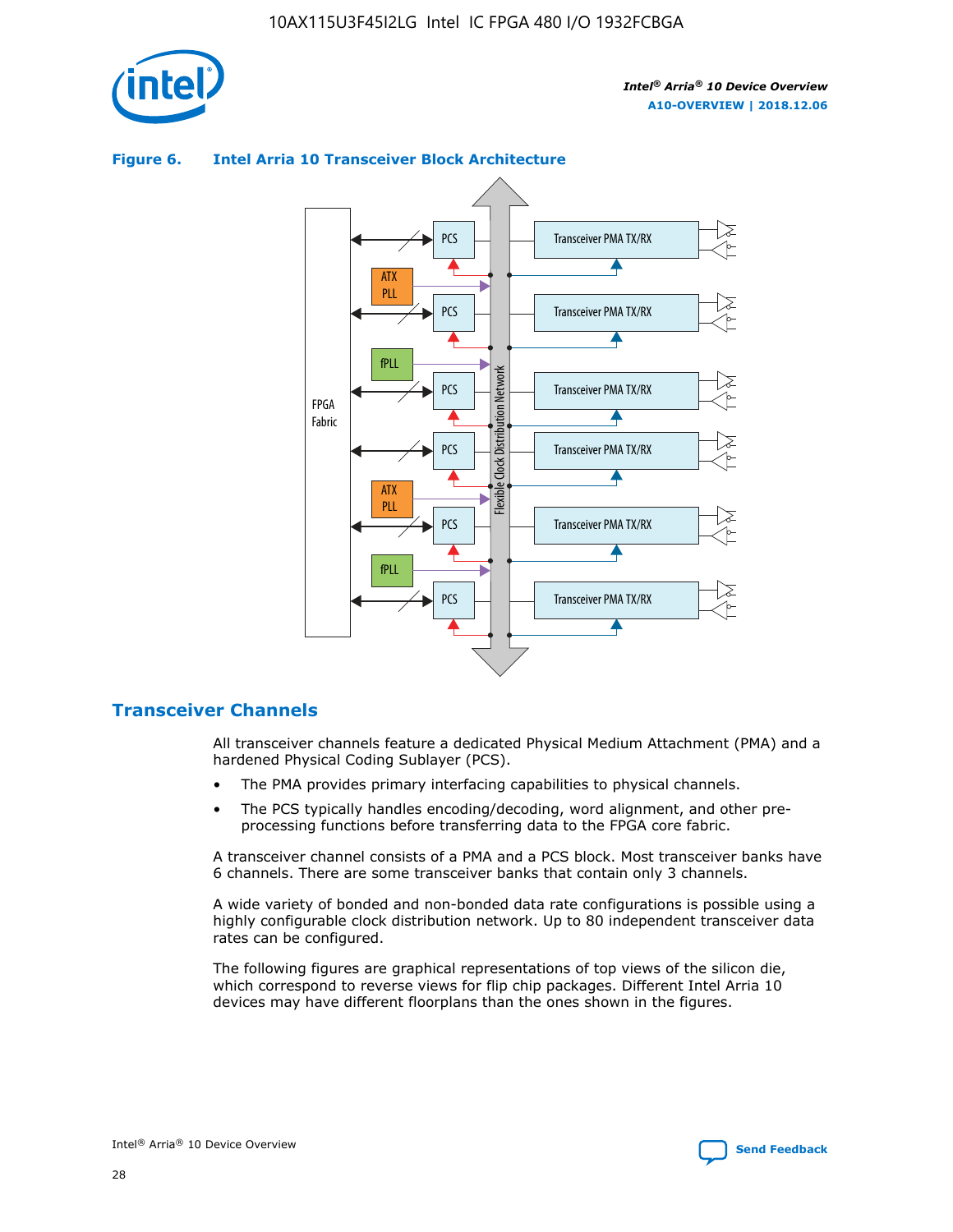

### **Figure 7. Device Chip Overview for Intel Arria 10 GX and GT Devices**





### **PMA Features**

Intel Arria 10 transceivers provide exceptional signal integrity at data rates up to 25.8 Gbps. Clocking options include ultra-low jitter ATX PLLs (LC tank based), clock multiplier unit (CMU) PLLs, and fractional PLLs.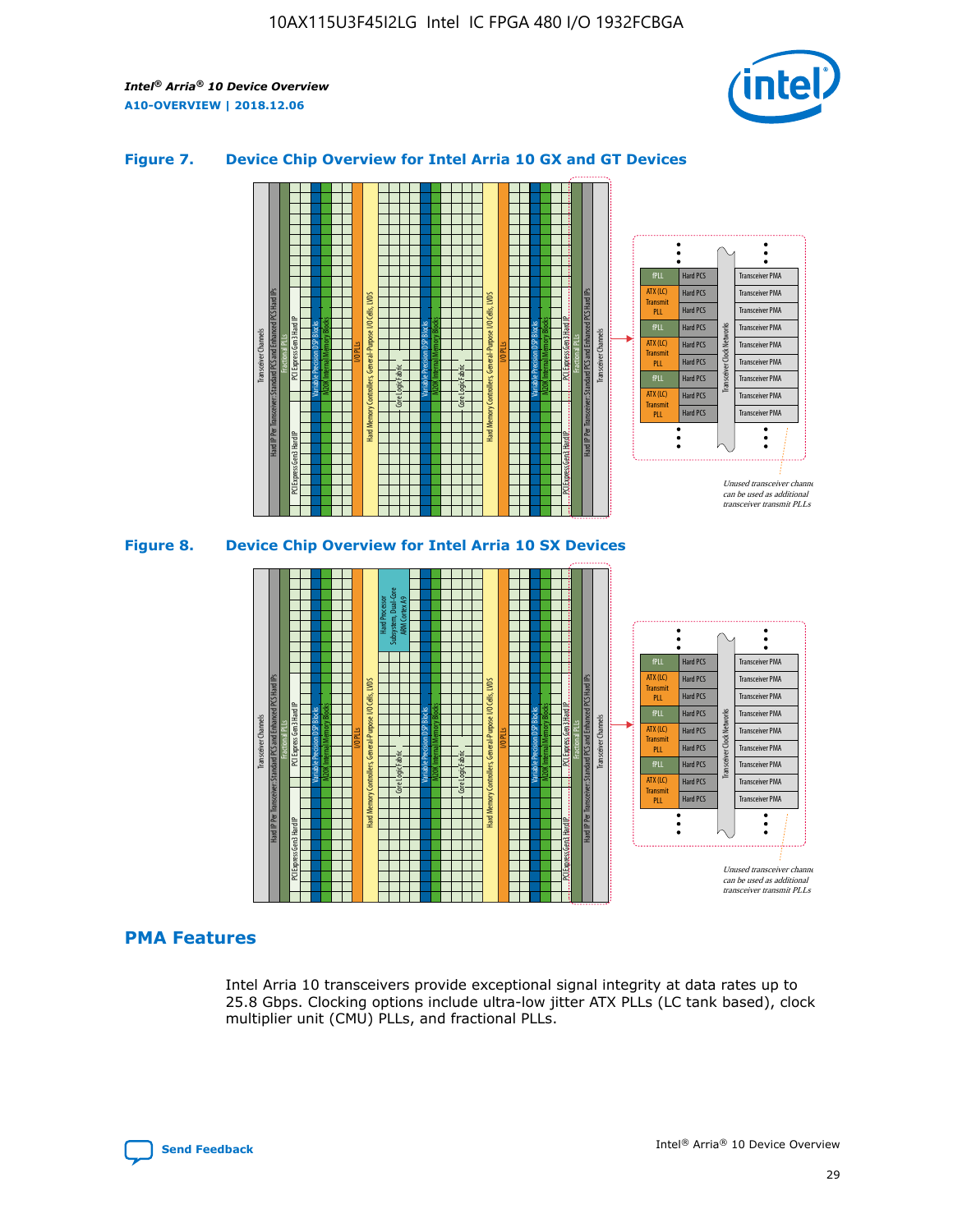

Each transceiver channel contains a channel PLL that can be used as the CMU PLL or clock data recovery (CDR) PLL. In CDR mode, the channel PLL recovers the receiver clock and data in the transceiver channel. Up to 80 independent data rates can be configured on a single Intel Arria 10 device.

### **Table 23. PMA Features of the Transceivers in Intel Arria 10 Devices**

| <b>Feature</b>                                             | <b>Capability</b>                                                                                                                                                                                                             |
|------------------------------------------------------------|-------------------------------------------------------------------------------------------------------------------------------------------------------------------------------------------------------------------------------|
| Chip-to-Chip Data Rates                                    | 1 Gbps to 17.4 Gbps (Intel Arria 10 GX devices)<br>1 Gbps to 25.8 Gbps (Intel Arria 10 GT devices)                                                                                                                            |
| <b>Backplane Support</b>                                   | Drive backplanes at data rates up to 12.5 Gbps                                                                                                                                                                                |
| <b>Optical Module Support</b>                              | SFP+/SFP, XFP, CXP, QSFP/QSFP28, CFP/CFP2/CFP4                                                                                                                                                                                |
| Cable Driving Support                                      | SFP+ Direct Attach, PCI Express over cable, eSATA                                                                                                                                                                             |
| Transmit Pre-Emphasis                                      | 4-tap transmit pre-emphasis and de-emphasis to compensate for system channel loss                                                                                                                                             |
| Continuous Time Linear<br>Equalizer (CTLE)                 | Dual mode, high-gain, and high-data rate, linear receive equalization to compensate for<br>system channel loss                                                                                                                |
| Decision Feedback Equalizer<br>(DFE)                       | 7-fixed and 4-floating tap DFE to equalize backplane channel loss in the presence of<br>crosstalk and noisy environments                                                                                                      |
| Variable Gain Amplifier                                    | Optimizes the signal amplitude prior to the CDR sampling and operates in fixed and<br>adaptive modes                                                                                                                          |
| Altera Digital Adaptive<br>Parametric Tuning (ADAPT)       | Fully digital adaptation engine to automatically adjust all link equalization parameters-<br>including CTLE, DFE, and variable gain amplifier blocks—that provide optimal link margin<br>without intervention from user logic |
| Precision Signal Integrity<br>Calibration Engine (PreSICE) | Hardened calibration controller to quickly calibrate all transceiver control parameters on<br>power-up, which provides the optimal signal integrity and jitter performance                                                    |
| Advanced Transmit (ATX)<br>PLL                             | Low jitter ATX (LC tank based) PLLs with continuous tuning range to cover a wide range of<br>standard and proprietary protocols                                                                                               |
| <b>Fractional PLLs</b>                                     | On-chip fractional frequency synthesizers to replace on-board crystal oscillators and reduce<br>system cost                                                                                                                   |
| Digitally Assisted Analog<br><b>CDR</b>                    | Superior jitter tolerance with fast lock time                                                                                                                                                                                 |
| <b>Dynamic Partial</b><br>Reconfiguration                  | Allows independent control of the Avalon memory-mapped interface of each transceiver<br>channel for the highest transceiver flexibility                                                                                       |
| Multiple PCS-PMA and PCS-<br>PLD interface widths          | 8-, 10-, 16-, 20-, 32-, 40-, or 64-bit interface widths for flexibility of deserialization width,<br>encoding, and reduced latency                                                                                            |

### **PCS Features**

This table summarizes the Intel Arria 10 transceiver PCS features. You can use the transceiver PCS to support a wide range of protocols ranging from 1 Gbps to 25.8 Gbps.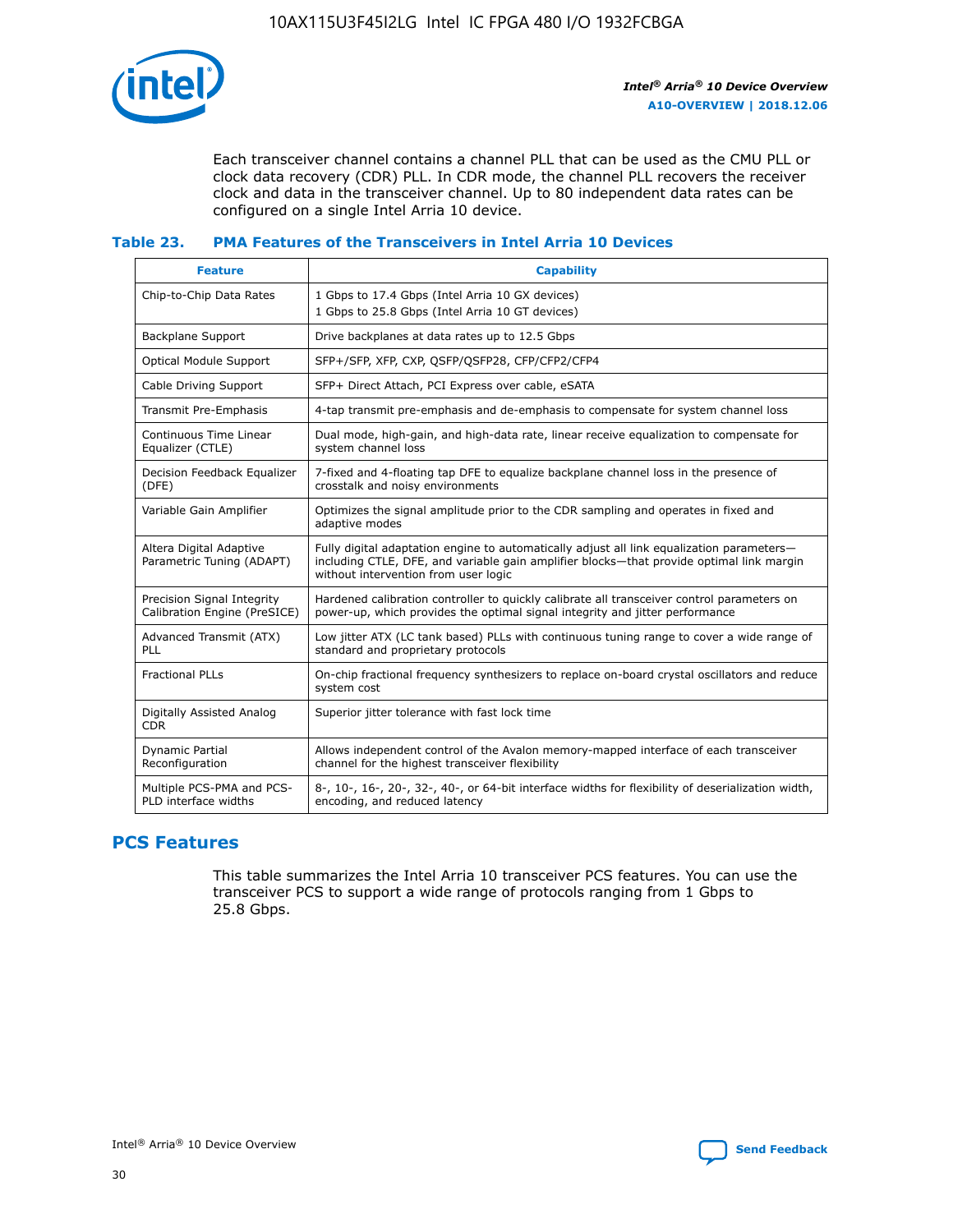

| <b>PCS</b>    | <b>Description</b>                                                                                                                                                                                                                                                                                                                                                                                                          |
|---------------|-----------------------------------------------------------------------------------------------------------------------------------------------------------------------------------------------------------------------------------------------------------------------------------------------------------------------------------------------------------------------------------------------------------------------------|
| Standard PCS  | Operates at a data rate up to 12 Gbps<br>Supports protocols such as PCI-Express, CPRI 4.2+, GigE, IEEE 1588 in Hard PCS<br>Implements other protocols using Basic/Custom (Standard PCS) transceiver<br>configuration rules.                                                                                                                                                                                                 |
| Enhanced PCS  | Performs functions common to most serial data industry standards, such as word<br>$\bullet$<br>alignment, encoding/decoding, and framing, before data is sent or received off-chip<br>through the PMA<br>• Handles data transfer to and from the FPGA fabric<br>Handles data transfer internally to and from the PMA<br>Provides frequency compensation<br>Performs channel bonding for multi-channel low skew applications |
| PCIe Gen3 PCS | Supports the seamless switching of Data and Clock between the Gen1, Gen2, and Gen3<br>data rates<br>Provides support for PIPE 3.0 features<br>Supports the PIPE interface with the Hard IP enabled, as well as with the Hard IP<br>bypassed                                                                                                                                                                                 |

#### **Related Information**

- PCIe Gen1, Gen2, and Gen3 Hard IP on page 26
- Interlaken Support on page 26
- 10 Gbps Ethernet Support on page 26

### **PCS Protocol Support**

This table lists some of the protocols supported by the Intel Arria 10 transceiver PCS. For more information about the blocks in the transmitter and receiver data paths, refer to the related information.

| <b>Protocol</b>                                 | <b>Data Rate</b><br>(Gbps) | <b>Transceiver IP</b>       | <b>PCS Support</b>                      |
|-------------------------------------------------|----------------------------|-----------------------------|-----------------------------------------|
| PCIe Gen3 x1, x2, x4, x8                        | 8.0                        | Native PHY (PIPE)           | Standard PCS and PCIe<br>Gen3 PCS       |
| PCIe Gen2 x1, x2, x4, x8                        | 5.0                        | Native PHY (PIPE)           | <b>Standard PCS</b>                     |
| PCIe Gen1 x1, x2, x4, x8                        | 2.5                        | Native PHY (PIPE)           | Standard PCS                            |
| 1000BASE-X Gigabit Ethernet                     | 1.25                       | Native PHY                  | <b>Standard PCS</b>                     |
| 1000BASE-X Gigabit Ethernet with<br>IEEE 1588v2 | 1.25                       | Native PHY                  | Standard PCS                            |
| 10GBASE-R                                       | 10.3125                    | Native PHY                  | <b>Enhanced PCS</b>                     |
| 10GBASE-R with IEEE 1588v2                      | 10.3125                    | Native PHY                  | <b>Enhanced PCS</b>                     |
| 10GBASE-R with KR FEC                           | 10.3125                    | Native PHY                  | <b>Enhanced PCS</b>                     |
| 10GBASE-KR and 1000BASE-X                       | 10.3125                    | 1G/10GbE and 10GBASE-KR PHY | Standard PCS and<br><b>Enhanced PCS</b> |
| Interlaken (CEI-6G/11G)                         | 3.125 to 17.4              | Native PHY                  | <b>Enhanced PCS</b>                     |
| SFI-S/SFI-5.2                                   | 11.2                       | Native PHY                  | <b>Enhanced PCS</b>                     |
| $10G$ SDI                                       | 10.692                     | Native PHY                  | <b>Enhanced PCS</b>                     |
|                                                 |                            |                             | continued                               |

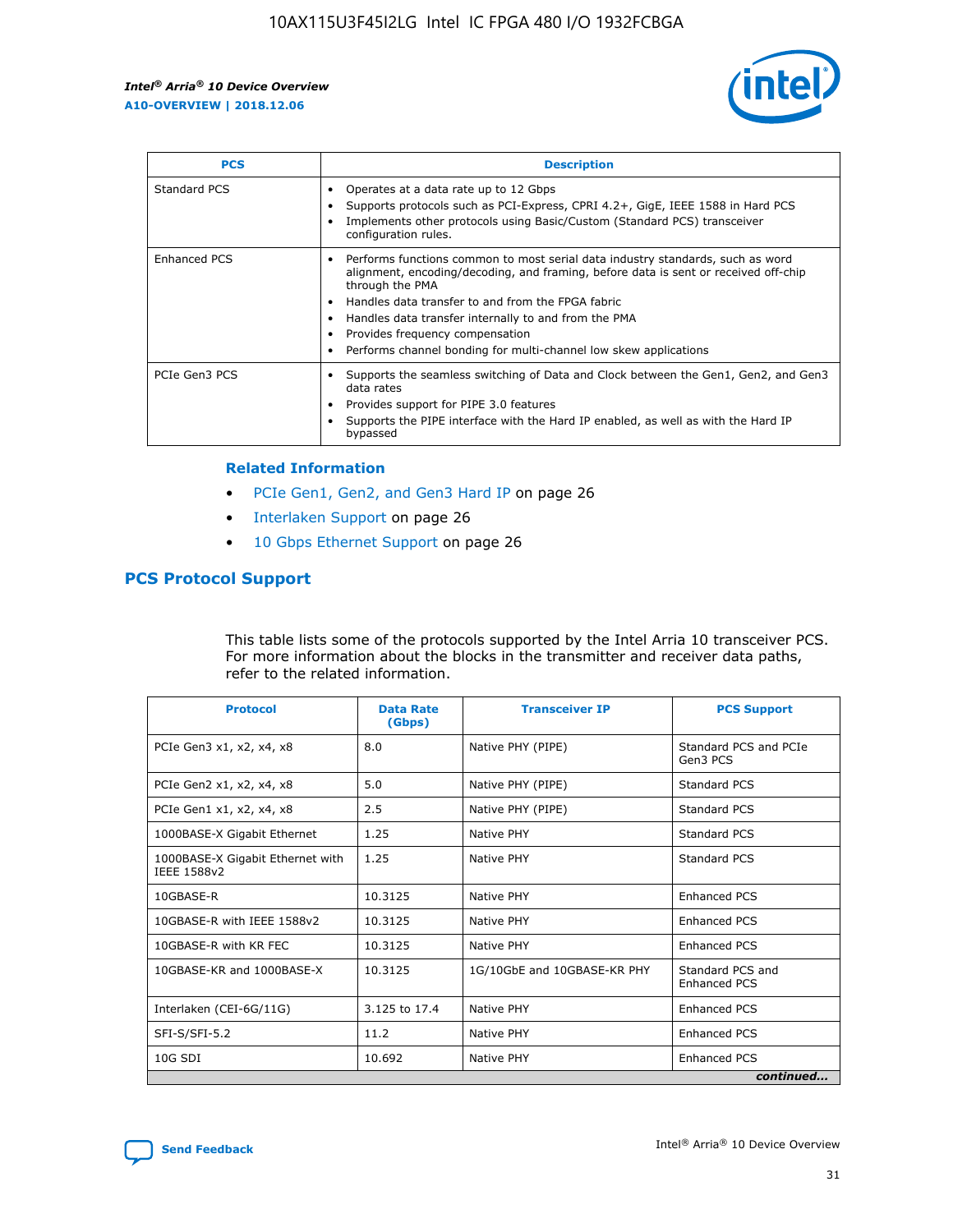

| <b>Protocol</b>      | <b>Data Rate</b><br>(Gbps) | <b>Transceiver IP</b> | <b>PCS Support</b> |
|----------------------|----------------------------|-----------------------|--------------------|
| CPRI 6.0 (64B/66B)   | 0.6144 to<br>10.1376       | Native PHY            | Enhanced PCS       |
| CPRI 4.2 (8B/10B)    | 0.6144 to<br>9.8304        | Native PHY            | Standard PCS       |
| OBSAI RP3 v4.2       | 0.6144 to 6.144            | Native PHY            | Standard PCS       |
| SD-SDI/HD-SDI/3G-SDI | $0.143(12)$ to<br>2.97     | Native PHY            | Standard PCS       |

### **Related Information**

#### [Intel Arria 10 Transceiver PHY User Guide](https://www.intel.com/content/www/us/en/programmable/documentation/nik1398707230472.html#nik1398707091164)

Provides more information about the supported transceiver protocols and PHY IP, the PMA architecture, and the standard, enhanced, and PCIe Gen3 PCS architecture.

### **SoC with Hard Processor System**

Each SoC device combines an FPGA fabric and a hard processor system (HPS) in a single device. This combination delivers the flexibility of programmable logic with the power and cost savings of hard IP in these ways:

- Reduces board space, system power, and bill of materials cost by eliminating a discrete embedded processor
- Allows you to differentiate the end product in both hardware and software, and to support virtually any interface standard
- Extends the product life and revenue through in-field hardware and software updates

 $(12)$  The 0.143 Gbps data rate is supported using oversampling of user logic that you must implement in the FPGA fabric.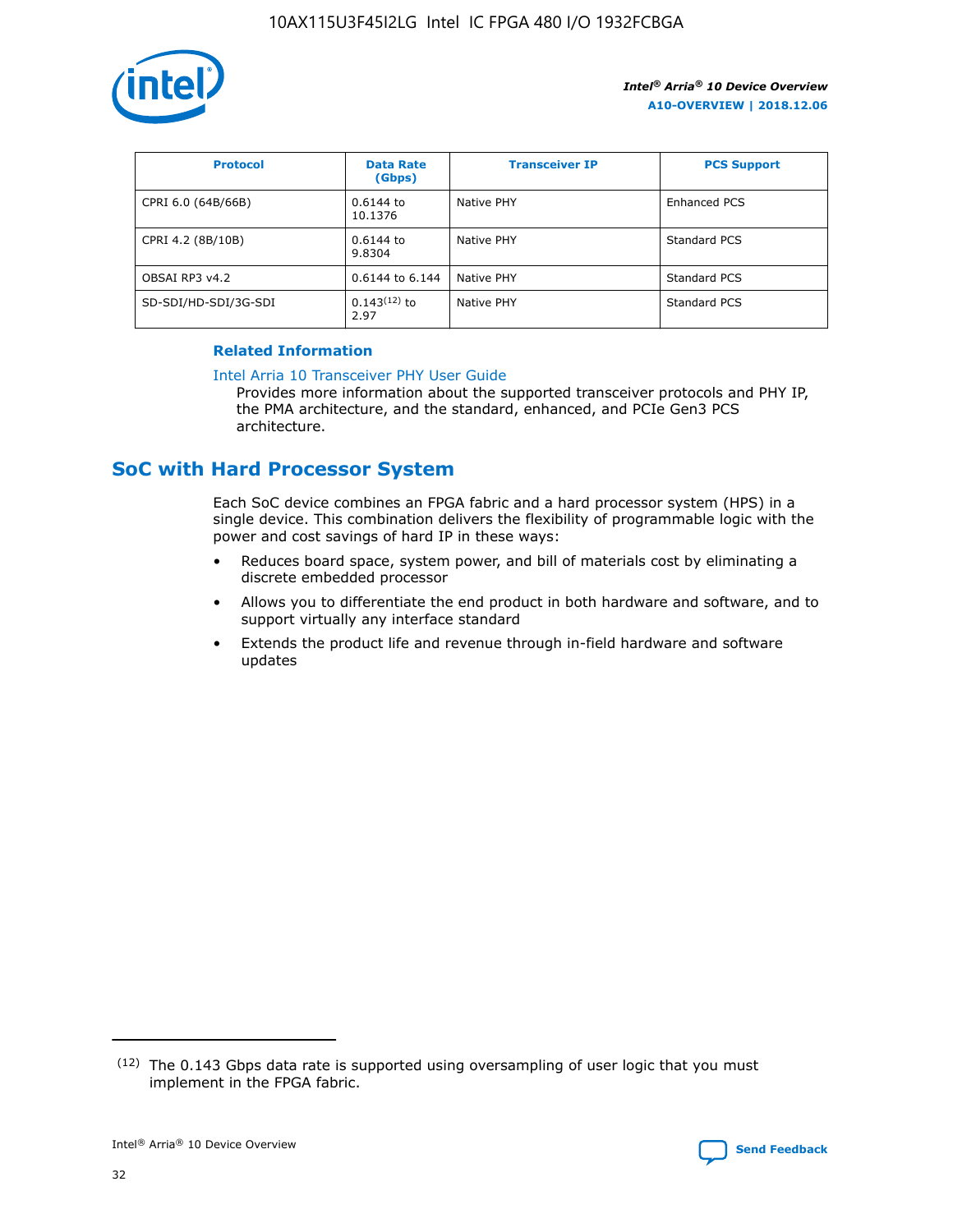

#### **Figure 9. HPS Block Diagram**

This figure shows a block diagram of the HPS with the dual ARM Cortex-A9 MPCore processor.



### **Key Advantages of 20-nm HPS**

The 20-nm HPS strikes a balance between enabling maximum software compatibility with 28-nm SoCs while still improving upon the 28-nm HPS architecture. These improvements address the requirements of the next generation target markets such as wireless and wireline communications, compute and storage equipment, broadcast and military in terms of performance, memory bandwidth, connectivity via backplane and security.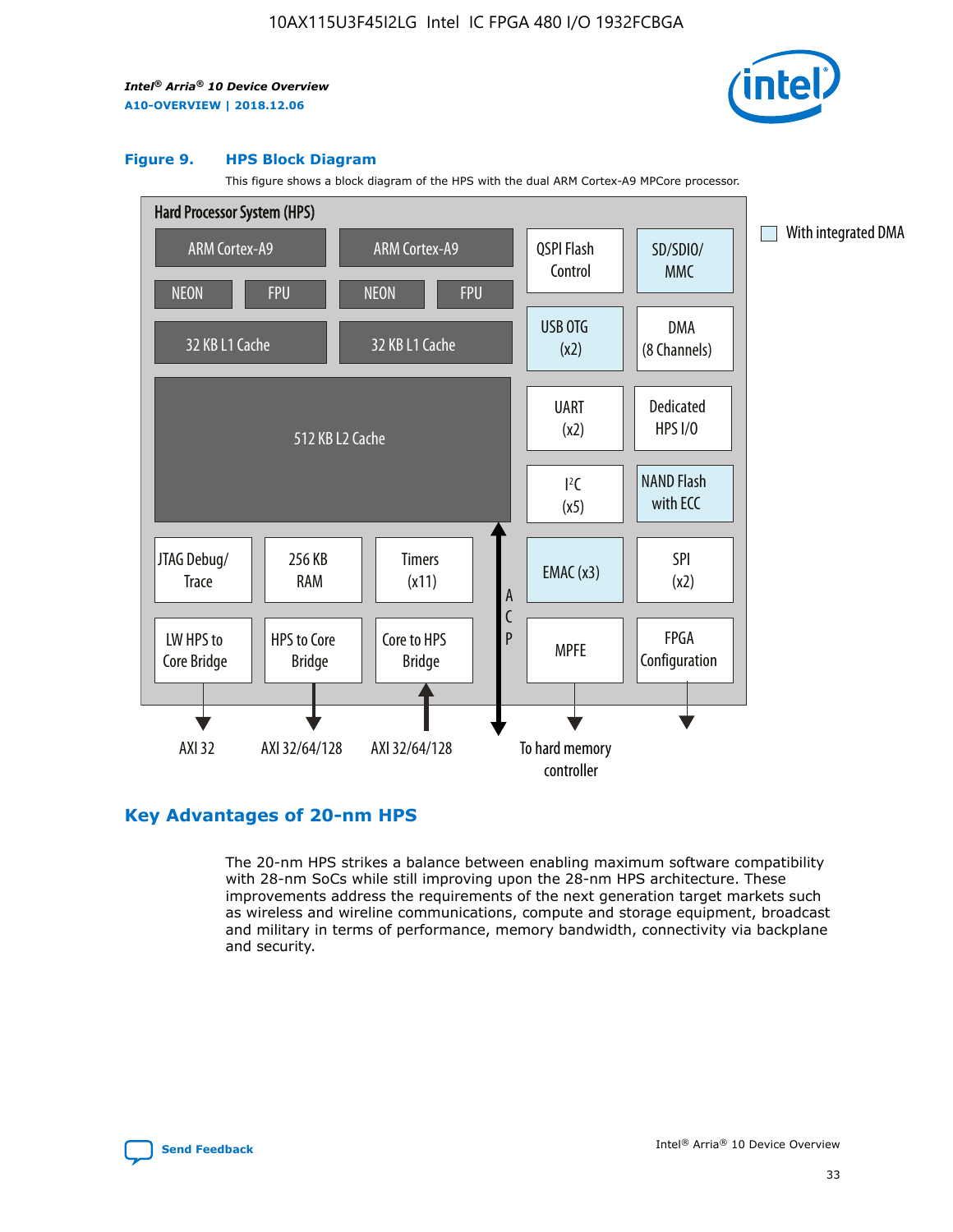

### **Table 24. Improvements in 20 nm HPS**

This table lists the key improvements of the 20 nm HPS compared to the 28 nm HPS.

| Advantages/<br><b>Improvements</b>                          | <b>Description</b>                                                                                                                                                                                                                                                                                                                                                                                                                                                                                                                                                                                                                                                                                                                                                                                                                                                                                                                   |
|-------------------------------------------------------------|--------------------------------------------------------------------------------------------------------------------------------------------------------------------------------------------------------------------------------------------------------------------------------------------------------------------------------------------------------------------------------------------------------------------------------------------------------------------------------------------------------------------------------------------------------------------------------------------------------------------------------------------------------------------------------------------------------------------------------------------------------------------------------------------------------------------------------------------------------------------------------------------------------------------------------------|
| Increased performance and<br>overdrive capability           | While the nominal processor frequency is 1.2 GHz, the 20 nm HPS offers an "overdrive"<br>feature which enables a higher processor operating frequency. This requires a higher supply<br>voltage value that is unique to the HPS and may require a separate requlator.                                                                                                                                                                                                                                                                                                                                                                                                                                                                                                                                                                                                                                                                |
| Increased processor memory<br>bandwidth and DDR4<br>support | Up to 64-bit DDR4 memory at 2,400 Mbps support is available for the processor. The hard<br>memory controller for the HPS comprises a multi-port front end that manages connections<br>to a single port memory controller. The multi-port front end allows logic core and the HPS<br>to share ports and thereby the available bandwidth of the memory controller.                                                                                                                                                                                                                                                                                                                                                                                                                                                                                                                                                                     |
| Flexible I/O sharing                                        | An advanced I/O pin muxing scheme allows improved sharing of I/O between the HPS and<br>the core logic. The following types of I/O are available for SoC:<br>17 dedicated I/Os-physically located inside the HPS block and are not accessible to<br>logic within the core. The 17 dedicated I/Os are used for HPS clock, resets, and<br>interfacing with boot devices, QSPI, and SD/MMC.<br>48 direct shared I/O-located closest to the HPS block and are ideal for high speed HPS<br>peripherals such as EMAC, USB, and others. There is one bank of 48 I/Os that supports<br>direct sharing where the 48 I/Os can be shared 12 I/Os at a time.<br>Standard (shared) I/O-all standard I/Os can be shared by the HPS peripherals and any<br>$\bullet$<br>logic within the core. For designs where more than 48 I/Os are required to fully use all<br>the peripherals in the HPS, these I/Os can be connected through the core logic. |
| <b>EMAC</b> core                                            | Three EMAC cores are available in the HPS. The EMAC cores enable an application to<br>support two redundant Ethernet connections; for example, backplane, or two EMAC cores<br>for managing IEEE 1588 time stamp information while allowing a third EMAC core for debug<br>and configuration. All three EMACs can potentially share the same time stamps, simplifying<br>the 1588 time stamping implementation. A new serial time stamp interface allows core<br>logic to access and read the time stamp values. The integrated EMAC controllers can be<br>connected to external Ethernet PHY through the provided MDIO or I <sup>2</sup> C interface.                                                                                                                                                                                                                                                                               |
| On-chip memory                                              | The on-chip memory is updated to 256 KB support and can support larger data sets and<br>real time algorithms.                                                                                                                                                                                                                                                                                                                                                                                                                                                                                                                                                                                                                                                                                                                                                                                                                        |
| <b>ECC</b> enhancements                                     | Improvements in L2 Cache ECC management allow identification of errors down to the<br>address level. ECC enhancements also enable improved error injection and status reporting<br>via the introduction of new memory mapped access to syndrome and data signals.                                                                                                                                                                                                                                                                                                                                                                                                                                                                                                                                                                                                                                                                    |
| HPS to FPGA Interconnect<br><b>Backbone</b>                 | Although the HPS and the Logic Core can operate independently, they are tightly coupled<br>via a high-bandwidth system interconnect built from high-performance ARM AMBA AXI bus<br>bridges. IP bus masters in the FPGA fabric have access to HPS bus slaves via the FPGA-to-<br>HPS interconnect. Similarly, HPS bus masters have access to bus slaves in the core fabric<br>via the HPS-to-FPGA bridge. Both bridges are AMBA AXI-3 compliant and support<br>simultaneous read and write transactions. Up to three masters within the core fabric can<br>share the HPS SDRAM controller with the processor. Additionally, the processor can be used<br>to configure the core fabric under program control via a dedicated 32-bit configuration port.                                                                                                                                                                               |
| FPGA configuration and HPS<br>booting                       | The FPGA fabric and HPS in the SoCs are powered independently. You can reduce the clock<br>frequencies or gate the clocks to reduce dynamic power.<br>You can configure the FPGA fabric and boot the HPS independently, in any order, providing<br>you with more design flexibility.                                                                                                                                                                                                                                                                                                                                                                                                                                                                                                                                                                                                                                                 |
| Security                                                    | New security features have been introduced for anti-tamper management, secure boot,<br>encryption (AES), and authentication (SHA).                                                                                                                                                                                                                                                                                                                                                                                                                                                                                                                                                                                                                                                                                                                                                                                                   |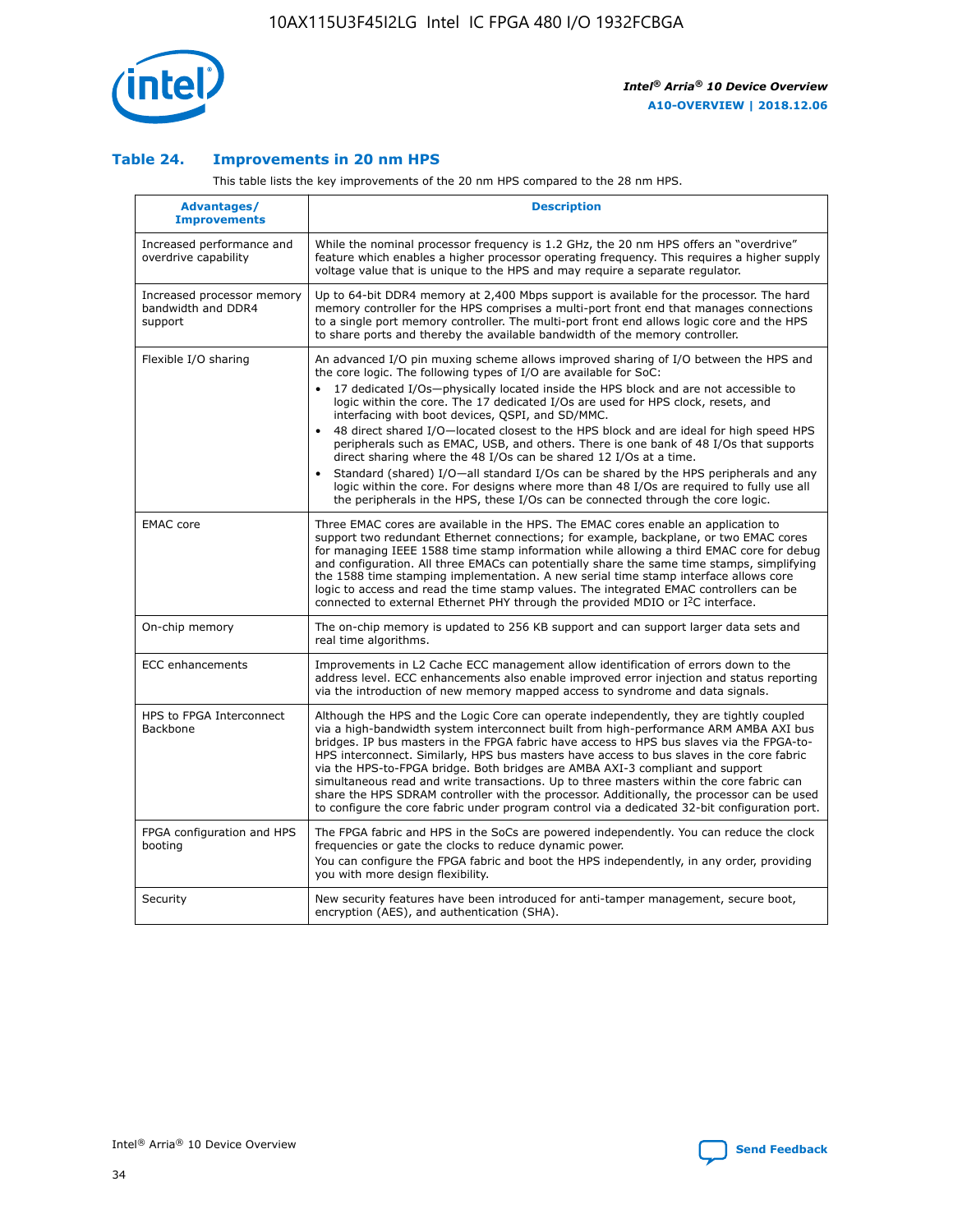

### **Features of the HPS**

The HPS has the following features:

- 1.2-GHz, dual-core ARM Cortex-A9 MPCore processor with up to 1.5-GHz via overdrive
	- ARMv7-A architecture that runs 32-bit ARM instructions, 16-bit and 32-bit Thumb instructions, and 8-bit Java byte codes in Jazelle style
	- Superscalar, variable length, out-of-order pipeline with dynamic branch prediction
	- Instruction Efficiency 2.5 MIPS/MHz, which provides total performance of 7500 MIPS at 1.5 GHz
- Each processor core includes:
	- 32 KB of L1 instruction cache, 32 KB of L1 data cache
	- Single- and double-precision floating-point unit and NEON media engine
	- CoreSight debug and trace technology
	- Snoop Control Unit (SCU) and Acceleration Coherency Port (ACP)
- 512 KB of shared L2 cache
- 256 KB of scratch RAM
- Hard memory controller with support for DDR3, DDR4 and optional error correction code (ECC) support
- Multiport Front End (MPFE) Scheduler interface to the hard memory controller
- 8-channel direct memory access (DMA) controller
- QSPI flash controller with SIO, DIO, QIO SPI Flash support
- NAND flash controller (ONFI 1.0 or later) with DMA and ECC support, updated to support 8 and 16-bit Flash devices and new command DMA to offload CPU for fast power down recovery
- Updated SD/SDIO/MMC controller to eMMC 4.5 with DMA with CE-ATA digital command support
- 3 10/100/1000 Ethernet media access control (MAC) with DMA
- 2 USB On-the-Go (OTG) controllers with DMA
- $\bullet$  5 I<sup>2</sup>C controllers (3 can be used by EMAC for MIO to external PHY)
- 2 UART 16550 Compatible controllers
- 4 serial peripheral interfaces (SPI) (2 Master, 2 Slaves)
- 62 programmable general-purpose I/Os, which includes 48 direct share I/Os that allows the HPS peripherals to connect directly to the FPGA I/Os
- 7 general-purpose timers
- 4 watchdog timers
- Anti-tamper, Secure Boot, Encryption (AES) and Authentication (SHA)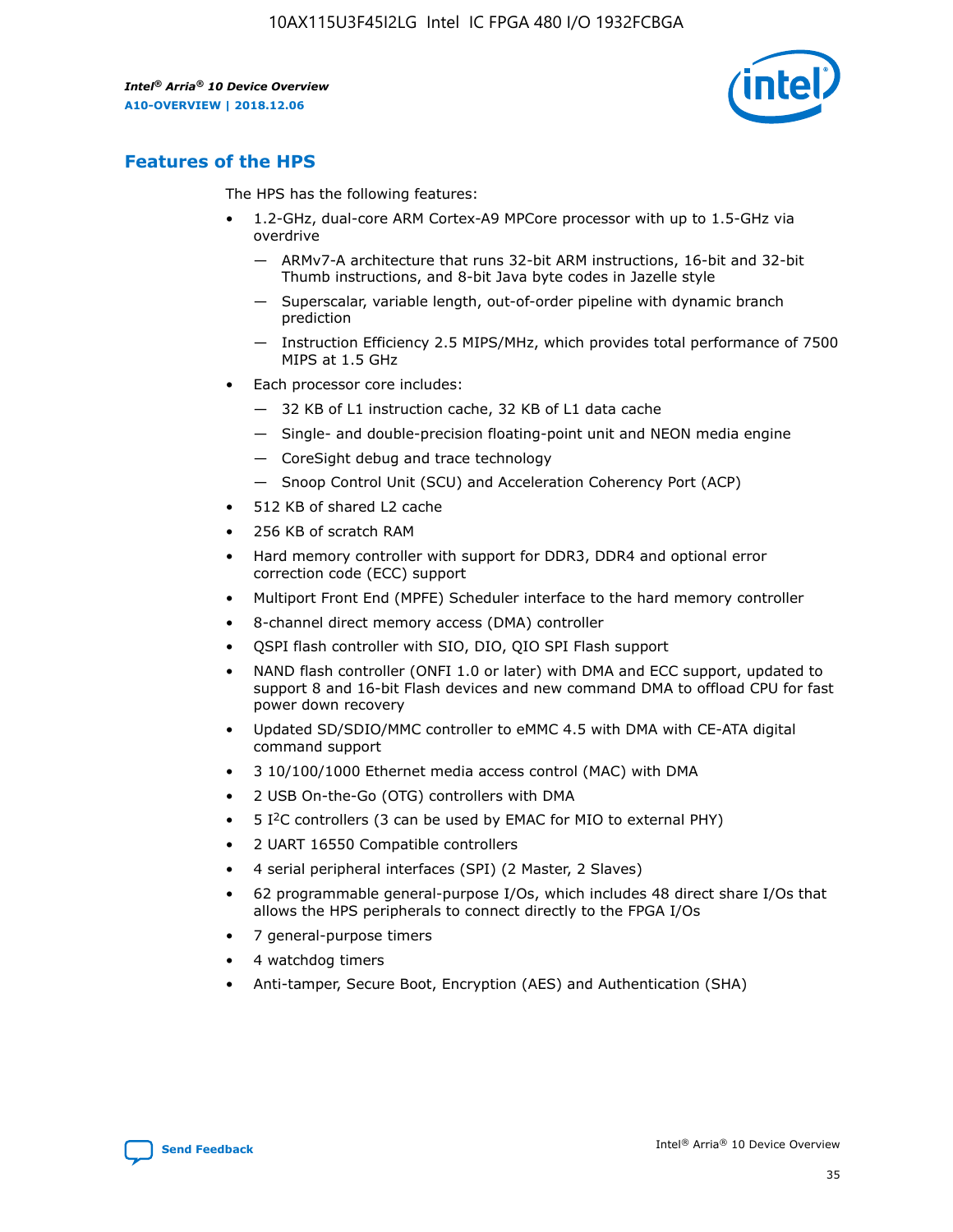

### **System Peripherals and Debug Access Port**

Each Ethernet MAC, USB OTG, NAND flash controller, and SD/MMC controller module has an integrated DMA controller. For modules without an integrated DMA controller, an additional DMA controller module provides up to eight channels of high-bandwidth data transfers. Peripherals that communicate off-chip are multiplexed with other peripherals at the HPS pin level. This allows you to choose which peripherals interface with other devices on your PCB.

The debug access port provides interfaces to industry standard JTAG debug probes and supports ARM CoreSight debug and core traces to facilitate software development.

### **HPS–FPGA AXI Bridges**

The HPS–FPGA bridges, which support the Advanced Microcontroller Bus Architecture (AMBA) Advanced eXtensible Interface (AXI™) specifications, consist of the following bridges:

- FPGA-to-HPS AMBA AXI bridge—a high-performance bus supporting 32, 64, and 128 bit data widths that allows the FPGA fabric to issue transactions to slaves in the HPS.
- HPS-to-FPGA Avalon/AMBA AXI bridge—a high-performance bus supporting 32, 64, and 128 bit data widths that allows the HPS to issue transactions to slaves in the FPGA fabric.
- Lightweight HPS-to-FPGA AXI bridge—a lower latency 32 bit width bus that allows the HPS to issue transactions to soft peripherals in the FPGA fabric. This bridge is primarily used for control and status register (CSR) accesses to peripherals in the FPGA fabric.

The HPS–FPGA AXI bridges allow masters in the FPGA fabric to communicate with slaves in the HPS logic, and vice versa. For example, the HPS-to-FPGA AXI bridge allows you to share memories instantiated in the FPGA fabric with one or both microprocessors in the HPS, while the FPGA-to-HPS AXI bridge allows logic in the FPGA fabric to access the memory and peripherals in the HPS.

Each HPS–FPGA bridge also provides asynchronous clock crossing for data transferred between the FPGA fabric and the HPS.

### **HPS SDRAM Controller Subsystem**

The HPS SDRAM controller subsystem contains a multiport SDRAM controller and DDR PHY that are shared between the FPGA fabric (through the FPGA-to-HPS SDRAM interface), the level 2 (L2) cache, and the level 3 (L3) system interconnect. The FPGA-to-HPS SDRAM interface supports AMBA AXI and Avalon® Memory-Mapped (Avalon-MM) interface standards, and provides up to six individual ports for access by masters implemented in the FPGA fabric.

The HPS SDRAM controller supports up to 3 masters (command ports), 3x 64-bit read data ports and 3x 64-bit write data ports.

To maximize memory performance, the SDRAM controller subsystem supports command and data reordering, deficit round-robin arbitration with aging, and high-priority bypass features.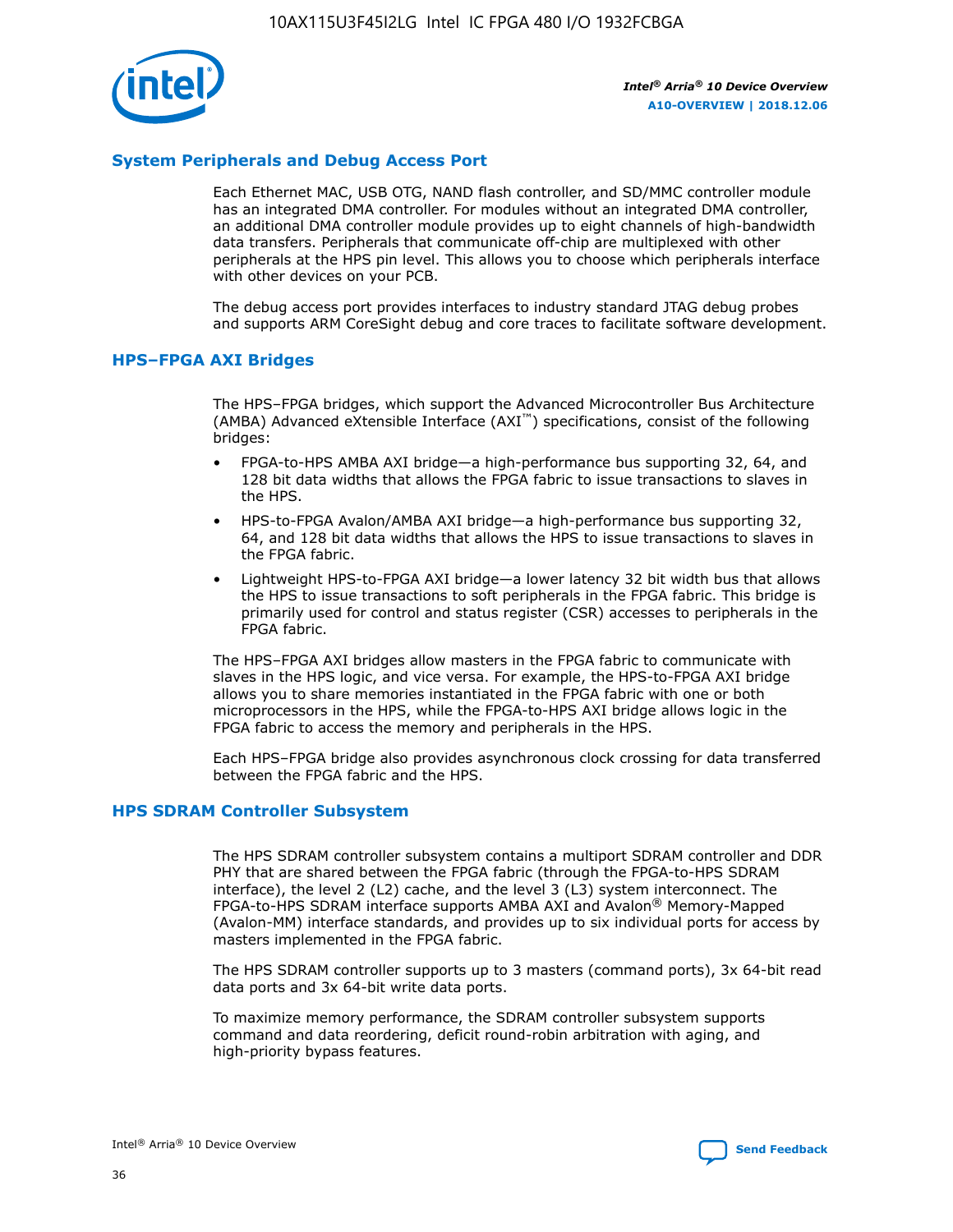

### **FPGA Configuration and HPS Booting**

The FPGA fabric and HPS in the SoC FPGA must be powered at the same time. You can reduce the clock frequencies or gate the clocks to reduce dynamic power.

Once powered, the FPGA fabric and HPS can be configured independently thus providing you with more design flexibility:

- You can boot the HPS independently. After the HPS is running, the HPS can fully or partially reconfigure the FPGA fabric at any time under software control. The HPS can also configure other FPGAs on the board through the FPGA configuration controller.
- Configure the FPGA fabric first, and then boot the HPS from memory accessible to the FPGA fabric.

### **Hardware and Software Development**

For hardware development, you can configure the HPS and connect your soft logic in the FPGA fabric to the HPS interfaces using the Platform Designer system integration tool in the Intel Quartus Prime software.

For software development, the ARM-based SoC FPGA devices inherit the rich software development ecosystem available for the ARM Cortex-A9 MPCore processor. The software development process for Intel SoC FPGAs follows the same steps as those for other SoC devices from other manufacturers. Support for Linux\*, VxWorks\*, and other operating systems are available for the SoC FPGAs. For more information on the operating systems support availability, contact the Intel FPGA sales team.

You can begin device-specific firmware and software development on the Intel SoC FPGA Virtual Target. The Virtual Target is a fast PC-based functional simulation of a target development system—a model of a complete development board. The Virtual Target enables the development of device-specific production software that can run unmodified on actual hardware.

### **Dynamic and Partial Reconfiguration**

The Intel Arria 10 devices support dynamic and partial reconfiguration. You can use dynamic and partial reconfiguration simultaneously to enable seamless reconfiguration of both the device core and transceivers.

### **Dynamic Reconfiguration**

You can reconfigure the PMA and PCS blocks while the device continues to operate. This feature allows you to change the data rates, protocol, and analog settings of a channel in a transceiver bank without affecting on-going data transfer in other transceiver banks. This feature is ideal for applications that require dynamic multiprotocol or multirate support.

### **Partial Reconfiguration**

Using partial reconfiguration, you can reconfigure some parts of the device while keeping the device in operation.

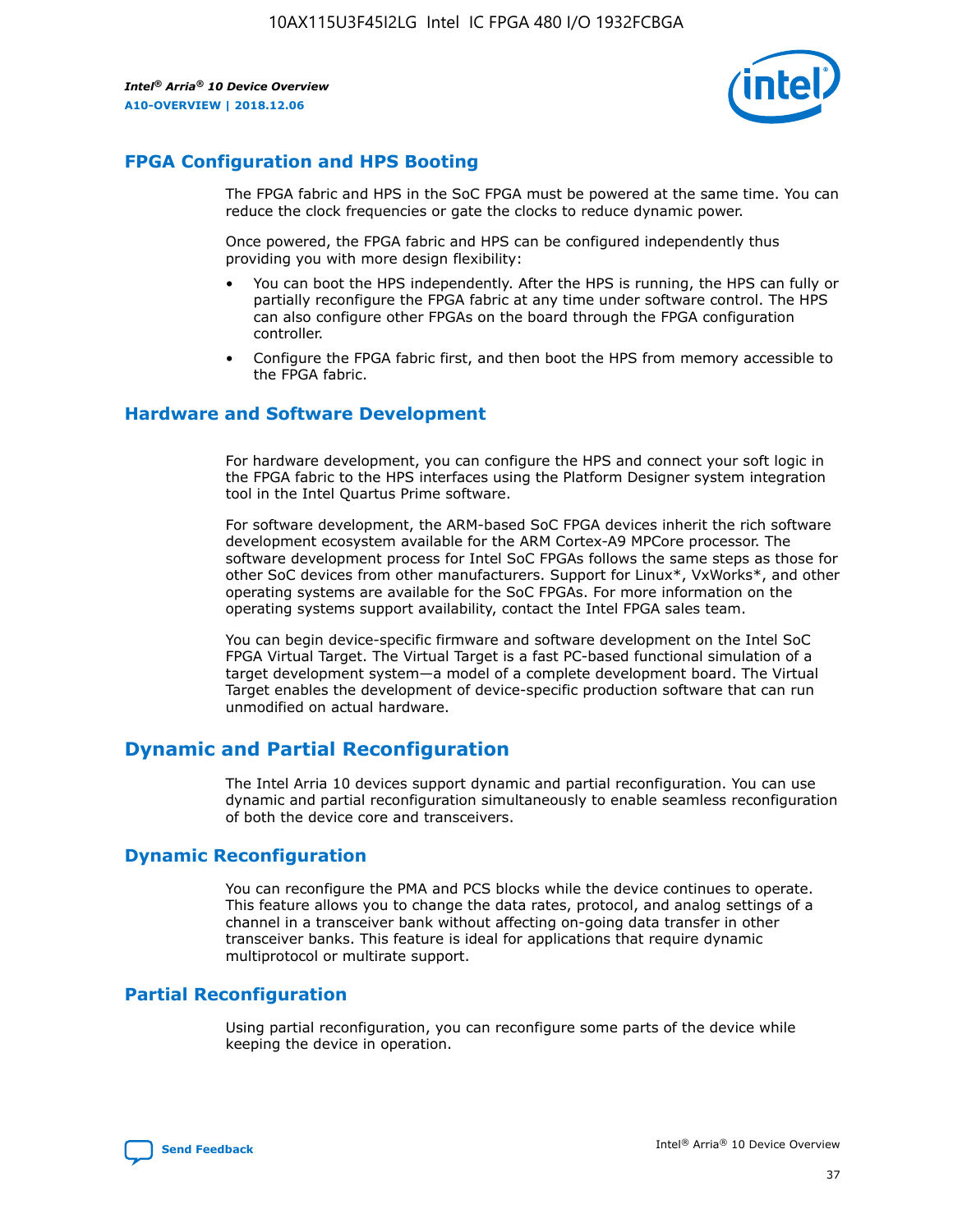

Instead of placing all device functions in the FPGA fabric, you can store some functions that do not run simultaneously in external memory and load them only when required. This capability increases the effective logic density of the device, and lowers cost and power consumption.

In the Intel solution, you do not have to worry about intricate device architecture to perform a partial reconfiguration. The partial reconfiguration capability is built into the Intel Quartus Prime design software, making such time-intensive task simple.

Intel Arria 10 devices support partial reconfiguration in the following configuration options:

- Using an internal host:
	- All supported configuration modes where the FPGA has access to external memory devices such as serial and parallel flash memory.
	- Configuration via Protocol [CvP (PCIe)]
- Using an external host—passive serial (PS), fast passive parallel (FPP) x8, FPP x16, and FPP x32 I/O interface.

### **Enhanced Configuration and Configuration via Protocol**

### **Table 25. Configuration Schemes and Features of Intel Arria 10 Devices**

Intel Arria 10 devices support 1.8 V programming voltage and several configuration schemes.

| <b>Scheme</b>                                                          | <b>Data</b><br><b>Width</b> | <b>Max Clock</b><br>Rate<br>(MHz) | <b>Max Data</b><br>Rate<br>(Mbps)<br>(13) | <b>Decompression</b> | <b>Design</b><br>Security <sup>(1</sup><br>4) | <b>Partial</b><br><b>Reconfiguration</b><br>(15) | <b>Remote</b><br><b>System</b><br><b>Update</b> |
|------------------------------------------------------------------------|-----------------------------|-----------------------------------|-------------------------------------------|----------------------|-----------------------------------------------|--------------------------------------------------|-------------------------------------------------|
| <b>JTAG</b>                                                            | 1 bit                       | 33                                | 33                                        |                      |                                               | Yes(16)                                          |                                                 |
| Active Serial (AS)<br>through the<br>EPCO-L<br>configuration<br>device | 1 bit,<br>4 bits            | 100                               | 400                                       | Yes                  | Yes                                           | $Y_{PS}(16)$                                     | Yes                                             |
| Passive serial (PS)<br>through CPLD or<br>external<br>microcontroller  | 1 bit                       | 100                               | 100                                       | Yes                  | Yes                                           | Yes(16)                                          | Parallel<br>Flash<br>Loader<br>(PFL) IP<br>core |
|                                                                        |                             |                                   |                                           |                      |                                               |                                                  | continued                                       |

<sup>(13)</sup> Enabling either compression or design security features affects the maximum data rate. Refer to the Intel Arria 10 Device Datasheet for more information.

<sup>(14)</sup> Encryption and compression cannot be used simultaneously.

 $(15)$  Partial reconfiguration is an advanced feature of the device family. If you are interested in using partial reconfiguration, contact Intel for support.

 $(16)$  Partial configuration can be performed only when it is configured as internal host.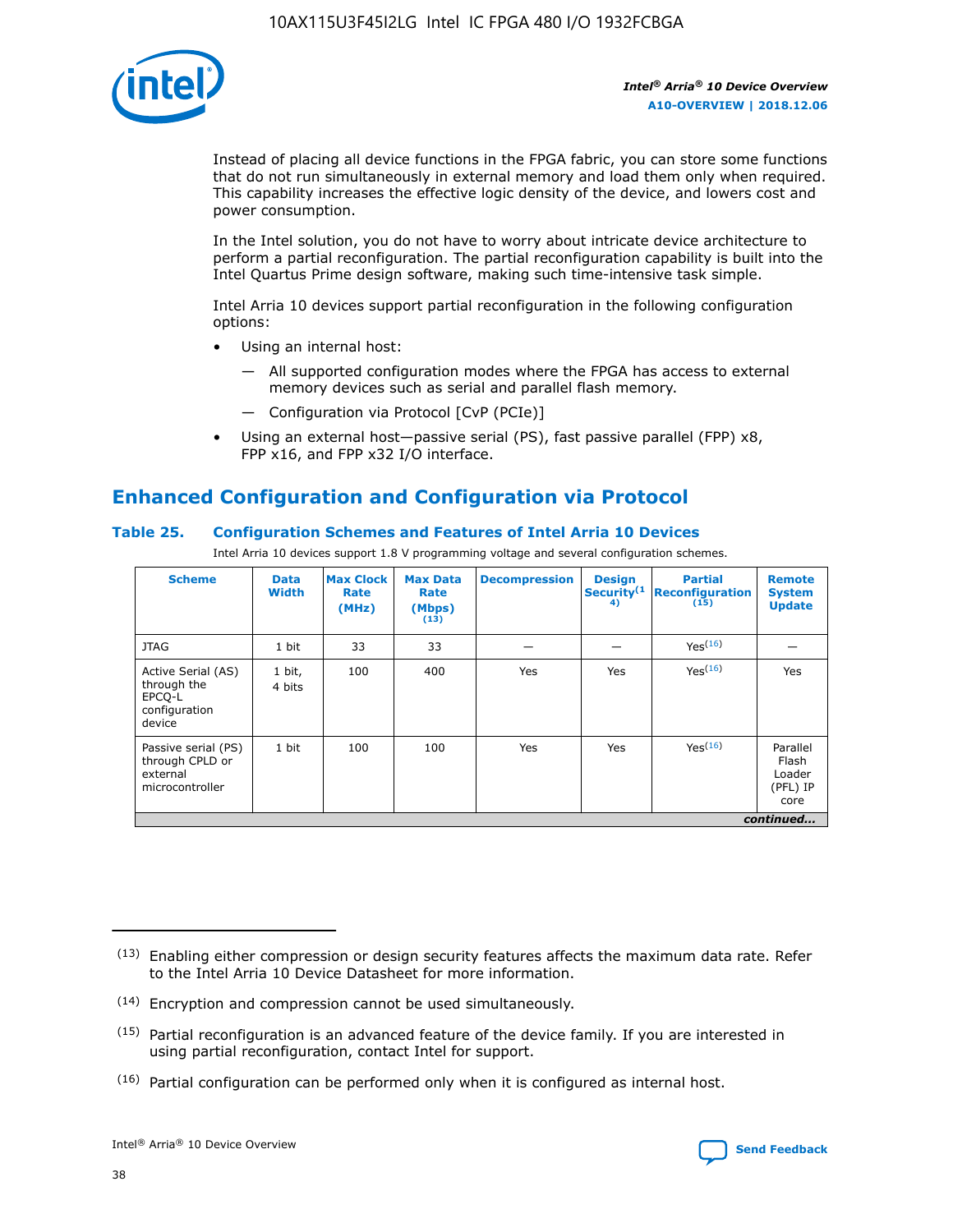

| <b>Scheme</b>                                   | <b>Data</b><br><b>Width</b> | <b>Max Clock</b><br>Rate<br>(MHz) | <b>Max Data</b><br>Rate<br>(Mbps)<br>(13) | <b>Decompression</b> | <b>Design</b><br>Security <sup>(1</sup><br>4) | <b>Partial</b><br><b>Reconfiguration</b><br>(15) | <b>Remote</b><br><b>System</b><br><b>Update</b> |
|-------------------------------------------------|-----------------------------|-----------------------------------|-------------------------------------------|----------------------|-----------------------------------------------|--------------------------------------------------|-------------------------------------------------|
| Fast passive                                    | 8 bits                      | 100                               | 3200                                      | Yes                  | Yes                                           | Yes(17)                                          | PFL IP                                          |
| parallel (FPP)<br>through CPLD or               | 16 bits                     |                                   |                                           | Yes                  | Yes                                           |                                                  | core                                            |
| external<br>microcontroller                     | 32 bits                     |                                   |                                           | Yes                  | Yes                                           |                                                  |                                                 |
| Configuration via                               | 16 bits                     | 100                               | 3200                                      | Yes                  | Yes                                           | Yes <sup>(17)</sup>                              |                                                 |
| <b>HPS</b>                                      | 32 bits                     |                                   |                                           | Yes                  | Yes                                           |                                                  |                                                 |
| Configuration via<br>Protocol [CvP<br>$(PCIe*)$ | x1, x2,<br>x4, x8<br>lanes  |                                   | 8000                                      | Yes                  | Yes                                           | Yes <sup>(16)</sup>                              |                                                 |

You can configure Intel Arria 10 devices through PCIe using Configuration via Protocol (CvP). The Intel Arria 10 CvP implementation conforms to the PCIe 100 ms power-up-to-active time requirement.

### **Related Information**

[Configuration via Protocol \(CvP\) Implementation in Intel FPGAs User Guide](https://www.intel.com/content/www/us/en/programmable/documentation/dsu1441819344145.html#dsu1442269728522) Provides more information about the CvP configuration scheme.

### **SEU Error Detection and Correction**

Intel Arria 10 devices offer robust and easy-to-use single-event upset (SEU) error detection and correction circuitry.

The detection and correction circuitry includes protection for Configuration RAM (CRAM) programming bits and user memories. The CRAM is protected by a continuously running CRC error detection circuit with integrated ECC that automatically corrects one or two errors and detects higher order multi-bit errors. When more than two errors occur, correction is available through reloading of the core programming file, providing a complete design refresh while the FPGA continues to operate.

The physical layout of the Intel Arria 10 CRAM array is optimized to make the majority of multi-bit upsets appear as independent single-bit or double-bit errors which are automatically corrected by the integrated CRAM ECC circuitry. In addition to the CRAM protection, the M20K memory blocks also include integrated ECC circuitry and are layout-optimized for error detection and correction. The MLAB does not have ECC.

(14) Encryption and compression cannot be used simultaneously.

<sup>(17)</sup> Supported at a maximum clock rate of 100 MHz.



 $(13)$  Enabling either compression or design security features affects the maximum data rate. Refer to the Intel Arria 10 Device Datasheet for more information.

 $(15)$  Partial reconfiguration is an advanced feature of the device family. If you are interested in using partial reconfiguration, contact Intel for support.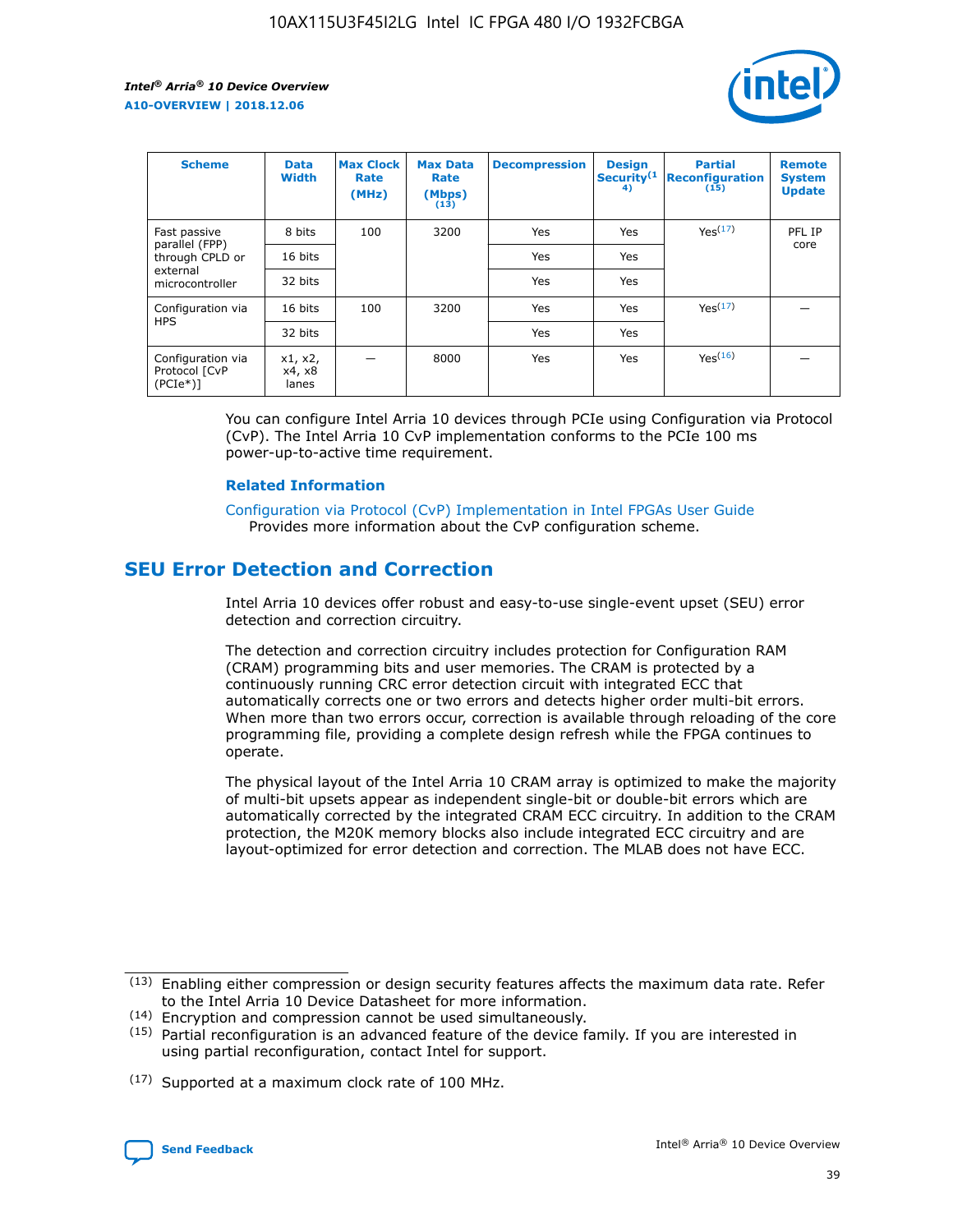

### **Power Management**

Intel Arria 10 devices leverage the advanced 20 nm process technology, a low 0.9 V core power supply, an enhanced core architecture, and several optional power reduction techniques to reduce total power consumption by as much as 40% compared to Arria V devices and as much as 60% compared to Stratix V devices.

The optional power reduction techniques in Intel Arria 10 devices include:

- **SmartVID**—a code is programmed into each device during manufacturing that allows a smart regulator to operate the device at lower core  $V_{CC}$  while maintaining performance
- **Programmable Power Technology**—non-critical timing paths are identified by the Intel Quartus Prime software and the logic in these paths is biased for low power instead of high performance
- **Low Static Power Options**—devices are available with either standard static power or low static power while maintaining performance

Furthermore, Intel Arria 10 devices feature Intel's industry-leading low power transceivers and include a number of hard IP blocks that not only reduce logic resources but also deliver substantial power savings compared to soft implementations. In general, hard IP blocks consume up to 90% less power than the equivalent soft logic implementations.

### **Incremental Compilation**

The Intel Quartus Prime software incremental compilation feature reduces compilation time and helps preserve performance to ease timing closure. The incremental compilation feature enables the partial reconfiguration flow for Intel Arria 10 devices.

Incremental compilation supports top-down, bottom-up, and team-based design flows. This feature facilitates modular, hierarchical, and team-based design flows where different designers compile their respective design sections in parallel. Furthermore, different designers or IP providers can develop and optimize different blocks of the design independently. These blocks can then be imported into the top level project.

### **Document Revision History for Intel Arria 10 Device Overview**

| <b>Document</b><br><b>Version</b> | <b>Changes</b>                                                                                                                                                                                                                                                              |
|-----------------------------------|-----------------------------------------------------------------------------------------------------------------------------------------------------------------------------------------------------------------------------------------------------------------------------|
| 2018.12.06                        | Added links to Intel Arria 10 device errata documents.<br>Removed automotive temperature option from the Intel Arria 10 GX devices.<br>Removed -3 fabric speed grade from the Intel Arria 10 GT devices.<br>Updated power options for the Intel Arria 10 GX and GT devices. |
| 2018.04.09                        | Updated the lowest $V_{CC}$ from 0.83 V to 0.82 V in the topic listing a summary of the device features.                                                                                                                                                                    |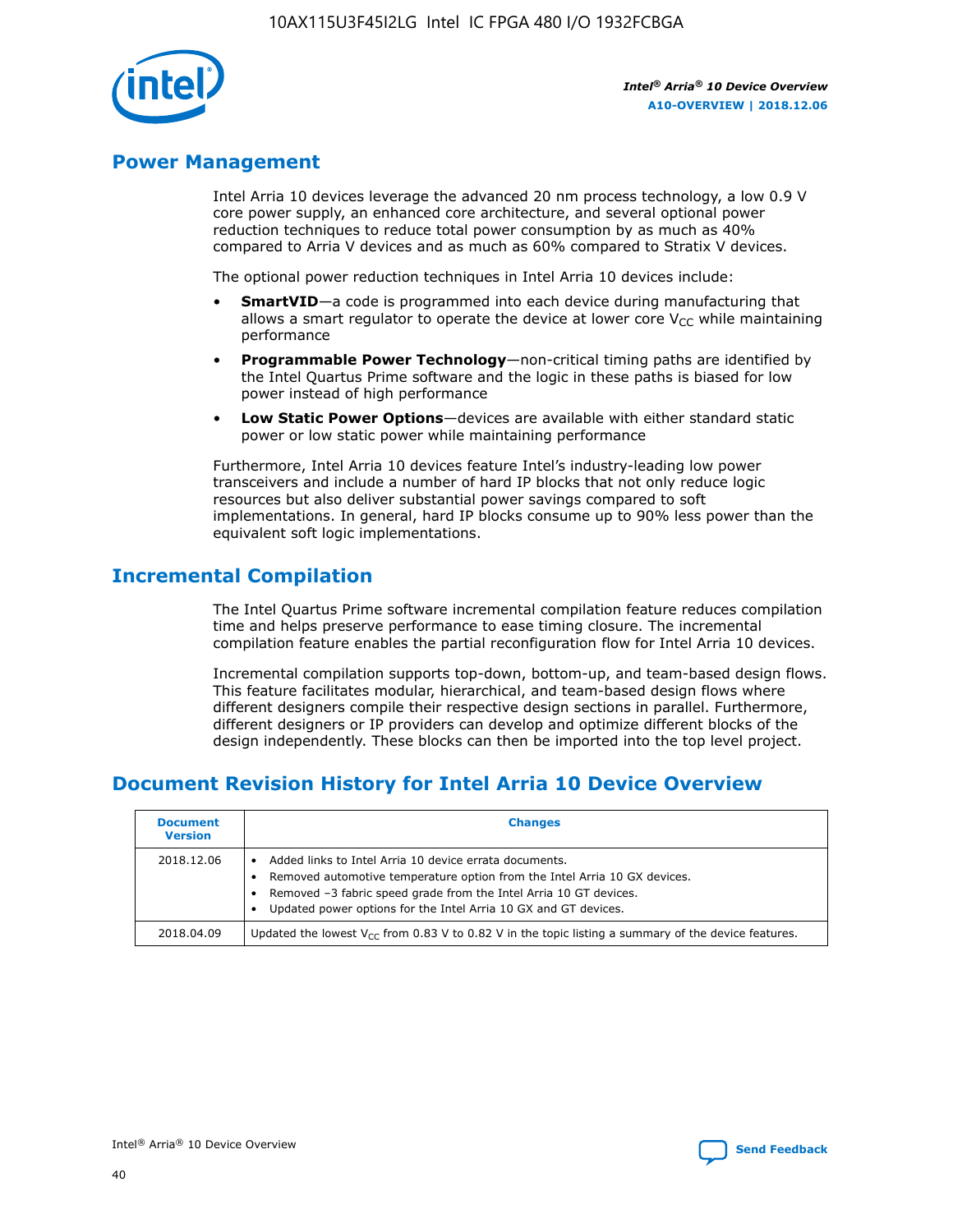*Intel® Arria® 10 Device Overview* **A10-OVERVIEW | 2018.12.06**



| <b>Date</b>    | <b>Version</b> | <b>Changes</b>                                                                                                                                                                                                                                                                                                                                                                                                                                                                                                                                                                                                                                                                                                                                                                                                                                                                                                                                                            |
|----------------|----------------|---------------------------------------------------------------------------------------------------------------------------------------------------------------------------------------------------------------------------------------------------------------------------------------------------------------------------------------------------------------------------------------------------------------------------------------------------------------------------------------------------------------------------------------------------------------------------------------------------------------------------------------------------------------------------------------------------------------------------------------------------------------------------------------------------------------------------------------------------------------------------------------------------------------------------------------------------------------------------|
| January 2018   | 2018.01.17     | Updated the maximum data rate for HPS (Intel Arria 10 SX devices<br>external memory interface DDR3 controller from 2,166 Mbps to 2,133<br>Mbps.<br>Updated maximum frequency supported for half rate QDRII and QDRII<br>+ SRAM to 633 MHz in Memory Standards Supported by the Soft<br>Memory Controller table.<br>Updated transceiver backplane capability to 12.5 Gbps.<br>$\bullet$<br>Removed transceiver speed grade 5 in Sample Ordering Core and<br>Available Options for Intel Arria 10 GX Devices figure.<br>Removed package code 40, low static power, SmartVID, industrial, and<br>military operating temperature support from Sample Ordering Core and<br>Available Options for Intel Arria 10 GT Devices figure.<br>Updated short reach transceiver rate for Intel Arria 10 GT devices to<br>25.8 Gbps.<br>Removed On-Die Instrumentation - EyeQ and Jitter Margin Tool<br>support from PMA Features of the Transceivers in Intel Arria 10 Devices<br>table. |
| September 2017 | 2017.09.20     | Updated the maximum speed of the DDR4 external memory interface from<br>1,333 MHz/2,666 Mbps to 1,200 MHz/2,400 Mbps.                                                                                                                                                                                                                                                                                                                                                                                                                                                                                                                                                                                                                                                                                                                                                                                                                                                     |
| July 2017      | 2017.07.13     | Corrected the automotive temperature range in the figure showing the<br>available options for the Intel Arria 10 GX devices from "-40°C to 100°C"<br>to "-40°C to 125°C".                                                                                                                                                                                                                                                                                                                                                                                                                                                                                                                                                                                                                                                                                                                                                                                                 |
| July 2017      | 2017.07.06     | Added automotive temperature option to Intel Arria 10 GX device family.                                                                                                                                                                                                                                                                                                                                                                                                                                                                                                                                                                                                                                                                                                                                                                                                                                                                                                   |
| May 2017       | 2017.05.08     | Corrected protocol names with "1588" to "IEEE 1588v2".<br>Updated the vertical migration table to remove vertical migration<br>between Intel Arria 10 GX and Intel Arria 10 SX device variants.<br>Removed all "Preliminary" marks.                                                                                                                                                                                                                                                                                                                                                                                                                                                                                                                                                                                                                                                                                                                                       |
| March 2017     | 2017.03.15     | Removed the topic about migration from Intel Arria 10 to Intel Stratix<br>10 devices.<br>Rebranded as Intel.<br>$\bullet$                                                                                                                                                                                                                                                                                                                                                                                                                                                                                                                                                                                                                                                                                                                                                                                                                                                 |
| October 2016   | 2016.10.31     | Removed package F36 from Intel Arria 10 GX devices.<br>Updated Intel Arria 10 GT sample ordering code and maximum GX<br>$\bullet$<br>transceiver count. Intel Arria 10 GT devices are available only in the<br>SF45 package option with a maximum of 72 transceivers.                                                                                                                                                                                                                                                                                                                                                                                                                                                                                                                                                                                                                                                                                                     |
| May 2016       | 2016.05.02     | Updated the FPGA Configuration and HPS Booting topic.<br>Remove V <sub>CC</sub> PowerManager from the Summary of Features, Power<br>Management and Arria 10 Device Variants and packages topics. This<br>feature is no longer supported in Arria 10 devices.<br>Removed LPDDR3 from the Memory Standards Supported by the HPS<br>Hard Memory Controller table in the Memory Standards Supported by<br>Intel Arria 10 Devices topic. This standard is only supported by the<br>FPGA.<br>Removed transceiver speed grade 5 from the Device Variants and<br>Packages topic for Arria 10 GX and SX devices.                                                                                                                                                                                                                                                                                                                                                                   |
| February 2016  | 2016.02.11     | Changed the maximum Arria 10 GT datarate to 25.8 Gbps and the<br>minimum datarate to 1 Gbps globally.<br>Revised the state for Core clock networks in the Summary of Features<br>$\bullet$<br>topic.<br>Changed the transceiver parameters in the "Summary of Features for<br>Arria 10 Devices" table.<br>• Changed the transceiver parameters in the "Maximum Resource Counts<br>for Arria 10 GT Devices" table.<br>• Changed the package availability for GT devices in the "Package Plan<br>for Arria 10 GT Devices" table.<br>Changed the package configurations for GT devices in the "Migration"<br>Capability Across Arria 10 Product Lines" figure.<br>continued                                                                                                                                                                                                                                                                                                  |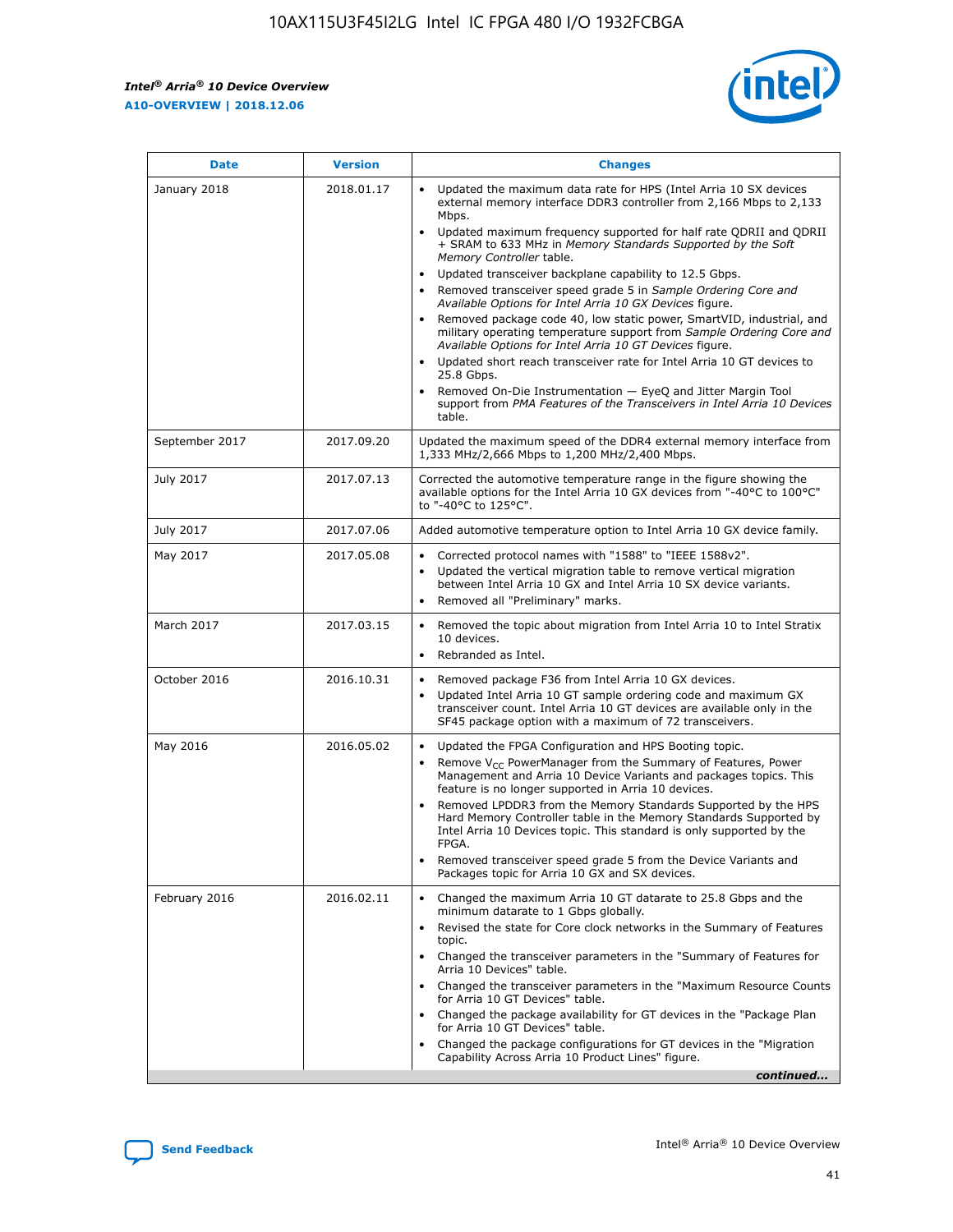

| <b>Date</b>   | <b>Version</b> | <b>Changes</b>                                                                                                                                                                   |
|---------------|----------------|----------------------------------------------------------------------------------------------------------------------------------------------------------------------------------|
|               |                | • Changed transceiver parameters in the "Low Power Serial Transceivers"<br>section.                                                                                              |
|               |                | • Changed the transceiver descriptions in the "Device Variants for the<br>Arria 10 Device Family" table.                                                                         |
|               |                | Changed the "Sample Ordering Code and Available Options for Arria 10<br>GT Devices" figure.                                                                                      |
|               |                | Changed the datarates for GT devices in the "PMA Features" section.                                                                                                              |
|               |                | Changed the datarates for GT devices in the "PCS Features" section.<br>$\bullet$                                                                                                 |
| December 2015 | 2015.12.14     | Updated the number of M20K memory blocks for Arria 10 GX 660 from<br>$\bullet$<br>2133 to 2131 and corrected the total RAM bit from 48,448 Kb to<br>48,408 Kb.                   |
|               |                | Corrected the number of DSP blocks for Arria 10 GX 660 from 1688 to<br>$\bullet$<br>1687 in the table listing floating-point arithmetic resources.                               |
| November 2015 | 2015.11.02     | Updated the maximum resources for Arria 10 GX 220, GX 320, GX 480,<br>$\bullet$<br>GX 660, SX 220, SX 320, SX 480, and SX 660.                                                   |
|               |                | Updated resource count for Arria 10 GX 320, GX 480, GX 660, SX 320,<br>$\bullet$<br>SX 480, a SX 660 devices in Number of Multipliers in Intel Arria 10<br><b>Devices</b> table. |
|               |                | Updated the available options for Arria 10 GX, GT, and SX.<br>$\bullet$                                                                                                          |
|               |                | Changed instances of Quartus II to Quartus Prime.<br>$\bullet$                                                                                                                   |
| June 2015     | 2015.06.15     | Corrected label for Intel Arria 10 GT product lines in the vertical migration<br>figure.                                                                                         |
| May 2015      | 2015.05.15     | Corrected the DDR3 half rate and quarter rate maximum frequencies in the<br>table that lists the memory standards supported by the Intel Arria 10 hard<br>memory controller.     |
| May 2015      | 2015.05.04     | • Added support for 13.5G JESD204b in the Summary of Features table.<br>• Added a link to Arria 10 GT Channel Usage in the Arria 10 GT Package<br>Plan topic.                    |
|               |                | • Added a note to the table, Maximum Resource Counts for Arria 10 GT<br>devices.                                                                                                 |
|               |                | Updated the power requirements of the transceivers in the Low Power<br>Serial Transceivers topic.                                                                                |
| January 2015  | 2015.01.23     | • Added floating point arithmetic features in the Summary of Features<br>table.                                                                                                  |
|               |                | • Updated the total embedded memory from 38.38 megabits (Mb) to<br>65.6 Mb.                                                                                                      |
|               |                | • Updated the table that lists the memory standards supported by Intel<br>Arria 10 devices.                                                                                      |
|               |                | Removed support for DDR3U, LPDDR3 SDRAM, RLDRAM 2, and DDR2.                                                                                                                     |
|               |                | Moved RLDRAM 3 support from hard memory controller to soft memory<br>controller. RLDRAM 3 support uses hard PHY with soft memory<br>controller.                                  |
|               |                | Added soft memory controller support for QDR IV.                                                                                                                                 |
|               |                | Updated the maximum resource count table to include the number of<br>hard memory controllers available in each device variant.                                                   |
|               |                | Updated the transceiver PCS data rate from 12.5 Gbps to 12 Gbps.<br>$\bullet$                                                                                                    |
|               |                | Updated the max clock rate of PS, FPP x8, FPP x16, and Configuration<br>via HPS from 125 MHz to 100 MHz.                                                                         |
|               |                | Added a feature for fractional synthesis PLLs: PLL cascading.                                                                                                                    |
|               |                | Updated the HPS programmable general-purpose I/Os from 54 to 62.                                                                                                                 |
|               |                | continued                                                                                                                                                                        |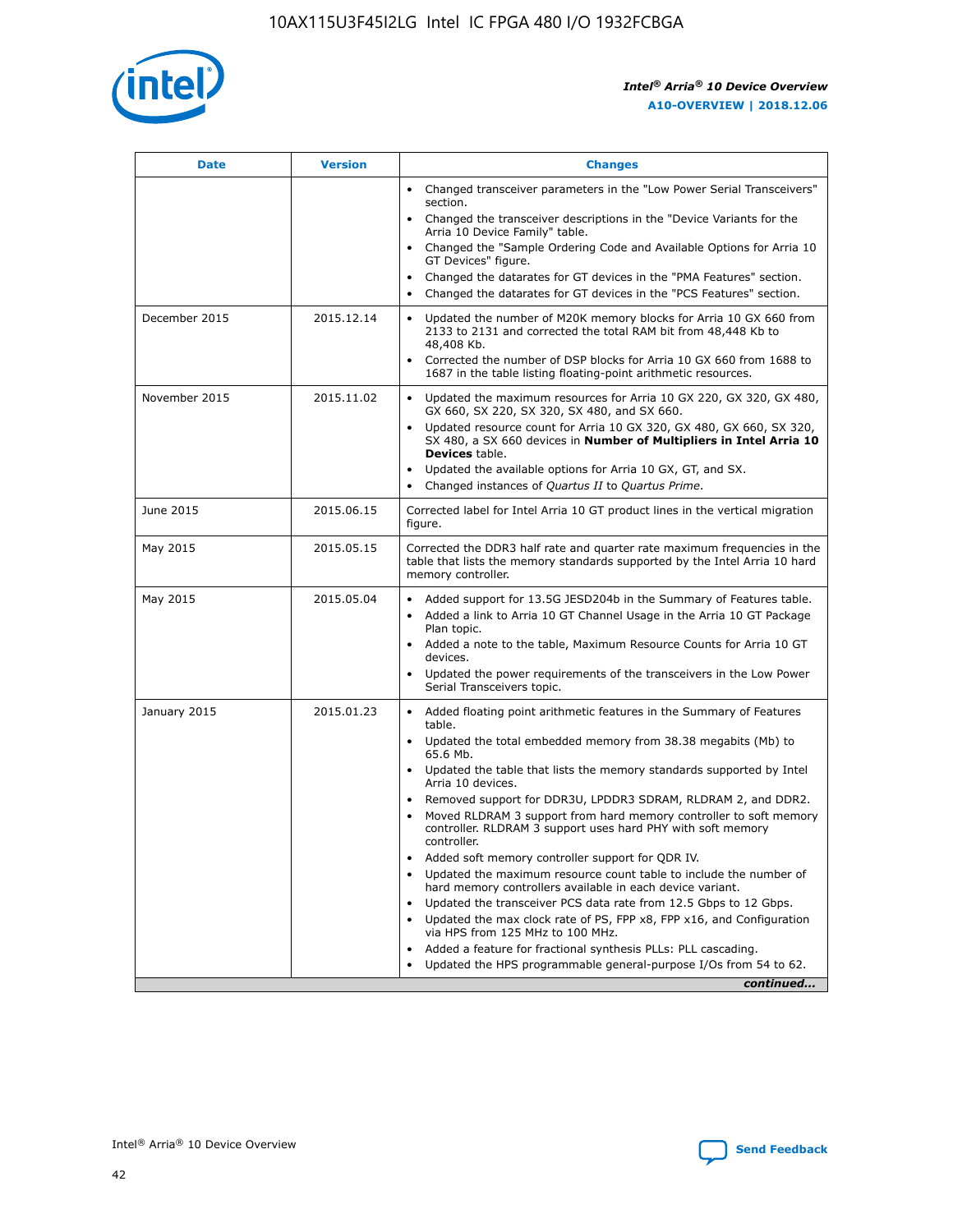r



| <b>Date</b>    | <b>Version</b> | <b>Changes</b>                                                                                                                                                                                                                                                                                                                                                                                                                                                                                                                                      |
|----------------|----------------|-----------------------------------------------------------------------------------------------------------------------------------------------------------------------------------------------------------------------------------------------------------------------------------------------------------------------------------------------------------------------------------------------------------------------------------------------------------------------------------------------------------------------------------------------------|
| September 2014 | 2014.09.30     | Corrected the 3 V I/O and LVDS I/O counts for F35 and F36 packages<br>$\bullet$<br>of Arria 10 GX.<br>Corrected the 3 V I/O, LVDS I/O, and transceiver counts for the NF40<br>$\bullet$<br>package of the Arria GX 570 and 660.<br>Removed 3 V I/O, LVDS I/O, and transceiver counts for the NF40<br>package of the Arria GX 900 and 1150. The NF40 package is not<br>available for Arria 10 GX 900 and 1150.                                                                                                                                       |
| August 2014    | 2014.08.18     | Updated Memory (Kb) M20K maximum resources for Arria 10 GX 660<br>devices from 42,660 to 42,620.<br>Added GPIO columns consisting of LVDS I/O Bank and 3V I/O Bank in<br>$\bullet$<br>the Package Plan table.<br>Added how to use memory interface clock frequency higher than 533<br>$\bullet$<br>MHz in the I/O vertical migration.<br>Added information to clarify that RLDRAM3 support uses hard PHY with<br>$\bullet$<br>soft memory controller.<br>Added variable precision DSP blocks support for floating-point<br>$\bullet$<br>arithmetic. |
| June 2014      | 2014.06.19     | Updated number of dedicated I/Os in the HPS block to 17.                                                                                                                                                                                                                                                                                                                                                                                                                                                                                            |
| February 2014  | 2014.02.21     | Updated transceiver speed grade options for GT devices in Figure 2.                                                                                                                                                                                                                                                                                                                                                                                                                                                                                 |
| February 2014  | 2014.02.06     | Updated data rate for Arria 10 GT devices from 28.1 Gbps to 28.3 Gbps.                                                                                                                                                                                                                                                                                                                                                                                                                                                                              |
| December 2013  | 2013.12.10     | Updated the HPS memory standards support from LPDDR2 to LPDDR3.<br>Updated HPS block diagram to include dedicated HPS I/O and FPGA<br>$\bullet$<br>Configuration blocks as well as repositioned SD/SDIO/MMC, DMA, SPI<br>and NAND Flash with ECC blocks.                                                                                                                                                                                                                                                                                            |
| December 2013  | 2013.12.02     | Initial release.                                                                                                                                                                                                                                                                                                                                                                                                                                                                                                                                    |